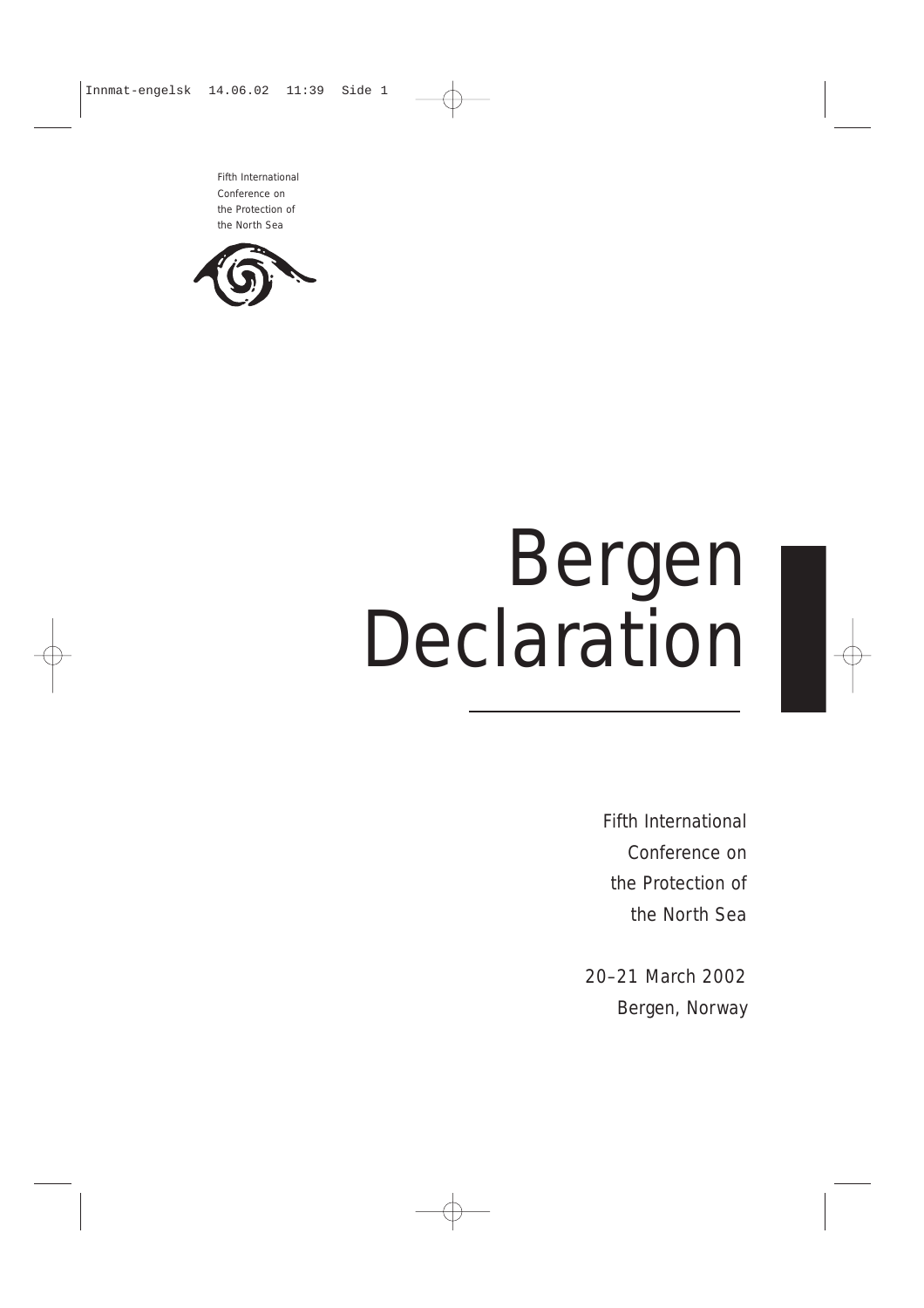### **Contents**

п

|          | Ministerial Declaration of the Fifth International                 |  |  |
|----------|--------------------------------------------------------------------|--|--|
|          |                                                                    |  |  |
| $\bf{I}$ |                                                                    |  |  |
| $\rm II$ | Conservation, Restoration and Protection of Species and Habitats10 |  |  |
| III      |                                                                    |  |  |
| IV       |                                                                    |  |  |
| $\bf V$  | The Prevention of Pollution from Hazardous Substances23            |  |  |
| VI       |                                                                    |  |  |
|          |                                                                    |  |  |
|          | VIII The Prevention of Pollution by Radioactive Substances 31      |  |  |
| IX       |                                                                    |  |  |
| X        |                                                                    |  |  |
| XI       | Cooperation in the Process of Spatial Planning in the North Sea37  |  |  |
|          |                                                                    |  |  |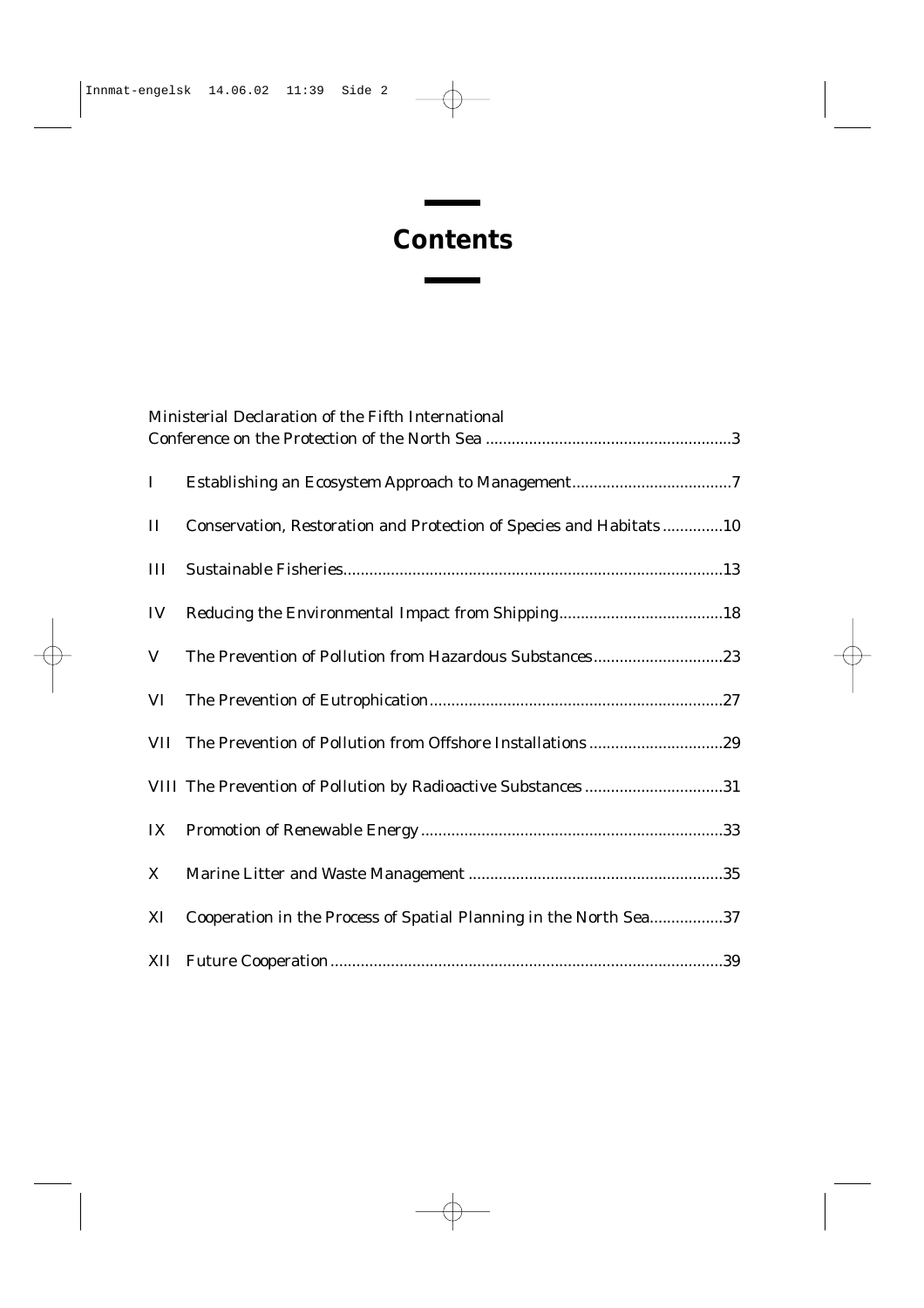### <span id="page-2-0"></span>**Ministerial Declaration of the Fifth International Conference on the Protection of the North sea**

### **Bergen, Norway 20–21 March 2002**

THE MINISTERS responsible for the protection of the environment of the North Sea and the Member of the European Commission responsible for environmental protection (hereafter the Ministers) met in Bergen on 20 and 21 March 2002 for the Fifth International Conference on the Protection of the North Sea in the presence of observers from Intergovernmental Organizations and Non-governmental Organizations;

REAFFIRMING the political commitments made at the four preceding North Sea Conferences, in Bremen (1984), in London (1987), in the Hague (1990) and in particular at the Esbjerg Conference in 1995;

REAFFIRMING the Statement of Conclusions, in particular the Guiding Principles and the Management Objectives, arising from the Intermediate Ministerial Meeting on the Integration of Fisheries and Environmental Issues (IMM 97) in Bergen 13–14 March 1997;

WELCOMING the major progress that has been made on many of the issues identified for action at the Fourth North Sea Conference and at the IMM 97, through the developments recorded in Annex 1 and in the Progress Report;

WELCOMING the Statement of the 9th Trilateral Governmental Conference on the Protection of the Wadden Sea (October 2001) to the Fifth North Sea Conference as a valuable contribution to the preparation of this declaration;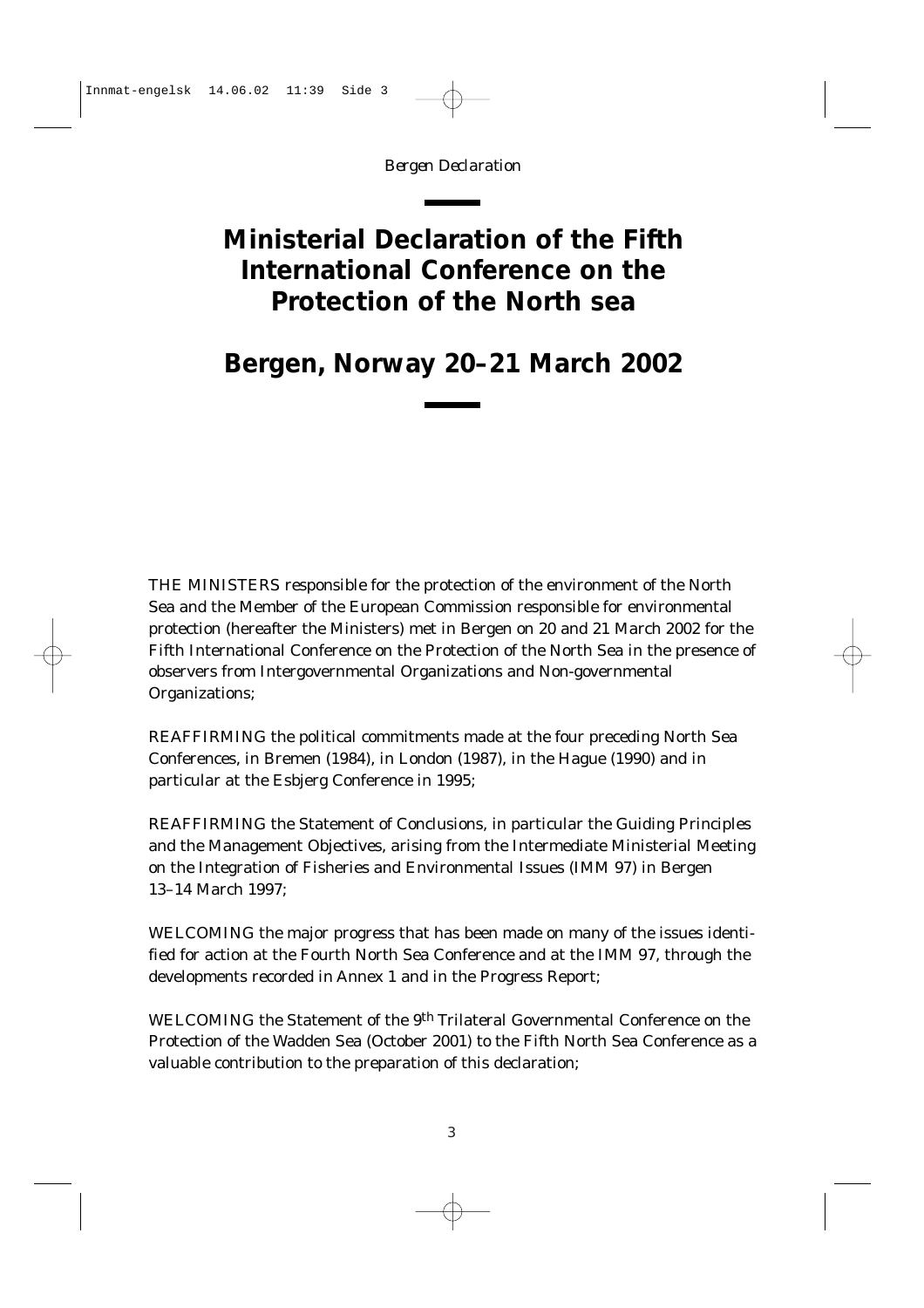CONSCIOUS that there is still need to be concerned about pollution from hazardous substances, eutrophication and the direct and indirect effects of fisheries, as described in the OSPAR 2000 Quality Status Report for the Greater North Sea and in the Progress Report, while RECOGNIZING that a number of relevant substances are already subject to stringent European and comparable national regulations;

CONCERNED about the effects that climate change may have on the North Sea ecosystem and the threat it may pose to the population living on the North Sea coasts and EMPHASIZING the need to develop safe renewable energy solutions, and RECOGNIZING that questions relating to climate change are appropriately regulated under international agreements dealing specifically with this question, but ACKNOWLEDGING that actions taken at a local, regional and national level can also influence the effects of climate change at a global level;

RECOGNIZING the leadership that the European Union, Norway and Switzerland have demonstrated in the Kyoto climate negotiations and the key role that the renewable energy resources of the North Sea could play in reducing impact on climate;

CONSCIOUS of the need to take an integrated ecosystem approach to the management of human activities affecting the North Sea as a priority and WELCOME as a valuable contribution the declaration from the Reykjavik Conference on Responsible Fisheries in the Marine Ecosystem in October 2001;

CONSCIOUS also of the need for an exchange of information and cooperation in the planning processes and the development of the North Sea;

ACKNOWLEDGING the need to involve regional and local authorities, organizations and other stakeholders in the planning and decision-making processes;

COMMITTED, individually and jointly, fully towards the protection and conservation of the North Sea environment and, where practicable, restoration of areas which have been adversely affected;

AGREE that there is a need for continuous action to achieve a sustainable, sound and healthy North Sea ecosystem;

HAVE ADOPTED the following declaration: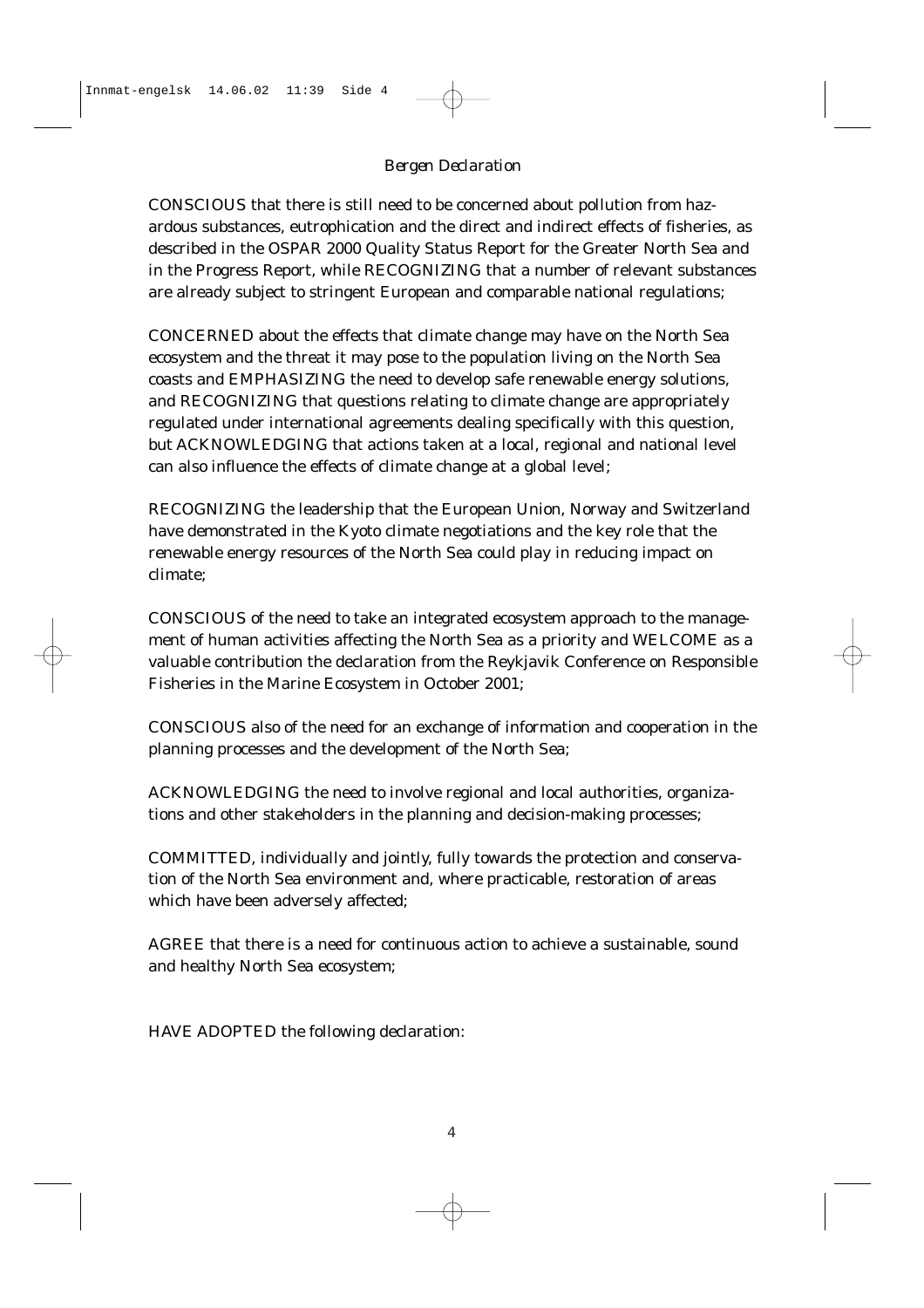For the Government of the Kingdom of Belgium:

Magda Aelv

Minister of Consumers Protection, Public Health and Environment

For the Government of the Kingdom of Denmark:

Hen C. Solle

Hans Chr. Schmidt Minister for the Environment

For the Government of the French Republic:

 $\sqrt{wrn}$ 

Thierry Wahl For the Minister of Landplanning and Environment Director general for Administration, Finance and International Affairs

For the Government of the Federal Republic of Germany:

Fritz Holzwarth For the Minister for the Environment, Nature Conservation and Nuclear Safety

For the Government of the Kingdom of the Netherlands:

Monique de Vries Vice-minister of Transport, Public Works and Water Management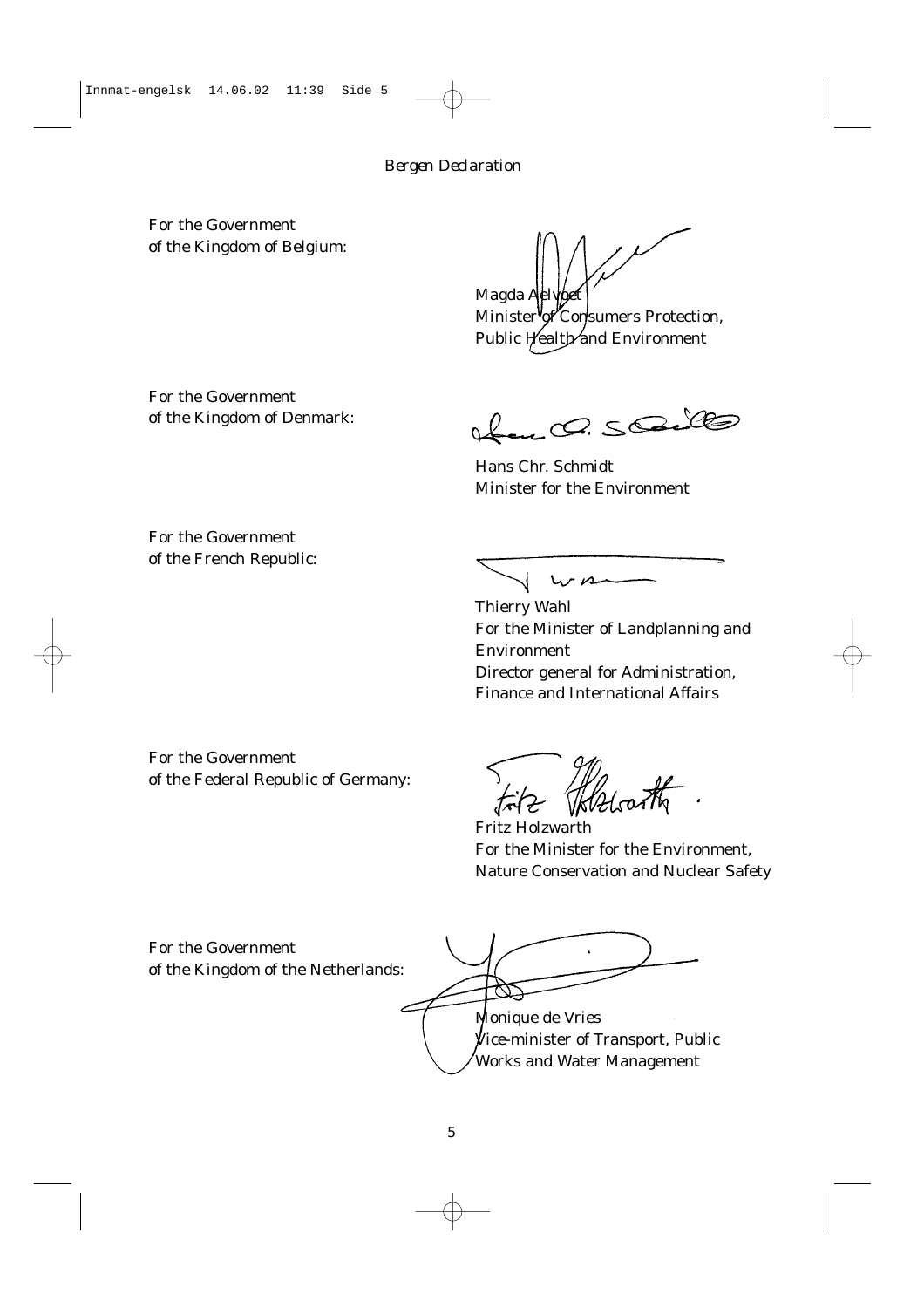For the Government of the Kingdom of Norway:

gesperk

Børge Brende Minister of the Environment

For the Government of the Kingdom of Sweden:

Kene Journes tad

Lena Sommestad Acting Minister of the Environment

For the Government of the Swiss Confederation:

Giantederico Pedok.

Gian Federico Pedotti Ambassador

For the Government of the United Kingdom of Great Britain and Northern Ireland:

eacher

Michael Meacher Minister for the Environment

For the European Commission:

Prudencio Perera

Director. Directorate Generale Environment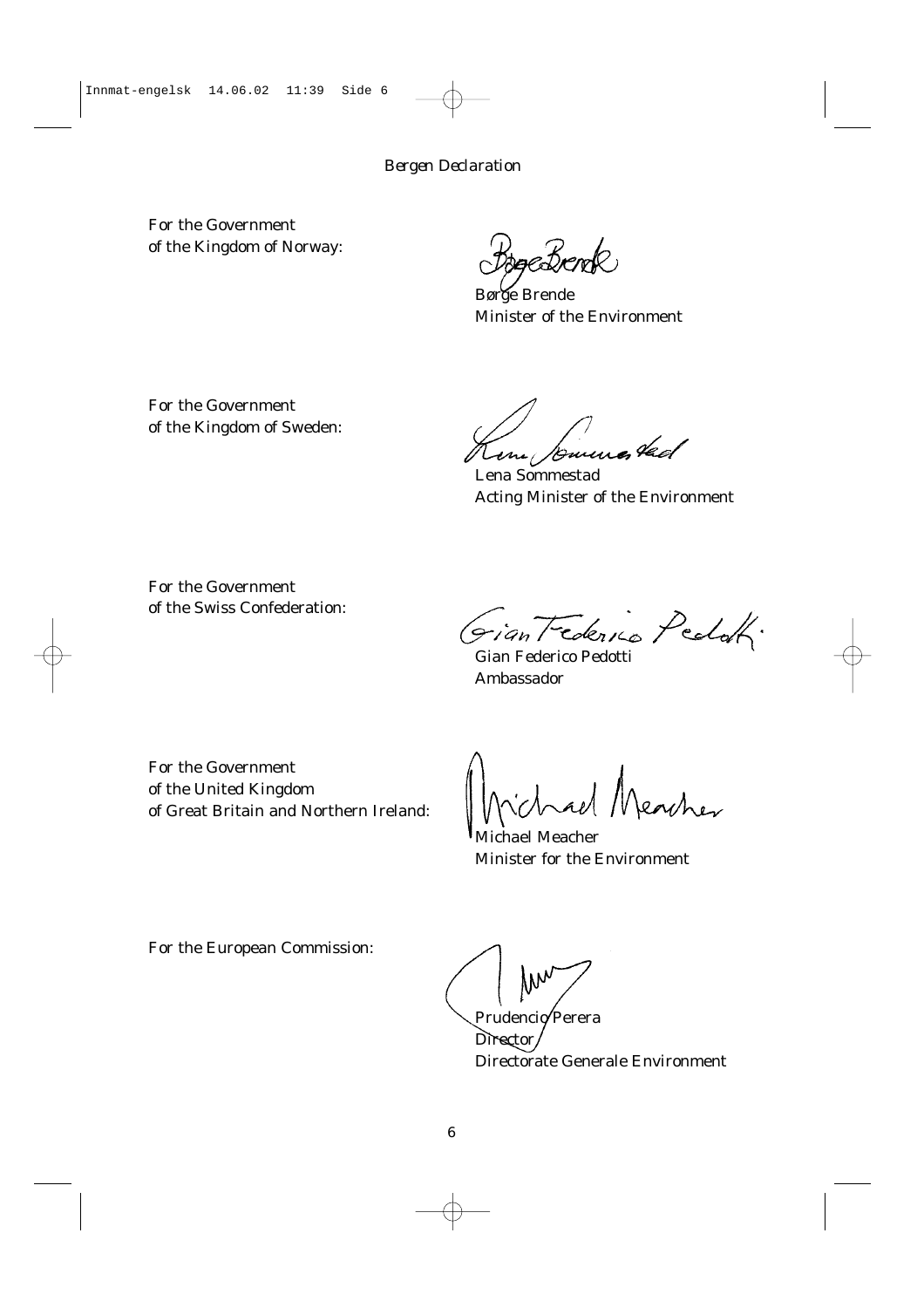### <span id="page-6-0"></span>**I Establishing an Ecosystem Approach to Management**

- 1. The Ministers **recognize** the need to manage all human activities that affect the North Sea, in a way that conserves biological diversity and ensures sustainable development.
- 2. The Ministers therefore **agree** to implement an ecosystem approach by identifying and taking action on influences which are critical to the health of the North Sea ecosystem. In particular, they **agree** that management will be guided by the conceptual framework set out in Annex 2, which includes:
	- the development of general and operational environmental goals;
	- best use of available scientific and technical knowledge about the structure and function of the ecosystem;
	- best use of scientific advice:
	- integrated expert assessment;
	- coordinated and integrated monitoring;
	- involvement of all stakeholders; and
	- policy decisions and control and enforcement.
- 3. To implement an ecosystem approach in line with this framework the Ministers **will**:
	- i) develop focused research and information gathering which address the driving forces of North Sea ecosystems variability, including climatic, biological and human factors, which are critical for maintaining ecosystem structure and function and invite the International Council for the Exploration of the Sea (ICES), Global Ocean Ecosystem Dynamics (GLOBEC) programme and other relevant scientific organizations and programmes to consider the priority science issues from the Scientific Expert Conference in Bergen 20–22 February 2002;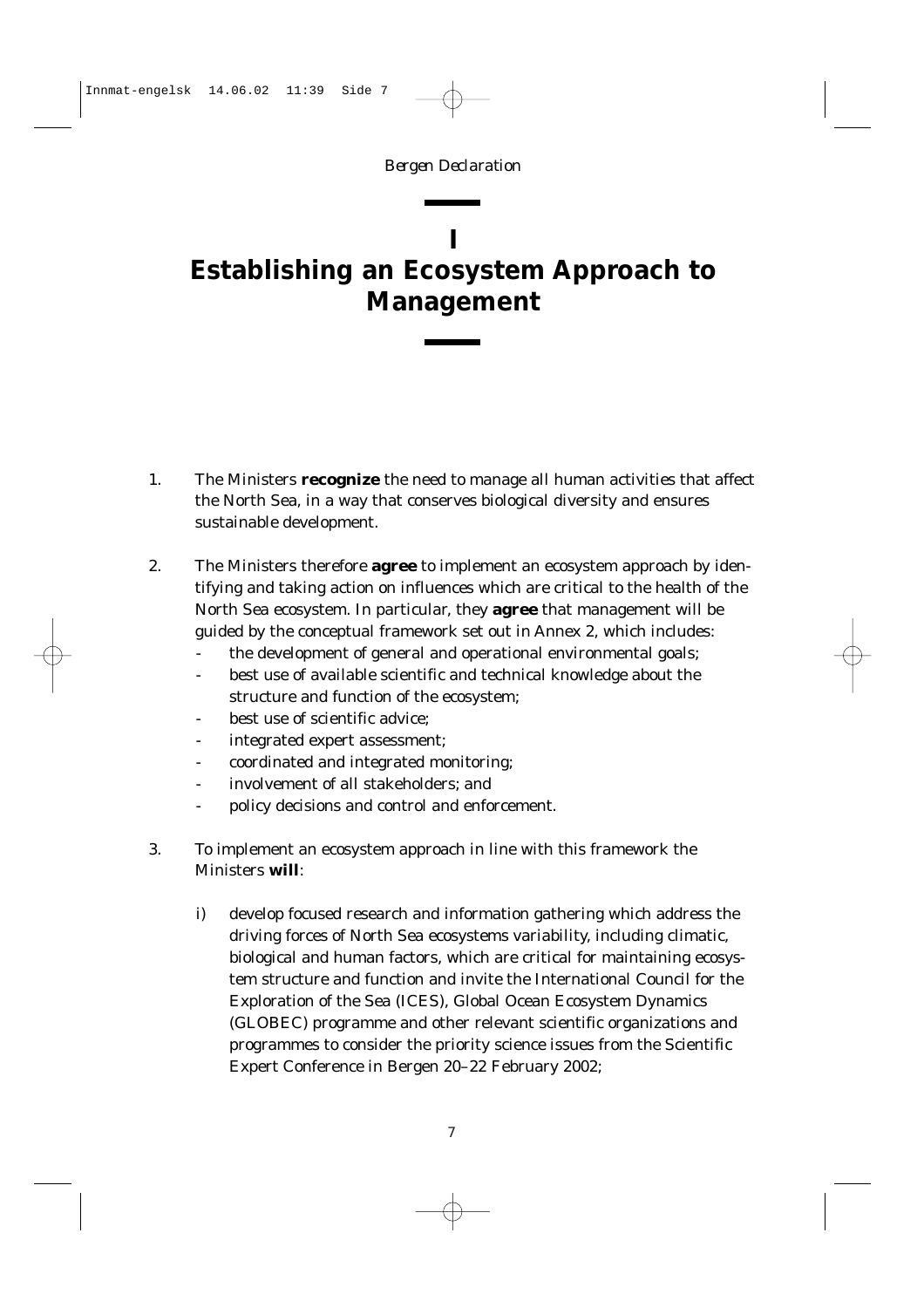- ii) recognize the need for shared integrated expert advice and assessments of the North Sea, including marine resources, environmental and socioeconomic factors, and invite OSPAR in cooperation with the EU and ICES to propose how this might be undertaken at periodic intervals involving stakeholders and to take the first steps;
- iii) develop a strategy for achieving dialogue with all relevant stakeholders for the development and implementation of the ecosystem approach, including through the use of existing national and international forums;
- iv) improve the coordination, harmonization and efficiency of current national and international monitoring to serve the assessment processes, including building on the OSPAR Joint Assessment and Monitoring Programme and relevant EU monitoring programmes;
- v) make appropriate policy decisions, including integration of environmental protection into all sectors, implement the corresponding management actions and ensure proper control and enforcement to deliver an ecosystem approach; and
- vi) make use of ecological quality objectives (EcoQOs) as a tool for setting clear operational environmental objectives directed towards specific management and serving as indicators for the ecosystem health.
- 4. For delivering an ecosystem approach for the North Sea, the Ministers **stress** the importance of developing a coherent and integrated set of ecological quality objectives. Therefore they **welcome** the progress that is being made within OSPAR and ICES to develop operational ecological quality objectives. To progress this work, the Ministers **agree** that:
	- i) the issues and their related elements listed in Annex 3 Table A are the set for which EcoQOs will be developed. These EcoQOs will include both the desired level of ecological quality and baselines against which progress can be measured;
	- ii) the ecological quality baselines will be established for each element, either by utilizing baselines already agreed (*e.g*. fish stock assessments), or by developing new baselines. EcoQOs must not permit any worsening of existing conditions;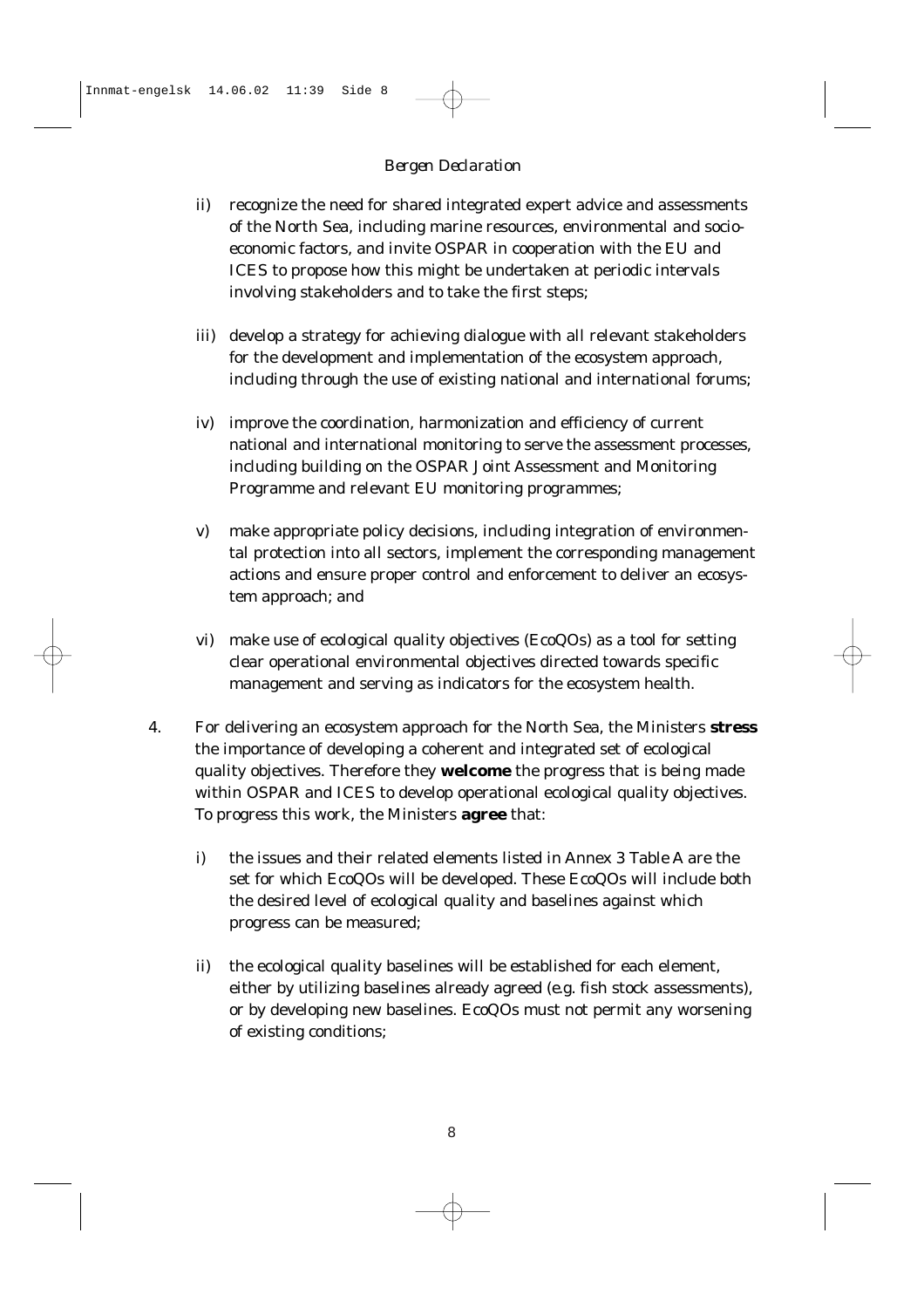- iii) the EcoQOs for each of the elements listed in Annex 3 Table B will be applied as a pilot project for the North Sea. By 2004, EcoQOs for the remaining elements will be developed and applied within the framework of OSPAR in coordination with the development of marine indicators in the European Environment Agency (EEA) and environmental objectives in the EU Water Framework Directive. This work will include agreement on the procedures necessary for the sound application of the EcoQOs;
- iv) the pilot project will:
	- a) assess the information that is, or can be made, available in order to establish whether the EcoQOs are being, or will be, met. Where the EcoQOs are not being met, the information will be used to determine the reason. Costs and practicability should be taken into account in deciding what information can be made available;
	- b) where an EcoQO is not being met, review any policies and practices which are contributing to that failure; and
	- c) if need be, reconsider the formulation of such EcoQOs;
- v) coherent monitoring arrangements will be established, in order to enable progress towards meeting the EcoQOs to be assessed. These arrangements will be integrated into the OSPAR Joint Assessment and Monitoring Programme;
- vi) OSPAR 2005 should be invited to review progress, in collaboration with ICES and other relevant bodies, with the aim of adopting a comprehensive and consistent scheme of EcoQOs and to report on this to the North Sea Ministers; and
- vii) thereafter, the value, use and practicability of the scheme of EcoQOs should be periodically reviewed by OSPAR, in cooperation with ICES and other relevant bodies.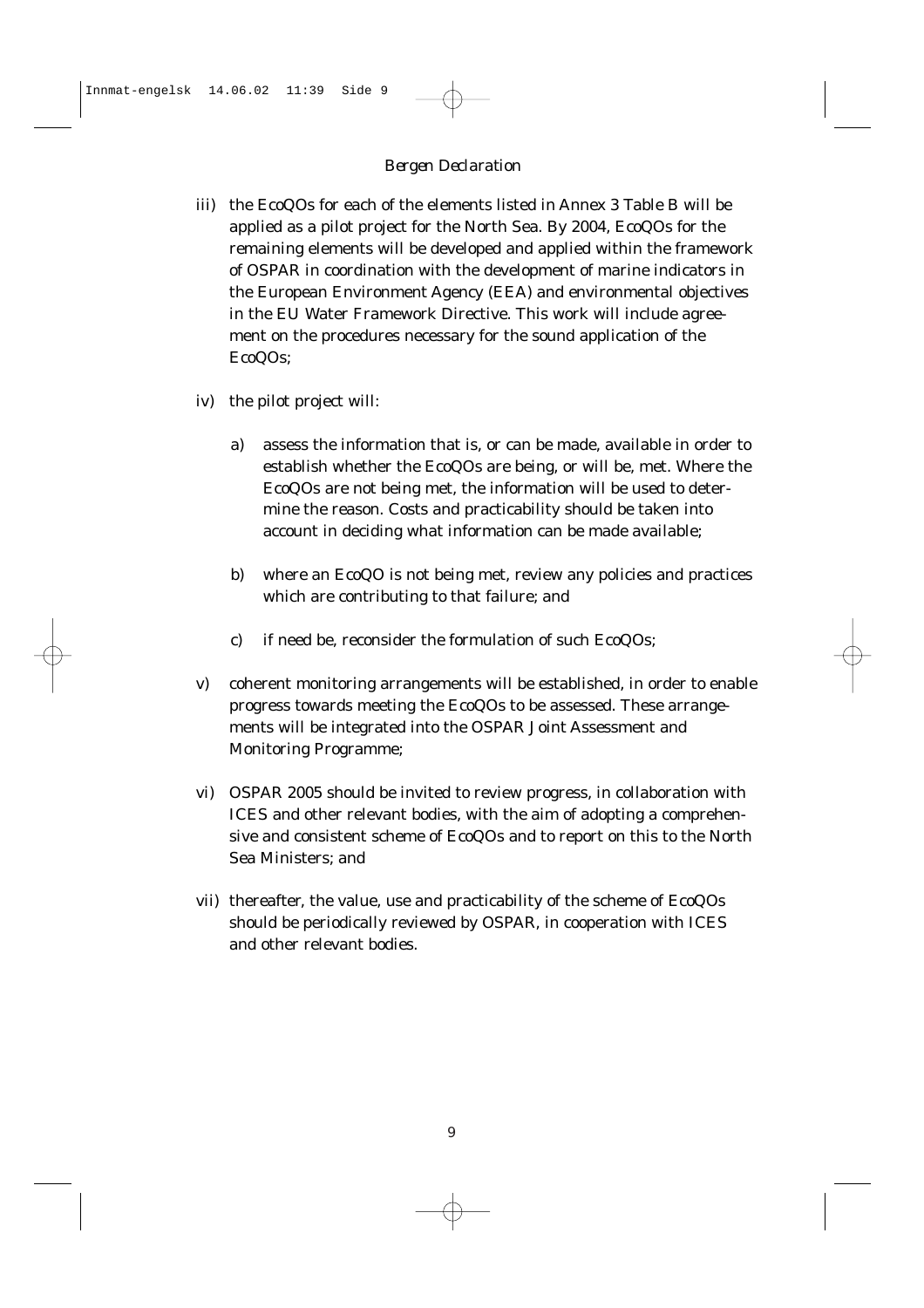### <span id="page-9-0"></span>**II Conservation, Restoration and Protection of Species and Habitats**

- 5. The Ministers **welcome** the significant contributions that have been made to conserve, restore and protect the species and habitats of the North Sea. However, the Ministers **recognize** the need for further action in order to ensure the conservation, restoration and protection of the biological diversity of the North Sea and its ecosystems.
- 6. The Ministers **reaffirm** the agreement within OSPAR to promote the establishment of a network of marine protected areas to ensure the sustainable use, conservation and protection of marine biological diversity and its ecosystems and **note** the progress within OSPAR to develop draft guidelines for the identification and selection of marine protected areas<sup>1</sup> as well as draft guidelines for their management. In order to promote the establishment of a representative network of marine protected areas in the North Sea, the Ministers:
	- i) **urge** OSPAR and the European Union to assess whether measures to protect marine areas complementary to existing measures, or other relevant international or national commitments, are necessary to ensure the conservation of the ecosystem and biodiversity in the North Sea; and
	- ii) **support** the efforts to improve the existing cooperation between OSPAR and the EU, *i.e*. by promoting a coordination of their site-protection measures.

<sup>1</sup> Within the framework of the United Nations Convention on the Law of the Sea any uses that are not in conflict with conservation objectives are allowed in a marine protected area.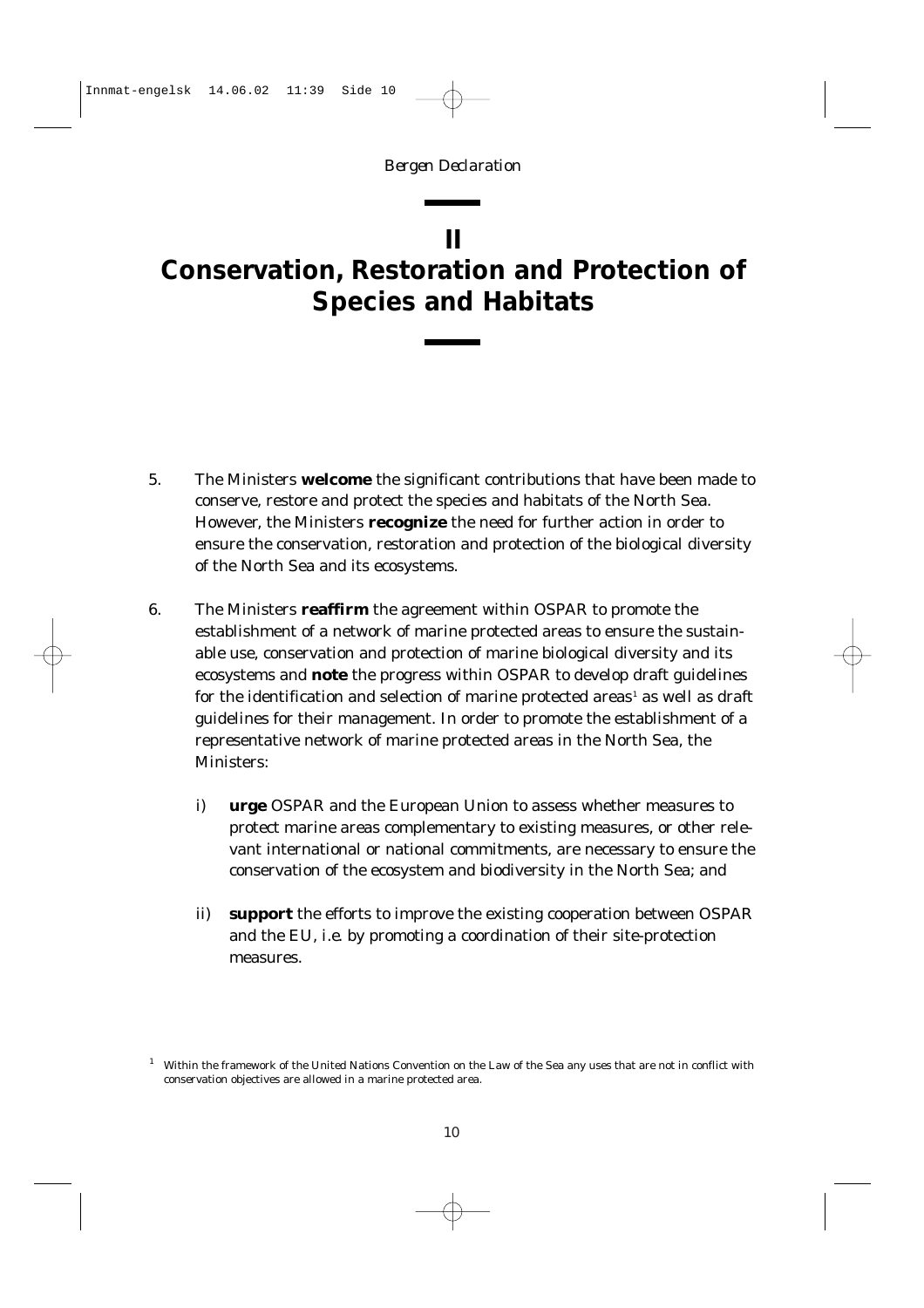- 7. The Ministers **agree** that by 2010 relevant areas of the North Sea will be designated as marine protected areas belonging to a network of wellmanaged sites, safeguarding threatened and declining species, habitats and ecosystem functions, as well as areas which best represent the range of ecological and other relevant character in the OSPAR area.
- 8. The Ministers **encourage** OSPAR and the EEA to start the marine habitat mapping by 2003. The Ministers further **recognize** the need for further development of the European Nature Information System's marine habitat classification system to meet the requirements for mapping and assessment of the conservation status of marine habitats in the North Sea and wider OSPAR area and **encourage** the current work within OSPAR in this field.
- 9. The Ministers of the EU Member States **confirm** that they will fulfil their obligations under the EU Habitats and Wild Birds Directives to protect species and nominate sites for the Natura 2000 network without delay and implement management plans as soon as possible, and
	- i) invite the competent authorities to study the practicability of the application of the EU Wild Birds and Habitats Directives beyond the territorial seas of EU Member States to the limits of their offshore jurisdiction; and
	- ii) develop and while taking into account existing international guidelines – adopt guidelines on how marine special protected areas and special areas of conservation can contribute to the conservation, restoration and protection of species and habitats.
- 10. Recognizing that the release of genetically modified marine organisms is an emerging issue in the North Sea owing to the inherent, potentially severe, irreversible and transboundary effects, and the need to apply the precautionary principle, the Ministers **agree** to take all possible actions, in accordance with the requirements of the Directive 2001/18/EC and comparable national legislation, to ensure that the culture of genetically modified marine organisms is confined to secure, self-contained, land-based facilities in order to prevent their release to the marine environment.
- 11. Taking account of article 8h of the Convention on Biological Diversity (CBD) and ongoing international work in this field, the Ministers **agree** to take action, as far as possible and as appropriate, to reduce the risk and minimize adverse effects on ecosystems, habitats or naturally occurring species arising from the introduction or release of non-indigenous species, including: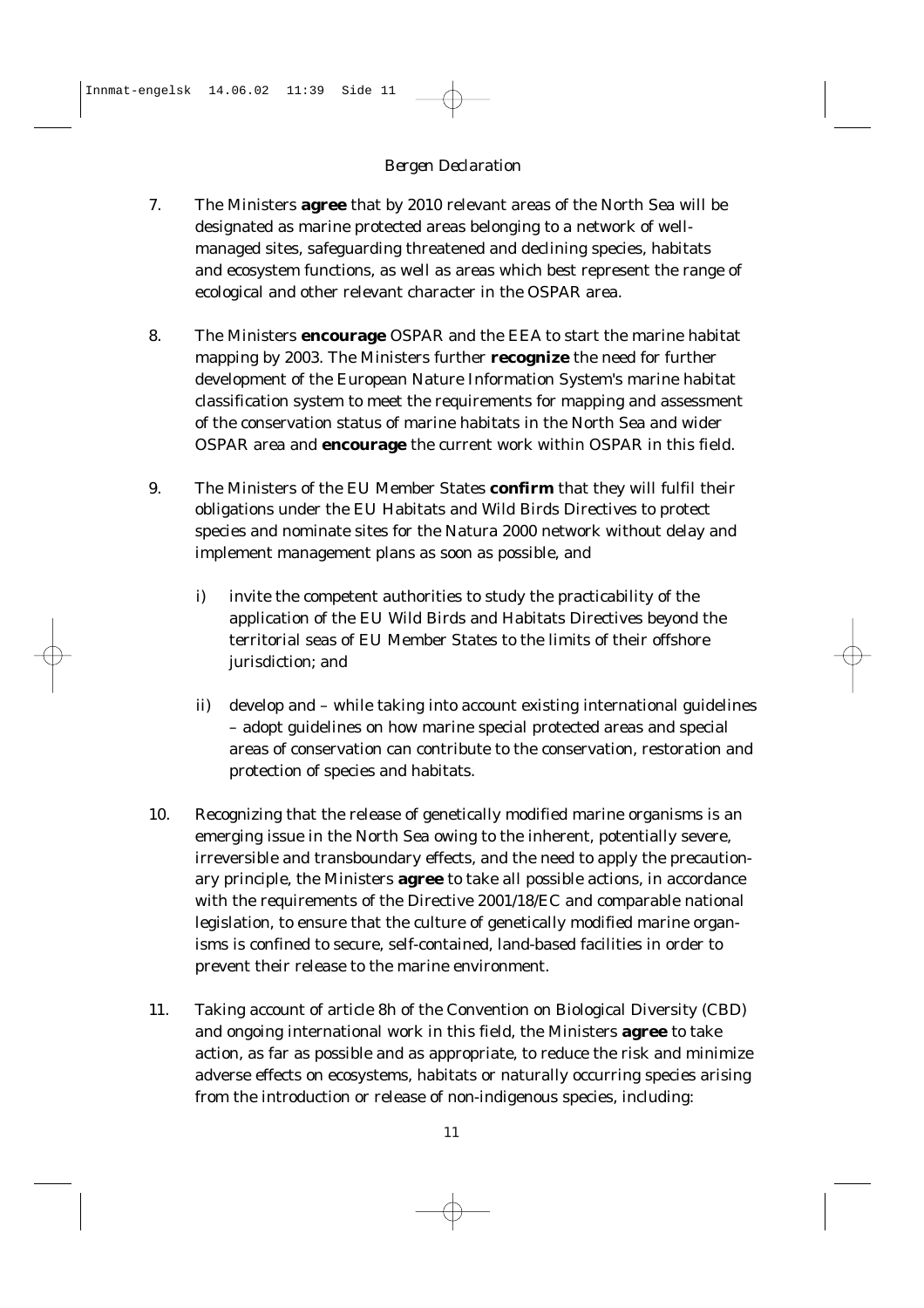- i) in the case of intentional introductions to develop and implement, where necessary, systems of approval based on the precautionary principle and environmental impact assessments to ensure confinement of potentially invasive non-indigenous organisms and associated biota, taking account of the ICES Code of Practice on Introductions and Transfers of Marine Organisms; and
- ii) in the case of unintentional introductions, to take action at the earliest possible stage with the aim of preventing the firm establishment of the introduced species.
- 12. The Ministers **invite** OSPAR:
	- i) to investigate how to best monitor introduced invasive non-indigenous and genetically modified organisms;
	- ii) to develop a database on non-indigenous species aiming at detecting species which have the potential of adversely affecting the North Sea ecosystems and their biodiversity and may also entail economic damage;
	- iii) to develop an appropriate system of risk assessment and risk profiles connected with relevant human activities (*e.g.* shipping and aquaculture) in particular regions and localities; and
	- iv) to examine how best to prevent, control or eradicate, as appropriate, the introduction of harmful invasive species in the OSPAR region or to control or eradicate genetically modified organisms which after their release adversely affect the marine environment, and develop relevant measures, taking into account the results of ongoing work of other international organizations such as the International Maritime Organization (IMO) and CBD.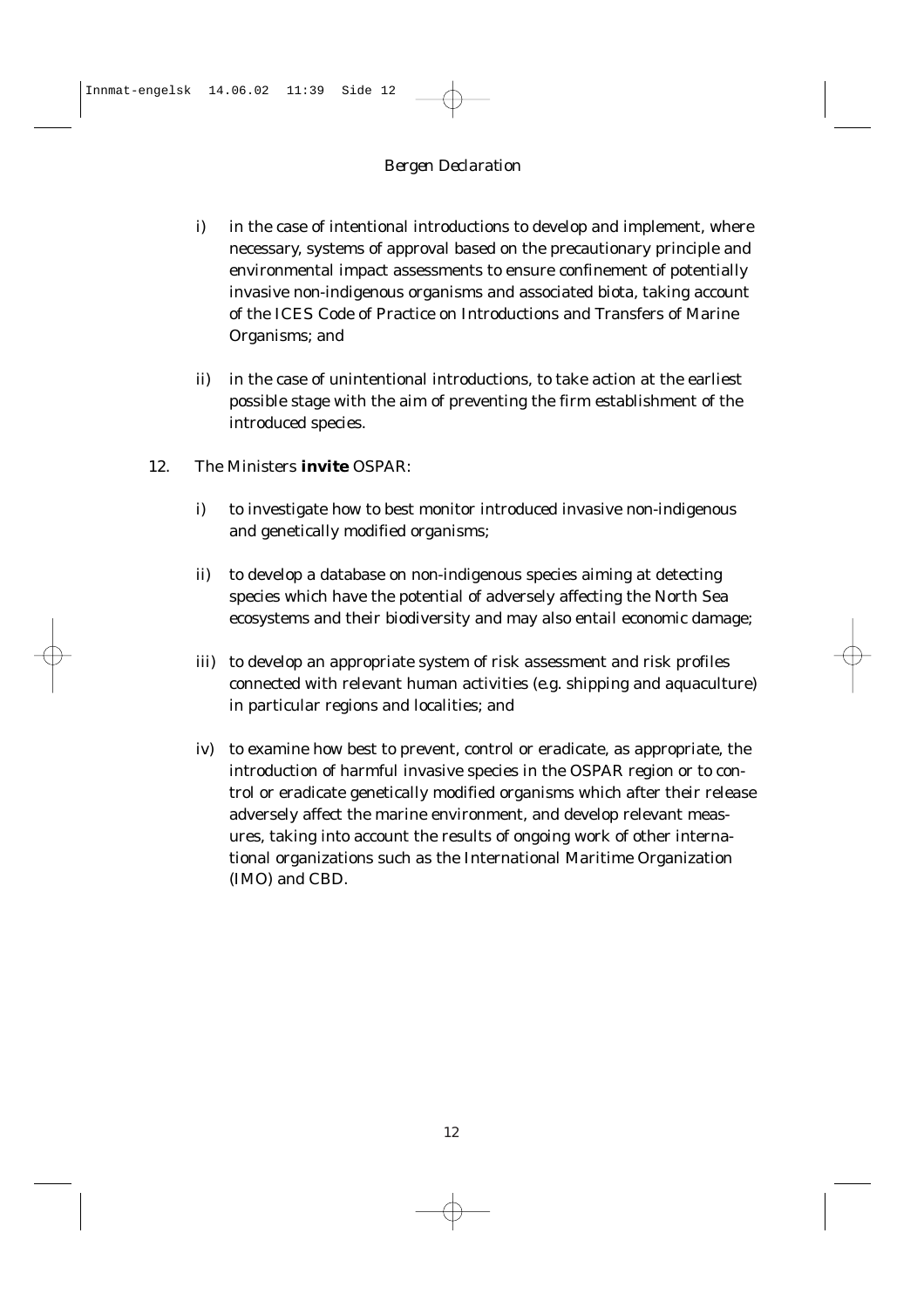# <span id="page-12-0"></span>**III Sustainable Fisheries**

- 13. The Ministers are **concerned** by the fact that the majority of the commercially important fish stocks in the North Sea are outside 'safe biological limits'<sup>2</sup>. The Ministers are also concerned about the fact that some nontarget species and the physical environment are also threatened from excessive fishing pressure. This may put populations and habitats in danger, reduce biodiversity and affect the productivity of ecosystem.
- 14. The Ministers **reaffirm** the need, requested at the Fourth North Sea Conference and at the IMM 97, to further reduce, without delay, the capacity of the fishing fleet and the deployed fishing effort to levels which sustain available fisheries and environmental resources and ecosystem function.
- 15. Achieving a balance between sustainability and fishing effort in the North Sea must not lead to excessive fishing effort elsewhere. The Ministers **invite** the competent authorities to establish a management regime for deep sea fisheries in the North East Atlantic and implement it on the basis of ICES advice and following a precautionary approach.
- 16. In order to rebuild fish stocks, the competent authorities are invited:
	- i) to establish Total Allowable Catch (TAC) levels consistent with scientific catch recommendations based on the precautionary principle;
	- ii) to use their best endeavour to restore and keep stocks above the level of the precautionary reference points  $(B_{pa})$  as soon as possible; and

<sup>2</sup> A stock 'outside safe biological limits' suffers increased risk of low recruitment, *i.e.* average recruitment will be lower than if the stock were at its full reproductive capacity.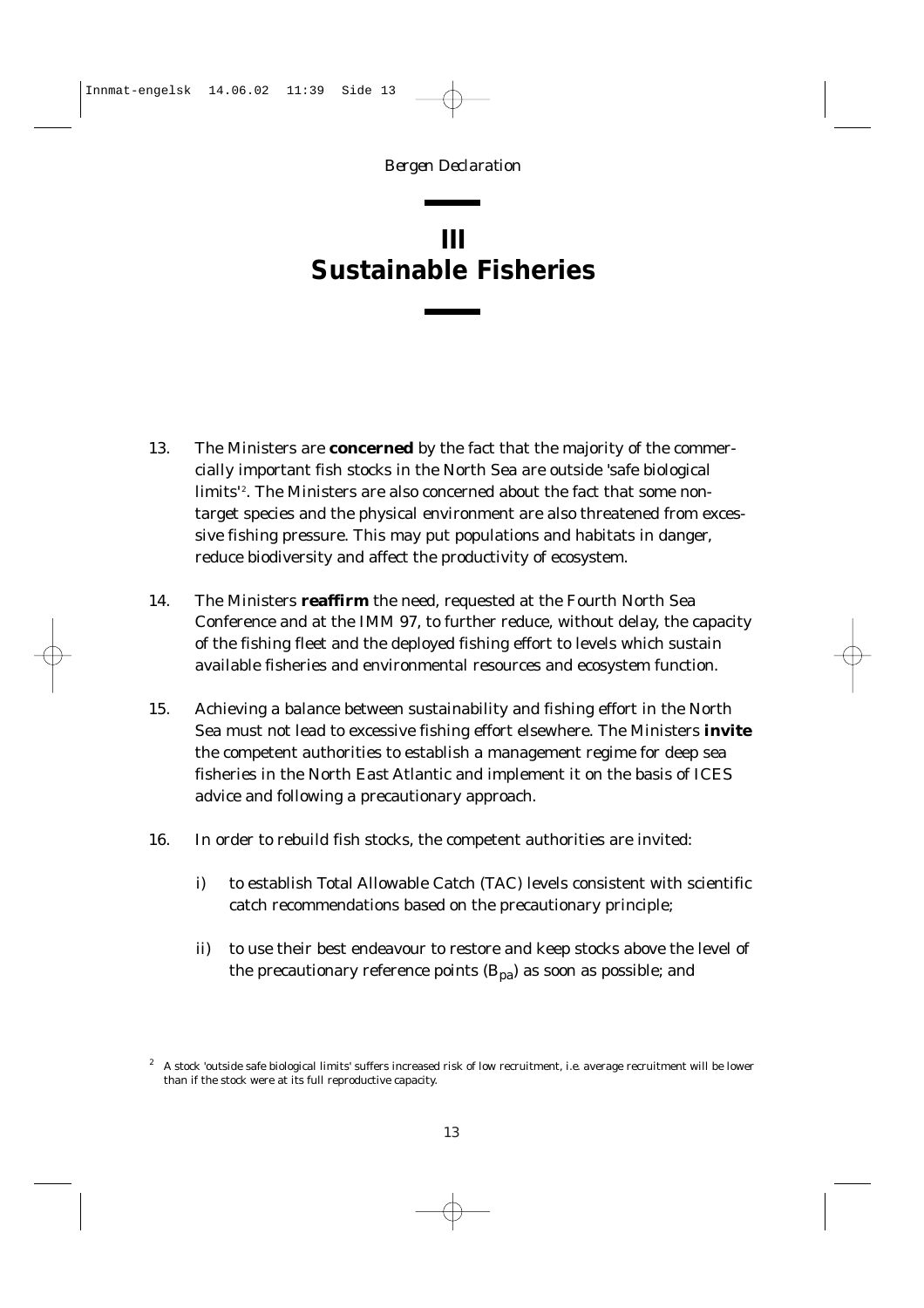- iii) to extend the TAC regime and other management measures to species which are unregulated at present, and improve the existing regimes for stocks extending beyond the North Sea.
- 17. The Ministers **urge** the competent authorities to establish, and following consultations with all relevant stakeholders, target reference points for all the stocks specified in the Annex to the IMM 97 Statement of Conclusions by 2004 (with the exception of ling, blue ling and tusk for which target reference points should be established by 2007), and at the same time to determine the action to be taken if they are not met.
- 18. The Ministers **invite** the competent authorities to further develop and implement recovery plans and to ensure, by a multi-species approach, that a recovery plan for one target species does not impact on other species (*e.g.* by displacement of effort from a closed area).
- 19. The Ministers **agree** that fisheries policies and management should move towards the incorporation of ecosystem considerations in a holistic, multiannual and strategic context. While the transition towards a full ecosystem approach to fisheries management should be progressive and concomitant with the enhancement of scientific knowledge, the Ministers are **convinced** that the current state of scientific knowledge, coupled with a sound application of the precautionary principle, allows the immediate setting of certain environmental protection measures.
- 20. The Ministers **invite** the competent authorities to give high priority to research and studies allowing a better understanding of the structure and functioning of marine ecosystems and contributing to the operational application of an ecosystem approach to fisheries management.
- 21. While recognizing the progress achieved in elucidating the effects of different fisheries on the ecosystem, as suggested at the IMM 97, the Ministers **encourage** the appropriate authorities, in dialogue with the fishing industry and other relevant stakeholders, to continue these assessments, extended to all fishing activities, including industrial fisheries. On the basis of the abovementioned assessments, the Ministers **encourage** the appropriate authorities to promote those fishing activities having less impact on the ecosystem.
- 22. The Ministers **invite** the competent authorities to consider the establishment of a North Sea Regional Advisory Committee comprising relevant stakeholders, to provide joint advice for decision-making on the management of North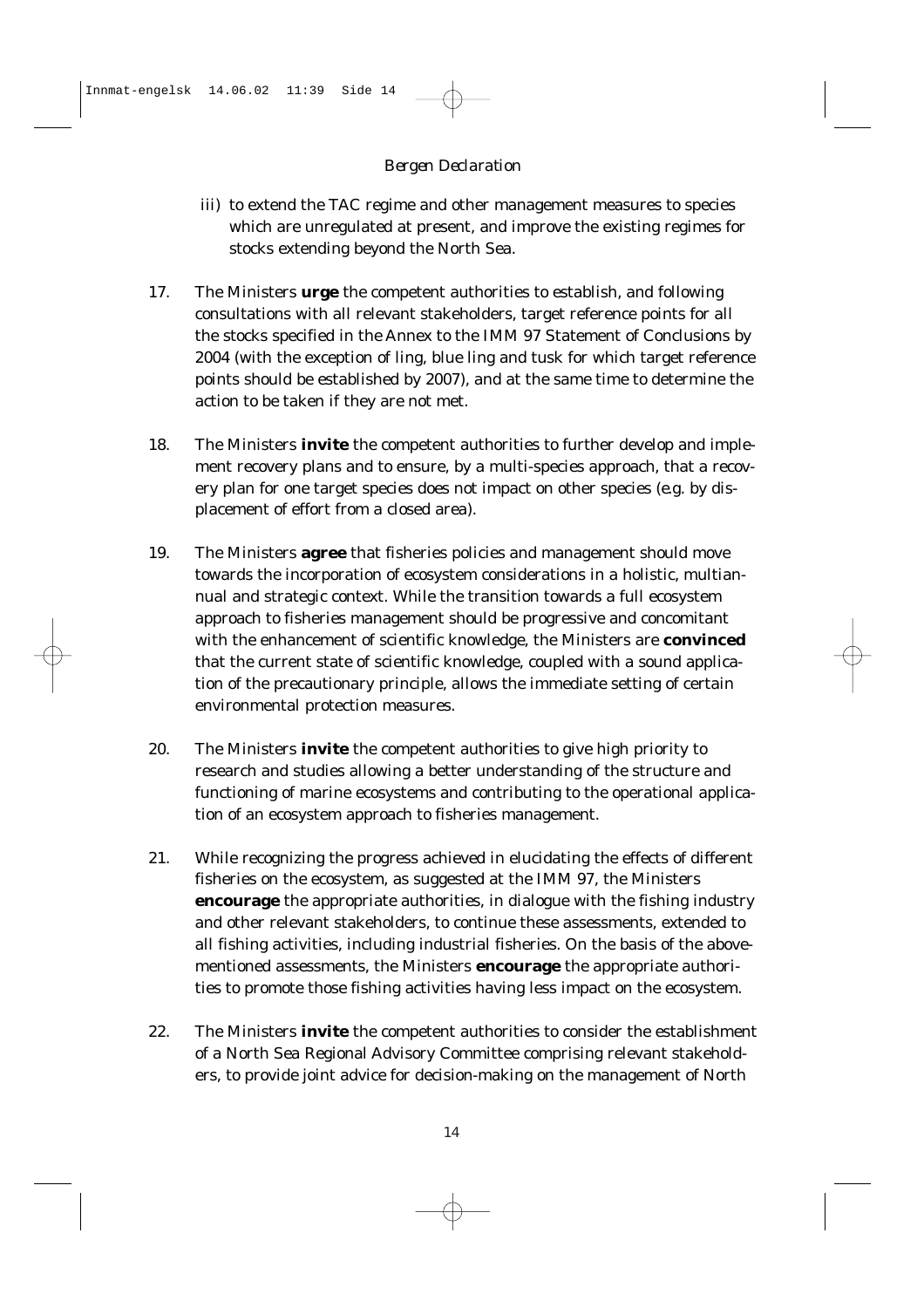Sea fisheries. The Ministers furthermore **invite** the authorities to consider the progress made by the North Sea Commission Fisheries Partnership.

- 23. In order to rebuild fish stocks, the Ministers **acknowledge** the need to protect juveniles through further development of adequate methods of selection. Recalling § 8.4 of the Statement of Conclusions of the IMM 97, the Ministers **note** that with regard to closed areas little progress has been made so far. Therefore, they **urge** the competent authorities to establish the legal means necessary for the closure of areas at short notice whenever unforeseen concentrations of juveniles are found.
- 24. In addition, the Ministers **request** the competent authorities to identify additional areas to be closed permanently or temporarily to fishing activities for the protection of juvenile fish. Such closures should then be implemented and regularly assessed to ensure that they are effective for stock recovery.
- 25. The Ministers **are concerned** about the high incidence of by-catch and discards in the fisheries. The Ministers **agree** that adequate data and information on by-catch and discards are indispensable in order to allow the further improvement of the selectivity of fishing gears, improvements towards a sustainable management of fisheries and an enhancement of the basis for the multi-species and ecosystem approaches. To the effect that such measures have not yet been taken, the Ministers therefore **urge** the competent authorities to introduce an adequate monitoring of and reporting on by-catch and discards.
- 26. The Ministers **invite** the competent authorities to consider measures, such as harmonization of regulations for by-catch and discards in the North Sea, joint and coordinated control measures both at sea and at landing of catch, permanent or temporary closure of areas with a high incidence of unwanted by-catch and/or discards.
- 27. The Ministers **urge** the competent authorities to introduce, as soon as possible, further measures suitable to prevent highgrading<sup>3</sup>, and to the extent possible reduce unwanted by-catch. They also **reaffirm** the requirement, made at the IMM 97, to investigate the ecological and economic effects of, and the practicability of, applying a discard ban. Where beneficial results can be expected, and on a pilot basis, the competent authorities should consider the establishment of a discard ban for certain fisheries.

 $3$  'Highgrading' refers to a practice whereby fishermen catch more than is necessary, in order to sort the most valuable components of the catch with the resulting discarding of the remainder.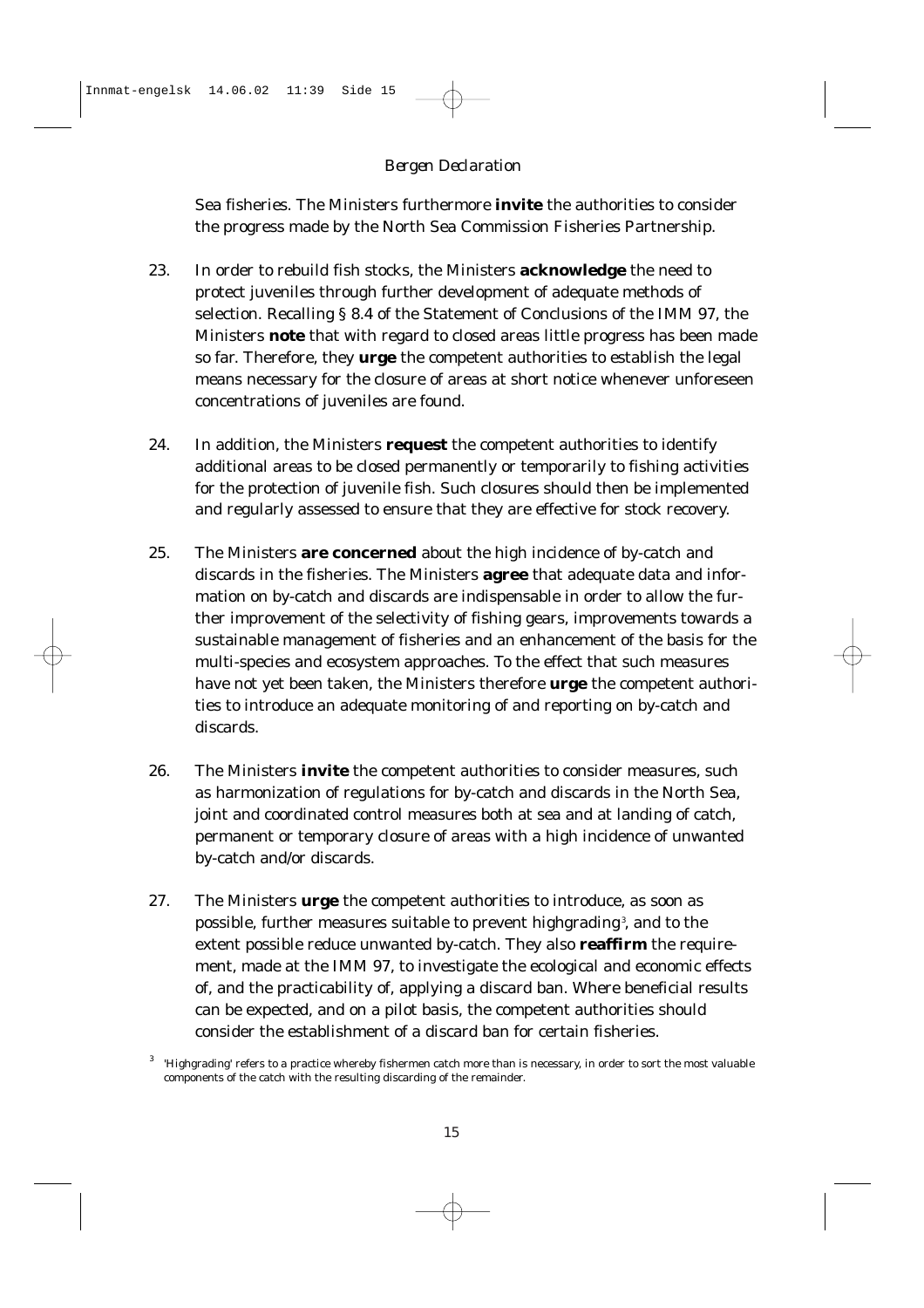- 28. While recognizing the important steps taken to improve the selectivity of fishing gear and the positive role played therein by the fishing industry, the Ministers **urge** the competent fisheries authorities to take all necessary measures to minimize incidental catches and/or damage of non-target organisms. Such measures should include, *inter alia*, improvement of gear selectivity and area restrictions. When re-designing fishing gear, due consideration should also be given to minimizing habitat disturbance.
- 29. As an interim objective, the Ministers **agree** to aim at reducing the by-catch of harbour porpoises below 1,7% of the best population estimate. On the same basis the Ministers **agree** on a precautionary objective to reduce by-catches of marine mammals to less than 1% of the best available population estimate, and **urge** the competent authorities to develop specific limits for the relevant species. In this context, the Ministers **welcome** the initiative taken at the 9th Trilateral Governmental Conference on the Protection of the Wadden Sea to further improve gill-net fishery practices in order to reduce by-catch of marine mammals and birds.
- 30. Furthermore, the Ministers **will develop** and **adopt**, as soon as possible and in cooperation with all competent authorities, a recovery plan for harbour porpoises in the North Sea.
- 31. The Ministers **reaffirm** their request at the IMM 97 to the competent authorities to facilitate research on undisturbed areas and **invite** countries to establish on the basis of scientific advice by 2004, individually or in cooperation and on a pilot basis, undisturbed areas of significant size.
- 32. The Ministers **reaffirm** the need, raised at the IMM 97, to minimize any adverse effects of stock enhancement and sea ranching, by developing strategic objectives and regulations to ensure that these activities are under adequate control and undertaking environmental impact assessments of all such operations.
- 33. The Ministers **note** that the aquaculture sector will require specific actions in order to ensure full integration of environmental protection requirements and that the sector is very dependent on conservation of marine biodiversity for further research and development. In this context the Ministers **acknowledge** the guidelines developed by the North Atlantic Salmon Conservation Organization (NASCO) in cooperation with the salmon farming industry in the North Atlantic on containment of farmed salmon with the objective to minimize escapes and NASCO's plan of action for habitat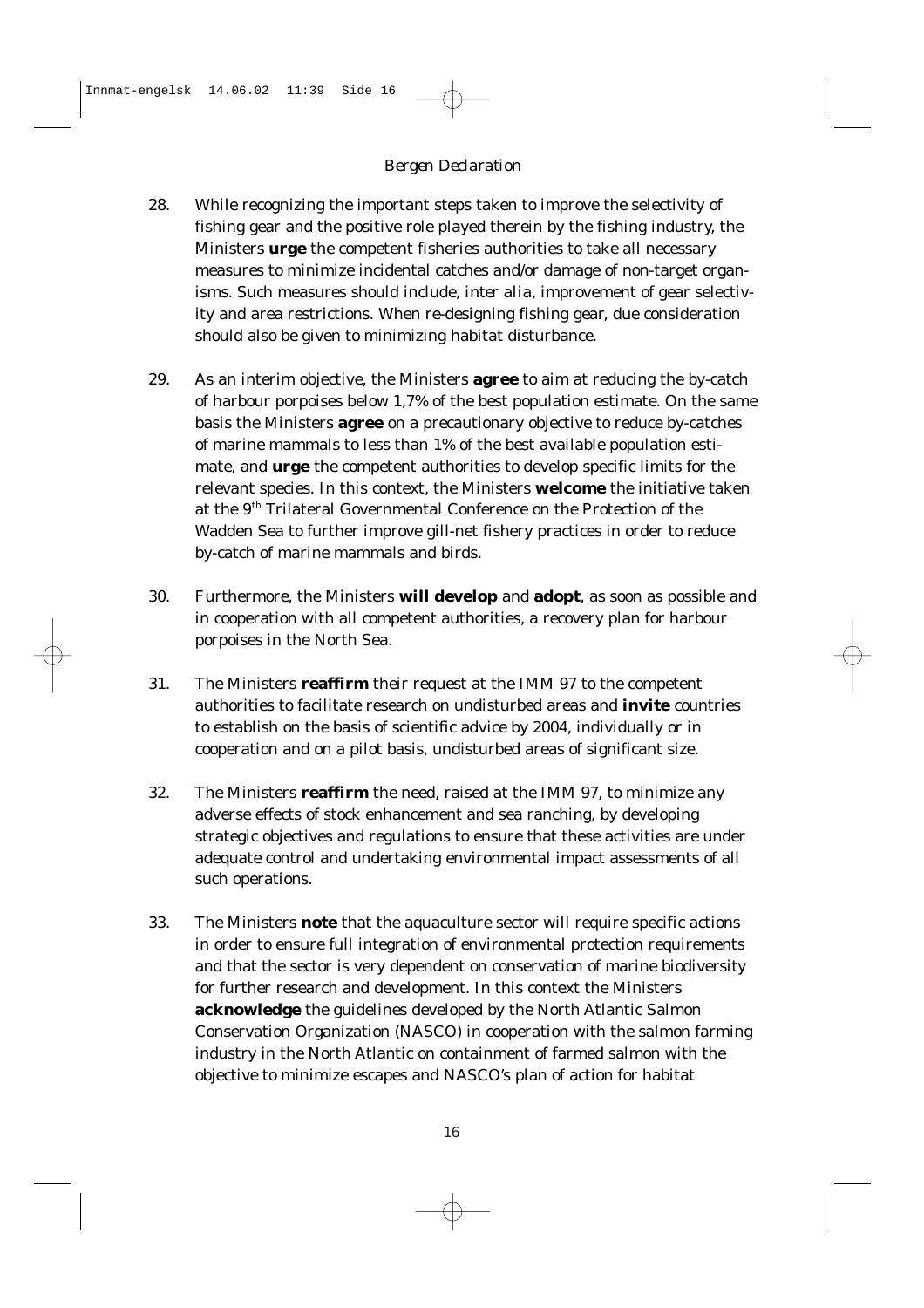protection and restoration. The Ministers **invite** the competent authorities to develop and implement the guidelines given in the FAO Code of Conduct for Responsible Fisheries in the field of aquaculture, in particular on the reduction of environmental impact.

- 34. The Ministers **recognize** that eco-labelling schemes may offer an interesting market- and information-based tool to promote sustainable fishing practices. They **invite** the competent authorities and all stakeholders to ensure that eco-labelling schemes provide objective and verifiable information to the consumer and that their certification methods are equitable, transparent, scientifically-based and fully accessible to the fisheries industry.
- 35. The Ministers **invite** all states with relevant fisheries in the North Sea to cooperate in the design and implementation of national plans of action in the context of the FAO International Plans of Action:
	- i) for the Management of Fishing Capacity;
	- ii) for Reducing Incidental Catch of Seabirds in Longline Fisheries;
	- iii) for the Conservation and Management of Sharks; and
	- iv) to Prevent, Deter and Eliminate Illegal, Unreported and Unregulated Fishing.
- 36. The Ministers **note** that the current process of reforming the EU Common Fisheries Policy presents a major opportunity to integrate environmental protection requirements into the principles, objectives and operational procedures of fisheries management. The Ministers **urge** the competent authorities to make progress to this end and offer their full cooperation to facilitate this.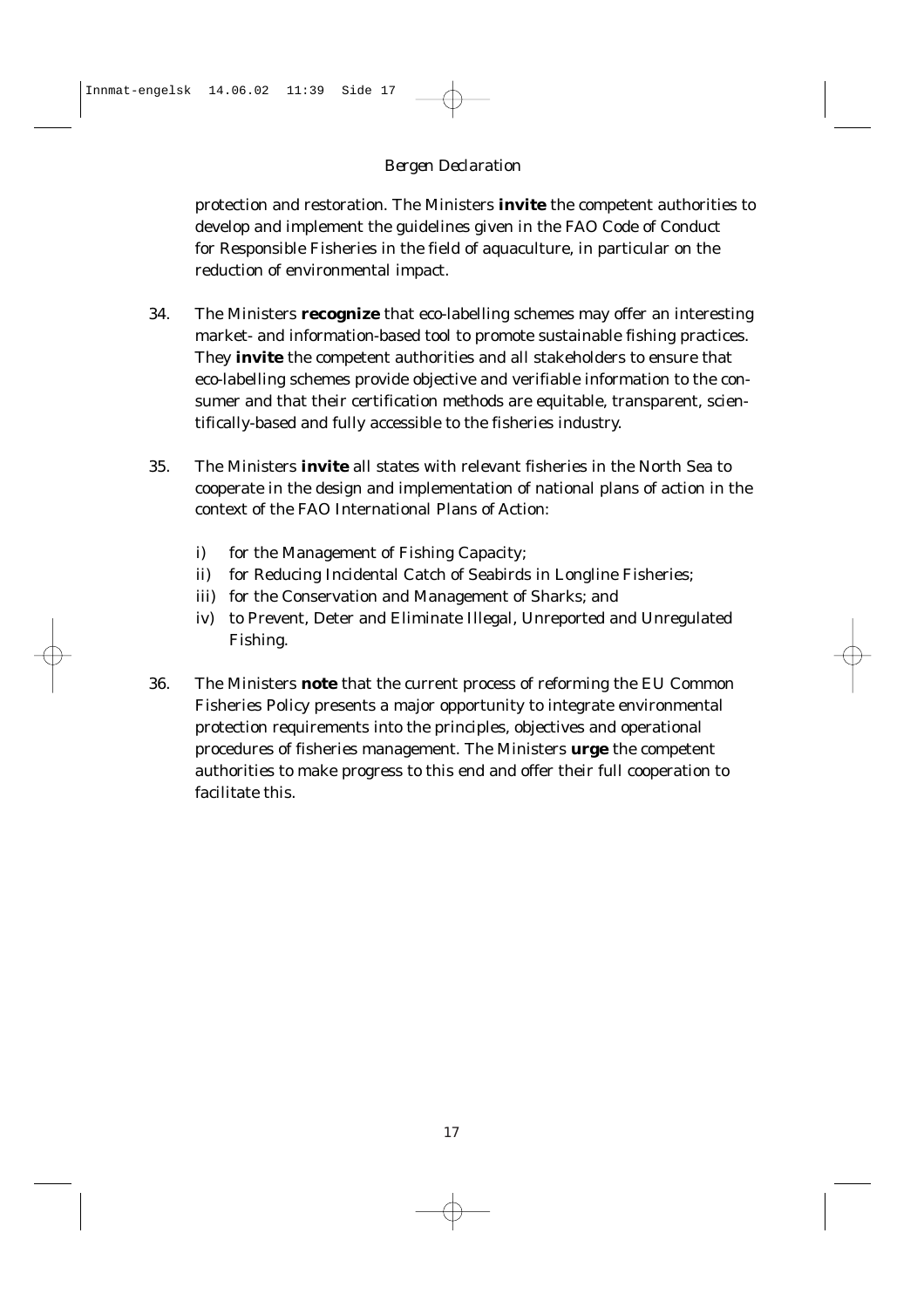# <span id="page-17-0"></span>**IV Reducing the Environmental Impact from Shipping**

- 37. The Ministers **note** with pleasure progress within IMO, the EU and the Bonn Agreement (Agreement for cooperation in dealing with pollution of the North Sea by oil and other harmful substances, 1983) on a number of issues arising from the Esbjerg Declaration. However, the Ministers **recognize** that further action is needed both internationally and nationally in order to prevent pollution from shipping activities in the North Sea.
- 38. The Ministers **call upon** all North Sea States that have not yet done so, to ratify the relevant international and regional instruments or legislation for shipping. In particular, the Ministers:
	- i) **urge** North Sea States to become parties to the 1996 HNS convention<sup>4</sup> pending, for Member States, the EU Council decision on this issue; and
	- ii) **call upon** all North Sea States that have not yet done so to urgently ratify the Protocol of 1996 to Amend the Convention on Limitation of Liability for Maritime Claims, 1976.
- 39. Although, when these various instruments have come into force, progress will have been made with regard to compensation of victims of marine pollution, some problems will remain. The Ministers therefore **agree**:
	- i) to make coordinated efforts within IMO to review, strengthen and introduce, if appropriate, further compensation and liability regimes; and

<sup>4</sup> International Convention on Liability and Compensation for Damage in Connection with the Carriage of Hazardous and Noxious Substances by Sea (HNS) 1996.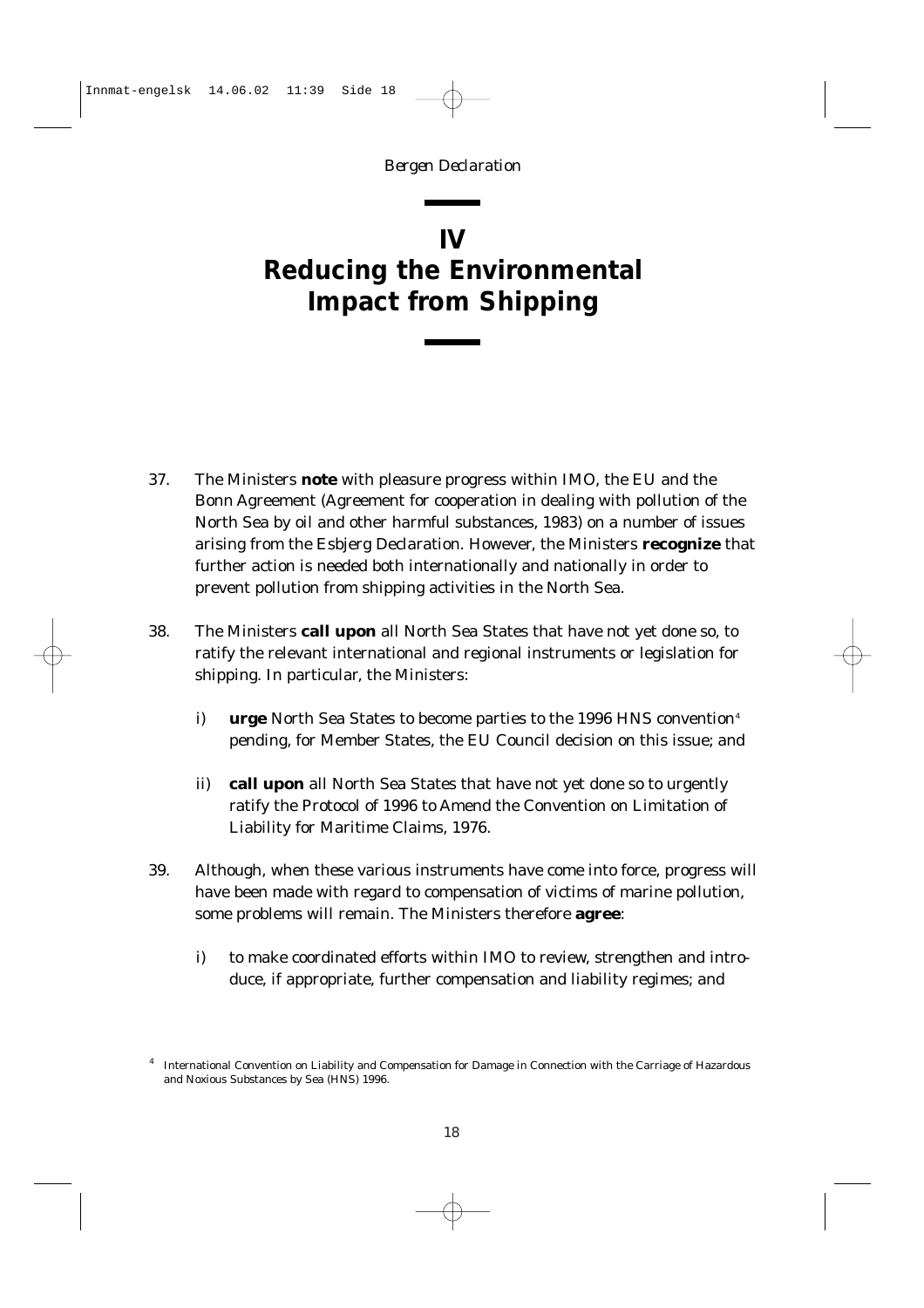- ii) to encourage the continuation of the work to further develop the International Fund for Compensation for Oil Pollution Damage (IOPC), in order to establish appropriate compensation for the cost involved in restoring environmental damages.
- 40. The Ministers **agree** to cooperate actively in order to improve the implementation of relevant international and regional instruments or legislation related to shipping.
- 41. The Ministers **agree** on the need for greater cooperation between North Sea States and at the EU level to enforce the internationally agreed rules and standards for the prevention, control and reduction of pollution from ships and the need to increase detection of illegal discharges and the need to improve the investigation and prosecution of offenders, and
	- i) **will take** initiatives to create a network of investigators and prosecutors to improve the understanding of cooperation in the different stages of the enforcement process and **welcome** Sweden's offer to convene by the end of 2002 an initial meeting of North Sea prosecutors and investigators involved in this work;
	- ii) **urge** all North Sea States to ensure that the investigators, prosecutors and others involved in the enforcement process in their systems are aware of each other's requirements and **welcome** the Bonn Agreement Manual Oil Pollution at Sea – Part 2 Effective Prosecution of Offenders – Guidelines on International Co-operation;
	- iii) **invite** the Bonn Agreement to explore the scope for cooperation with other relevant bodies, such as the Helsinki Commission, the Barcelona Convention Protocol on Emergencies and the Lisbon Agreement; and
	- iv) **welcome** Ireland's intended accession to the Bonn Agreement.
- 42. To prevent, reduce and mitigate adverse effects on the ecosystem and indigenous species from the introduction and transfer of non-indigenous species via ships' ballast water and sediments, the Ministers **agree**:
	- i) to actively support the development of the International Convention for the Control and Management of Ships' Ballast Water and Sediments, and work towards its finalization in 2003, and its rapid entry into force;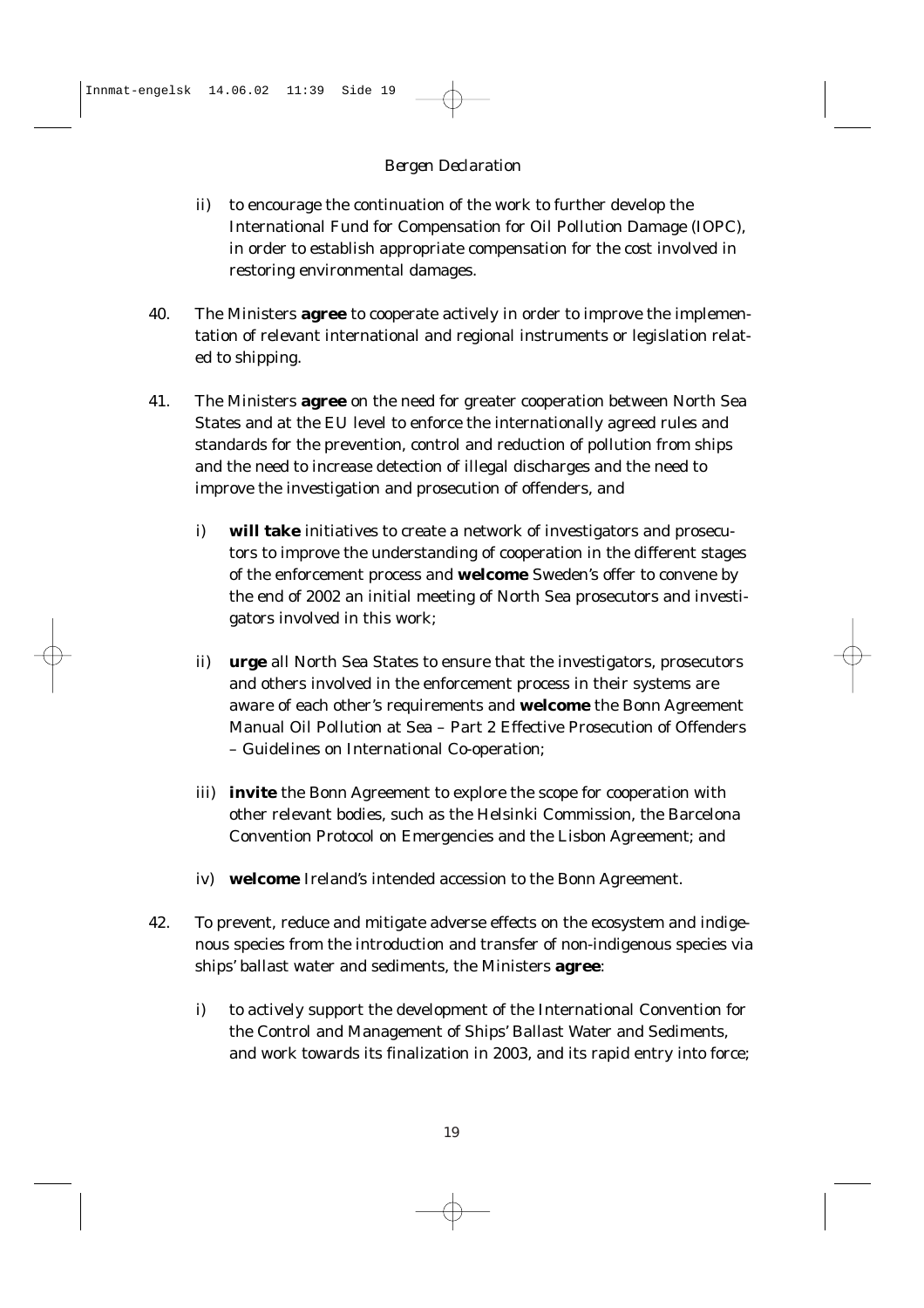- ii) to take coordinated action within IMO to establish adequate mitigation and control measures for the North Sea under the framework of the coming pre-said IMO Convention, and to support OSPAR's work on regional matters regarding ballast water;
- iii) to take urgent coordinated steps to reduce the problem of spreading of non-indigenous invasive organisms to and within the North Sea in accordance with international law and in order to fully implement IMO Guidelines (Resolution A.868(20)), in the light of the forthcoming International Convention for the Control and Management of Ships' Ballast Water and Sediments, and decide upon national and/or regional measures by, if possible, the end of 2004 taking into account the progress within IMO. Such measures could, *inter alia*, include monitoring programmes, information exchange, early warning systems, combating actions, control and enforcement; and
- iv) to enhance and support actively research on and the development of treatment technologies, decision support systems, and other issues related to preventing the spreading of non-indigenous organisms via ships' ballast water and sediments and to cooperate in those activities.
- 43. The Ministers **agree** to support the revision by 2004 of Annex II (chemicals) to MARPOL 73/78 including strengthening of the discharge requirements for all generations of chemical tankers.
- 44. The Ministers **note** with pleasure the decision to designate the North Sea as a sulphur emission control area under MARPOL Annex VI, and **welcome** the European Commission's initiative to develop a community strategy to reduce air pollution from ships. The Ministers **agree**:
	- i) to take immediate steps to ratify MARPOL Annex VI in order to promote a rapid entering into force of the Annex and once in force to work together in strengthening of the global cap for sulphur content in marine fuel oil towards 1.5%, and strengthening the IMO  $NO_x$  requirement;
	- ii) to participate actively in IMO's work on mitigating the impact of shipping on climate change;
	- iii) to, in collaboration with the EU, investigate, develop and implement where appropriate, regional mechanisms, including economic instruments, to reduce air pollution from shipping in the North Sea area as a supplement to the IMO regime on air pollution; and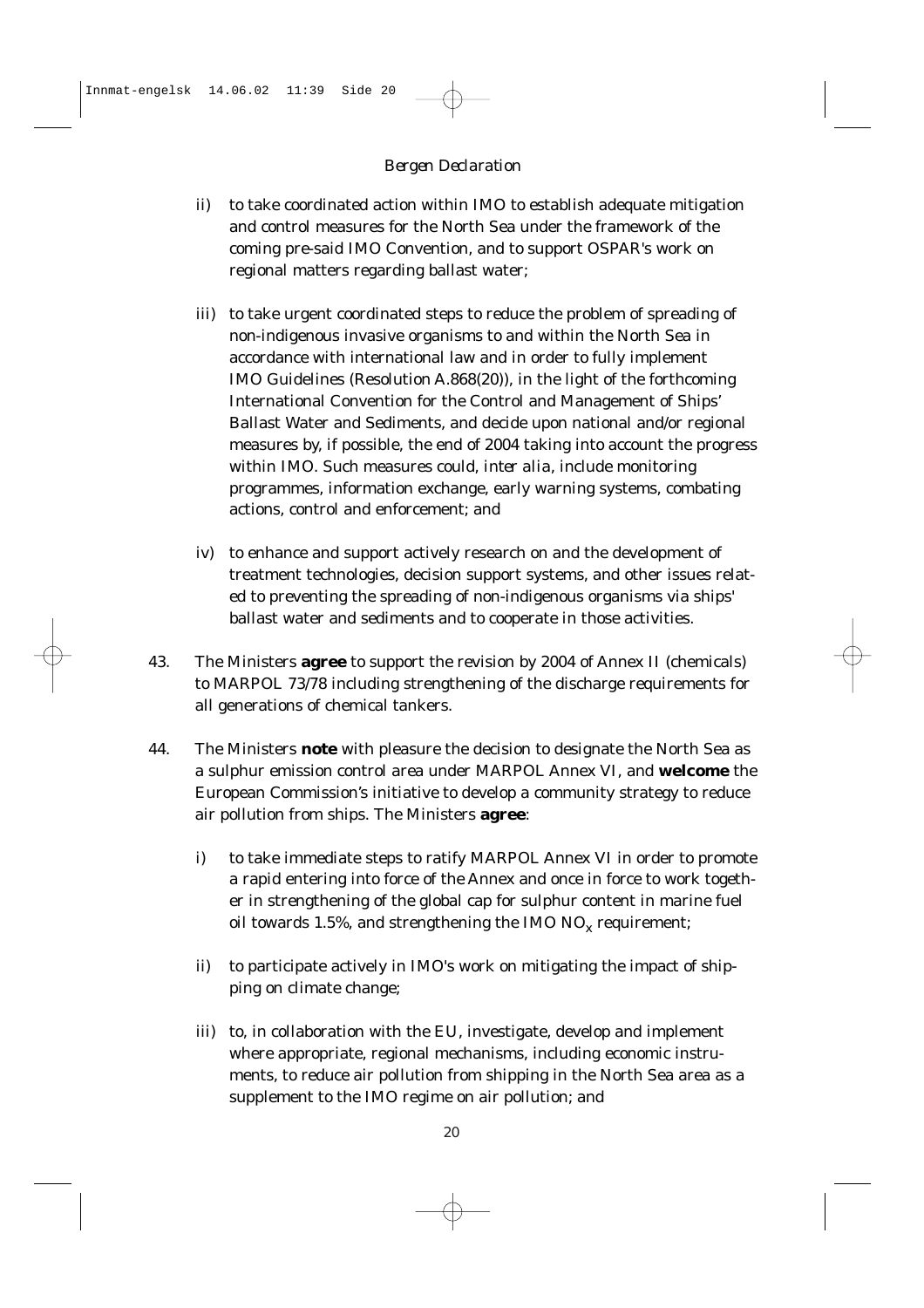- iv) to encourage harbour authorities to examine the feasibility of making available convenient and cost effective onshore facilities for energy provision to reduce local emissions to air from ships in harbours.
- 45. The Ministers **recognize** that ship recycling is a major issue to be addressed, both from the environmental as from the social point of view. The Ministers wish to **emphasize** their concern and their willingness to contribute to making ship recycling an environmentally sound activity.
- 46. The Ministers **will** actively support the coordinated work on ship recycling in the relevant international fora, with the aim of:
	- i) developing, as soon as possible, international standards under the International Labour Organization (ILO) for the protection of workers engaged in dismantling operations;
	- ii) adopting in 2003 adequate international safety and environmental measures regarding recycling of ships under IMO, with the aim of developing a future mandatory regime;
	- iii) adopting in 2002 international guidelines under the Basel Convention for the environmentally sound dismantling of ships; and
	- iv) supporting the implementation of the agreed international framework on recycling of ships under the auspices of the relevant UN bodies.
- 47. The Ministers **affirm** their commitment to the implementation of the provisions of the International Convention on the Control of Harmful Antifouling Systems on Ships adopted in 2001, and anticipating the European Commission proposals on regulation of organotin antifoulants, the Ministers:
	- i) **request** industry representatives to negotiate an immediate end to the marketing, sale and application of organotin coatings by their members; and
	- ii) **agree** to develop by 2004 a North Sea strategy for the further reduction of the harmful effects of other antifouling systems, involving all interested stakeholders, identifying the need for measures through the convention, and/or supplementary regional measures.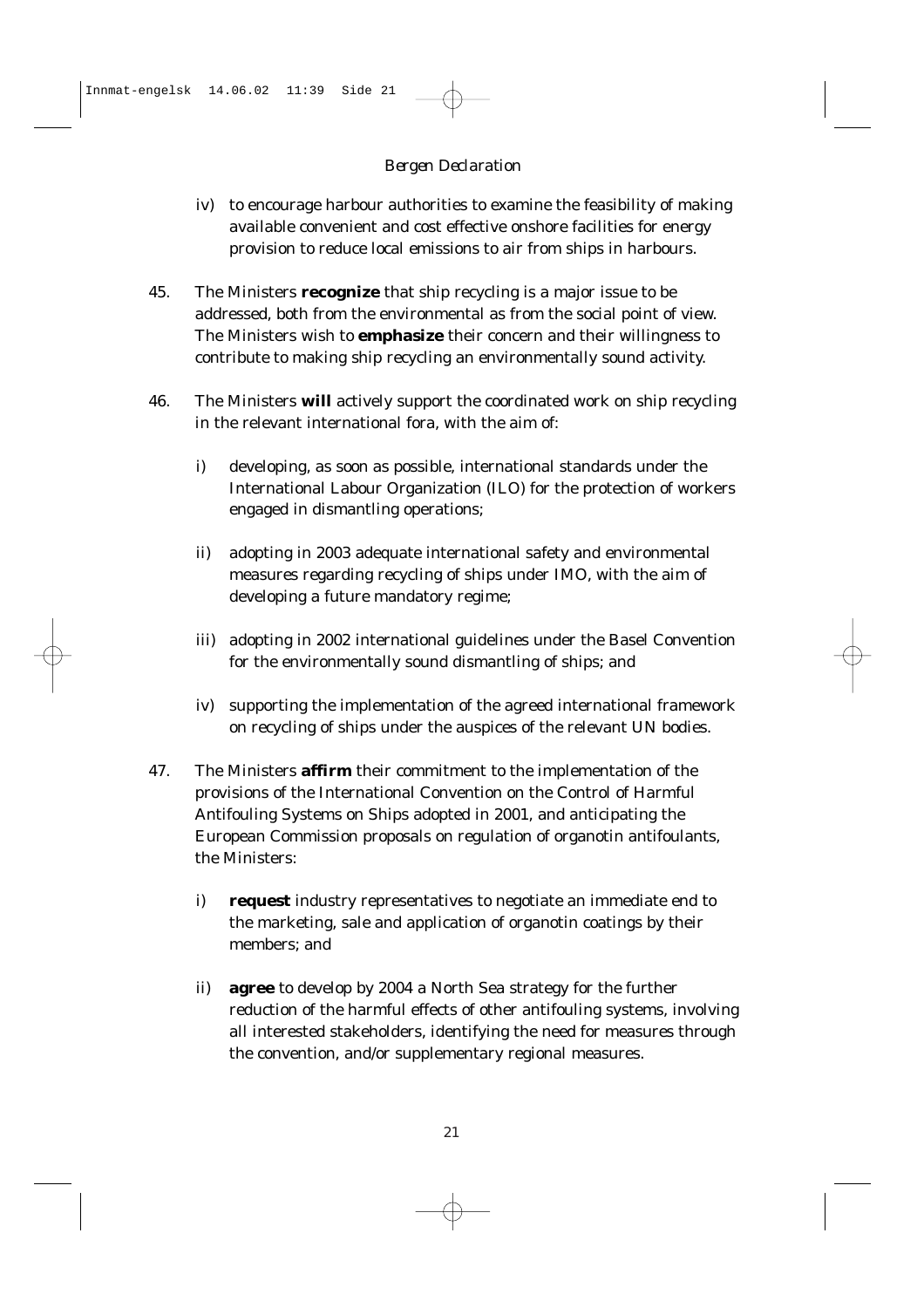- 48. The Ministers **acknowledge** that new approaches and mechanisms are needed to minimize the impact of shipping on the environment, and **agree**:
	- i) to explore and develop the concept of vessels designed, constructed and operated in an integrated manner to eliminate harmful discharges and emissions throughout their working life (the 'Clean Ship' approach). This approach will address all vessel operations and possible impacts on the environment and consider amongst other strategies the use of recycling, waste prevention and closed-loop process. The first stage of this work, compiling a comprehensive specification of the parameters of the 'Clean Ship' and establishing a system for monitoring progress towards fulfilment of the concept, will be reported on by 2004;
	- ii) to explore introducing economic or other incentives in order to improve the environmental performance of shipping, by rewarding quality ships and as far as possible harmonize such incentive schemes, and to promote this concept internationally, in particular within IMO, and include the establishment of global criteria for incentive schemes and other environmental differentiating schemes; and
	- iii) to initiating programmes to improve the environmental awareness of the maritime community, for example by introducing marine environment awareness courses.
- 49. The Ministers **support** the initiative of the 9th Trilateral Governmental Conference on the Protection of the Wadden Sea to submit a trilateral application to the IMO for the designation of a Particularly Sensitive Sea Area (PSSA) in the Wadden Sea.
- 50. The Ministers **emphasize** that potentially polluting wrecks should be cleaned-up or removed, in particular if otherwise they might hamper or endanger other legitimate uses of the sea. They therefore **encourage** the continuation of work with IMO to finalize the development of an International Convention on Wreck Removal aiming at its adoption in the biennium 2004/2005.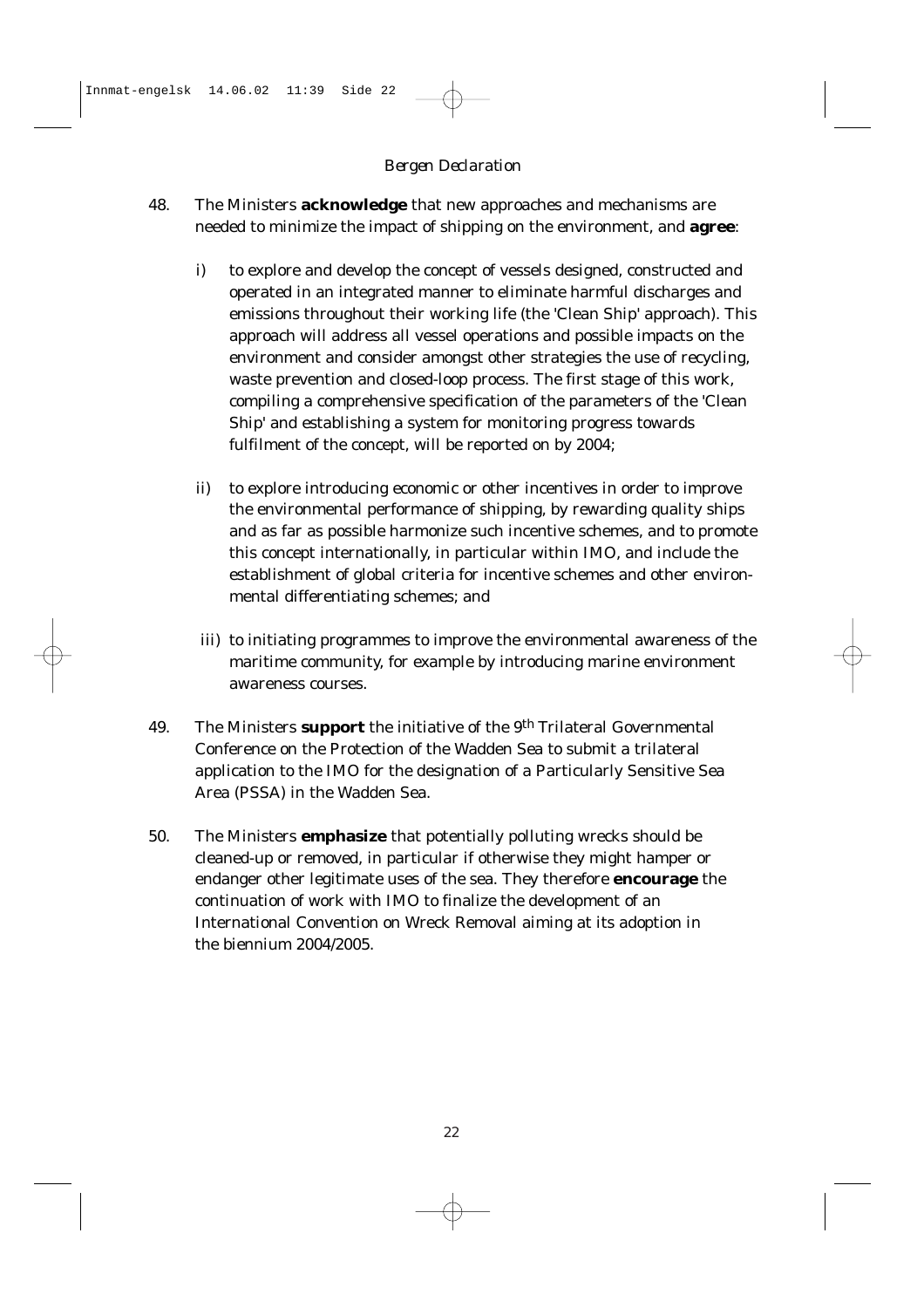### **V**

# <span id="page-22-0"></span>**The Prevention of Pollution from Hazardous Substances**

- 51. The Ministers **note** with satisfaction the major progress made since the Fourth North Sea Conference in protecting the marine environment against hazardous substances. The 'one generation' target of the Esbjerg Declaration has been recognized within OSPAR and in the European Union giving it increased importance. Progress also includes further achievements in meeting the 50% and 70% reduction targets established or confirmed by the London, the Hague and Esbjerg Declarations, and further limitations on the marketing and use of some of these substances. For a large number of the substances these have now been met – in particular, for most North Sea States, the 70% reduction target for mercury, lead and cadmium.
- 52. The Ministers further **note** that, in particular, both the OSPAR Strategy with regard to Hazardous Substances and the EU Water Framework Directive provide effective means for the identification of hazardous substances that threaten, respectively, the marine environment and fresh, transitional and coastal waters. This includes the important aspects of identifying those substances which, although not meeting the full set of criteria for persistence, toxicity and liability to bioaccumulate, give rise to an equivalent level of concern as addressed in the OSPAR strategy. These include endocrine disrupters, and some metals and substances which, though not necessarily meeting the toxicity criterion, are persistent and bioaccumulative.
- 53. However, the Ministers **recognize** that some significant targets on specific substances still remain to be met. For most substances where the 50% reduction target has not been met by all countries, actions are underway in the EU framework that may lead to the achievement of the target. Therefore, the Ministers **will** take into account the non-achievement of the 50% reduction target in the present and future work.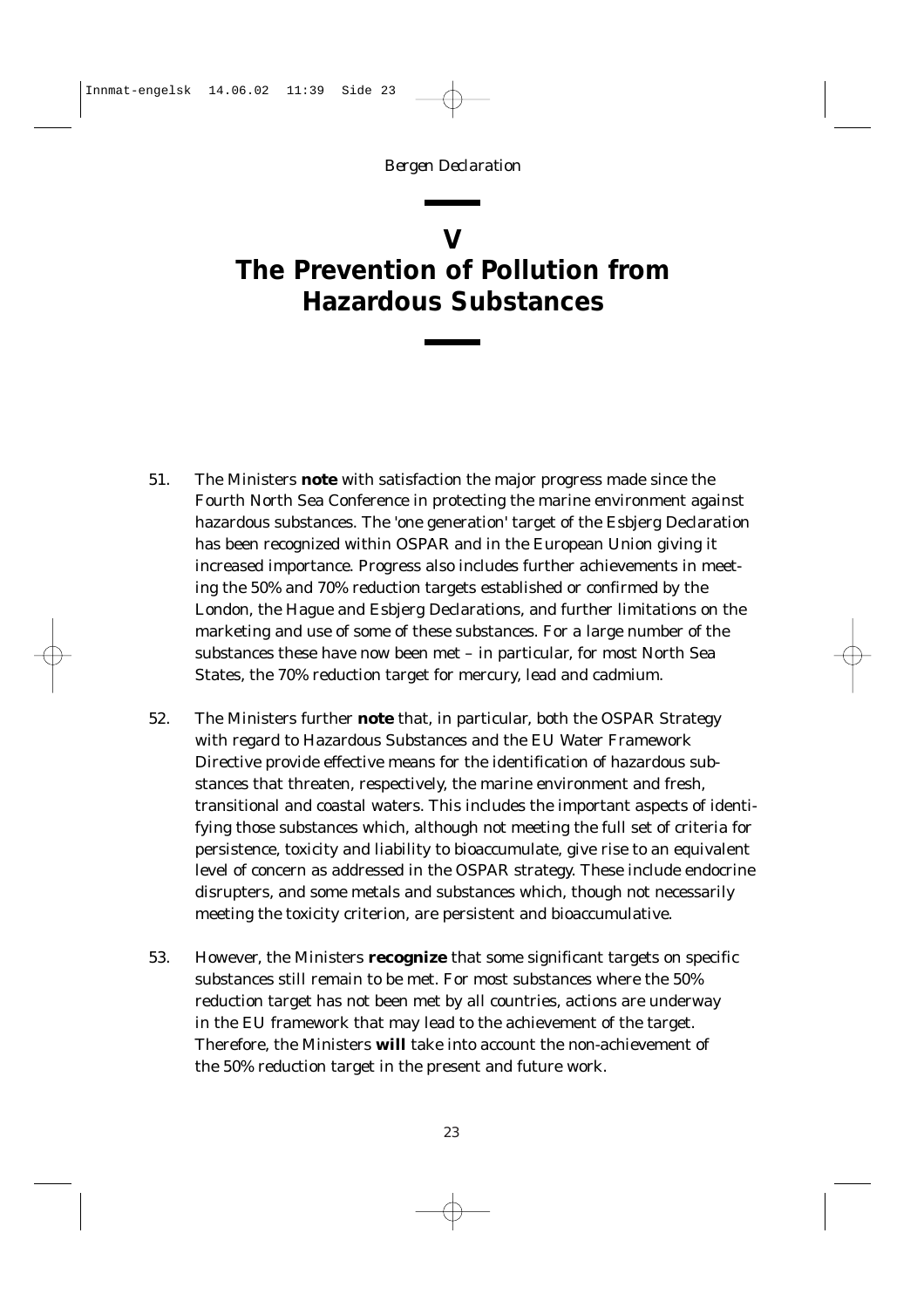- 54. The Ministers further **recognize** that a large number of chemicals which are either known to be hazardous or for which the intrinsic effects are largely unknown are still entering the North Sea. The Ministers **welcome** that this knowledge gap will be addressed in the new EU chemicals policy, and that industry should have the responsibility to generate and supply the information on the intrinsic properties of these hazardous substances.
- 55. As the one generation target is the focus of future work, the Ministers **recognize** that further efforts are required to meet the target of the cessation of emissions, discharges and losses of hazardous substances to the marine environment by 2020 with the ultimate aim of achieving concentrations in the North Sea near background values for natural occurring substances and close to zero for man-made synthetic substances. The Ministers **acknowledge** that this is addressed in the OSPAR strategy on hazardous substances and the EU Water Framework Directive. The presence of hazardous substances in consumer products can lead to substantial diffuse pollution during their life cycle. The Ministers **recognize** the need for work to identify what action may be needed to tighten control on the use of hazardous substances in consumer products, and **agree** that to this end their use should be addressed as a priority issue in the reform of the EU chemicals policy and the development of the EU integrated product policy.
- 56. Recalling the request of the Gothenburg Summit in June 2001 for the EC chemicals strategy to be concluded by 2004, the Ministers **urge** the European Commission to accelerate the work on the proposals of the strategy.
- 57. The Ministers **emphasize** the principle of substitution<sup>5</sup> of hazardous substances with safer and preferably non-hazardous alternatives or the use of alternative processes as important tools for risk reduction and risk management, and **agree** that new initiatives on substitution are needed to address concerns about products, processes and diffuse sources. To support industry work on substitution, the Ministers therefore **agree** to develop and support further initiatives. Such initiatives should:
	- i) in addition to industry, involve all other relevant stakeholders, environmental non-governmental organizations and representatives of consumers;

While Germany is committed to the substitution of hazardous by less hazardous substances where suitable alternatives are available, this is being done on a case by case basis rather than on the basis of an indiscriminate general principle.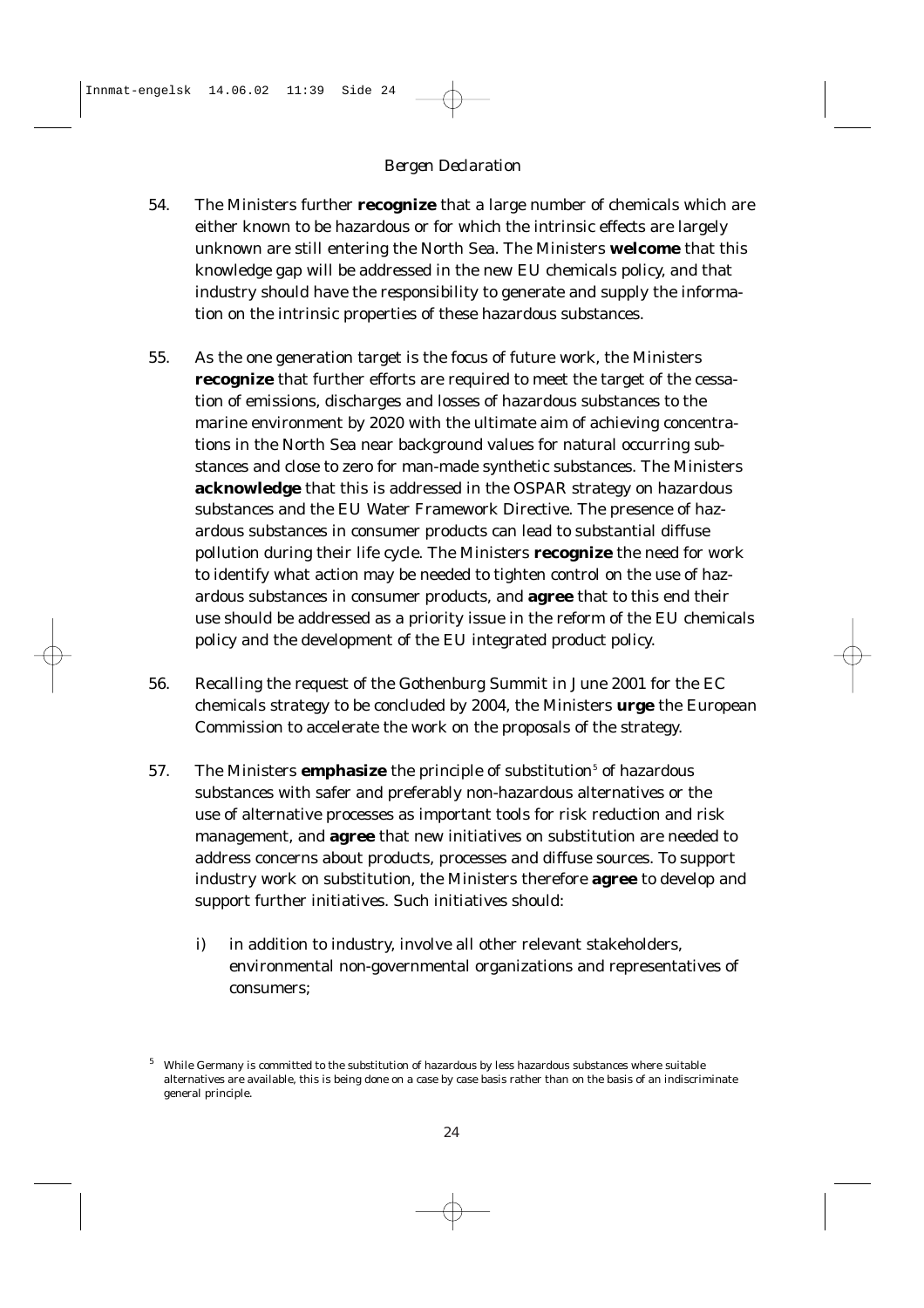- ii) address both processes and products with regard to their full life cycle;
- iii) ensure availability to users, including consumers, of information on the hazards and risks presented to human health and the environment by hazardous substances, and to the presence of such substances in consumer products so that they are in a position to make an informed choice;
- iv) be based on applying an integrated product policy to minimize hazards and risks throughout the production, use and disposal of products (including waste minimization and increased re-use or recycling);
- v) request industry to seek for safer alternatives to hazardous substances; and
- vi) promote and facilitate the identification and development of such safer, and preferably non-hazardous alternatives where they do not currently exist.

Taking these issues forward should be done within OSPAR, the Organization for Economic Co-operation and Development (OECD) and in particular in the European Union, which should have a main role.

- 58. In the context of the OSPAR strategy the Ministers **invite** OSPAR to develop an effective and efficient monitoring and assessment process for the chemicals selected for priority action, in order to demonstrate publicly, clearly and transparently whether and how progress towards the cessation of discharges, emissions and losses is being achieved. The monitoring and assessment process should draw on the experience gained in the implementation of the Water Framework Directive and with the application of the newly developed Harmonised Quantification and Reporting Procedure for Hazardous Substances (HARP-HAZ prototype). It should provide for periodic assessment of progress for the chemicals selected for priority action towards the 'one generation' target, and the publication of such assessments.
- 59. Recognizing the need for further work to follow up the commitments in the Esbjerg Declaration on pesticides, the Ministers:
	- i) **invite** the European Union to use the criteria and principles established for hazardous substances in the evolving EU chemicals policy in its forthcoming review of pesticides legislation;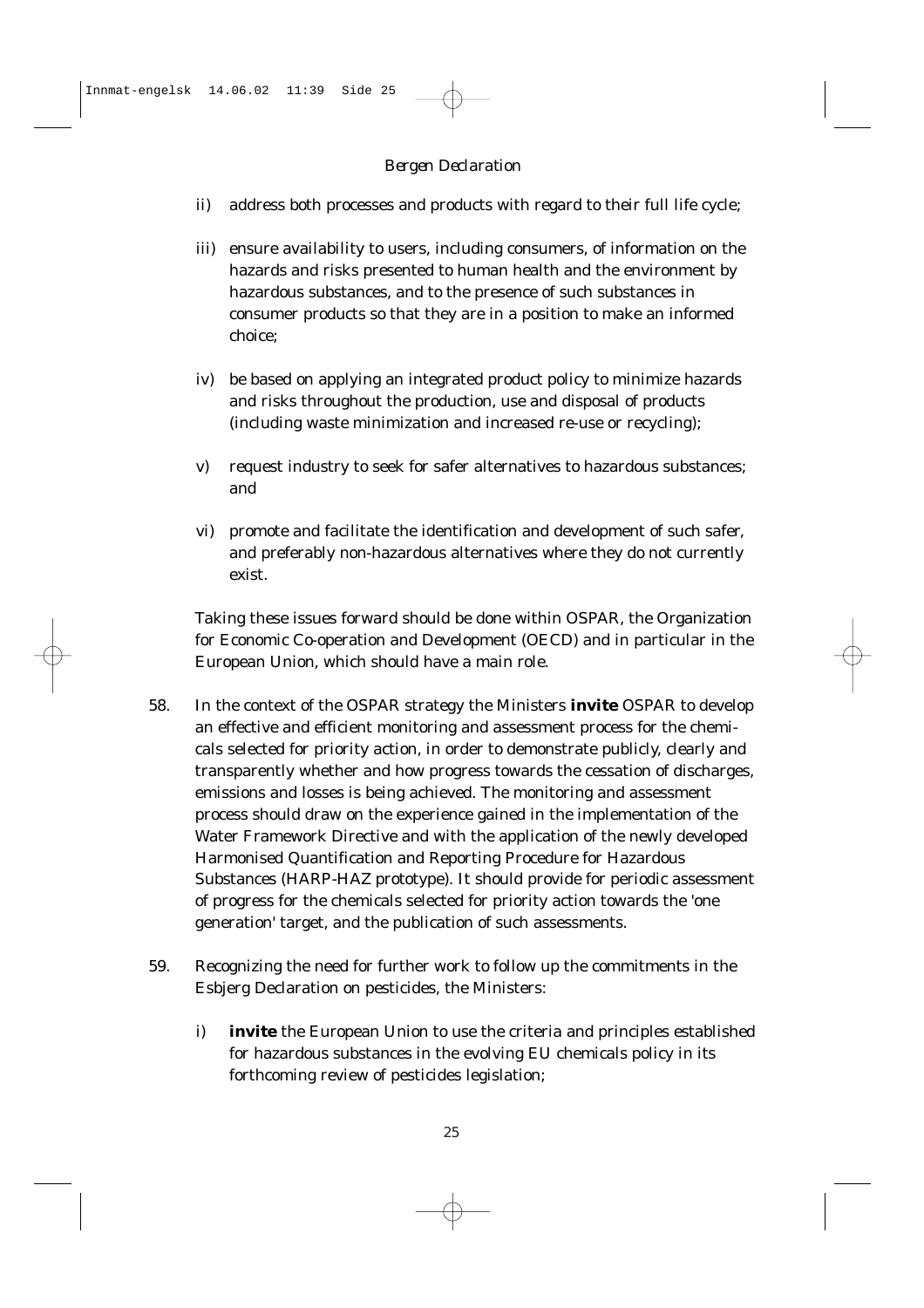- ii) **agree** to ratify both the LRTAP POPs<sup>6</sup> protocol and the Stockholm Convention on Persistent Organic Pollutants as soon as possible and to apply these instruments to pesticides, as well as to other chemicals, which meet the criteria established in those instruments;
- iii) **agree** to promote the application of OSPAR Recommendations 2000/1 (agricultural use of pesticides) and 2000/2 (amenity use of pesticides) by pesticide-users in their countries, and **recognize** the contribution to be made by organic agriculture to reducing pesticide use; and
- iv) **invite** the European Union to accelerate the review within the framework of Directive 91/414/EEC of those 19 pesticides given in the Esbjerg Declaration annex 2, appendix 1 (which have been detected in the North Sea or might pose a risk to the marine environment) for which these reviews have not been finalized.

<sup>6</sup> Convention on Long-range Transboundary Air Pollution, Protocol on Persistent Organic Pollutants.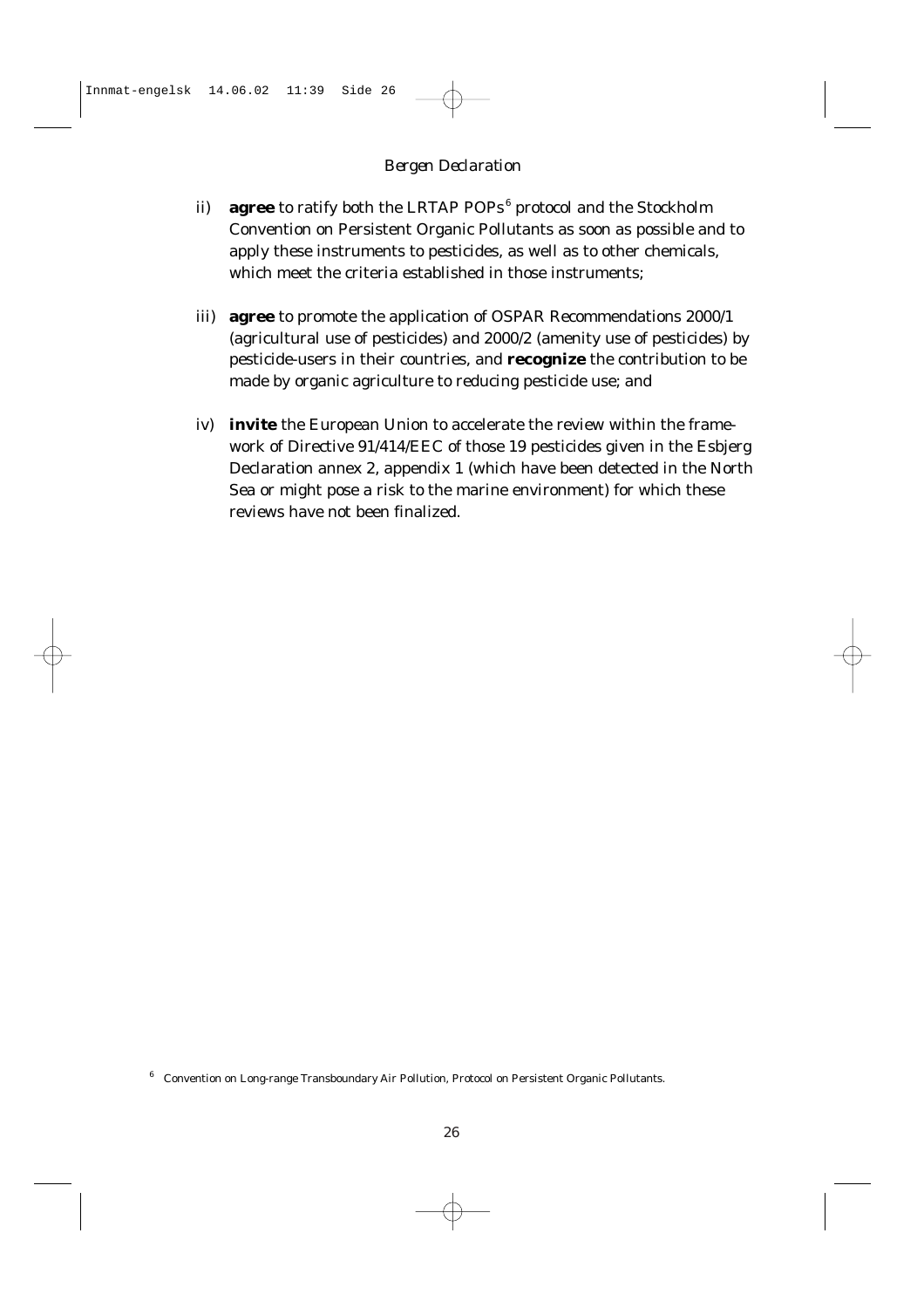# <span id="page-26-0"></span>**VI The Prevention of Eutrophication**

- 60. With regard to the reduction of anthropogenic nutrient inputs to the North Sea, the Ministers **note** the achievement of the 50% reduction target for phosphorus inputs by most countries and further progress towards achieving the 50% reduction target for nitrogen and **reaffirm** their commitment to reach that target.
- 61. However, the Ministers **note** with considerable disappointment that progress with regard to the reduction of nitrogen is still substantially behind schedule. This is amongst others due to the delays in implementing the Council Directive 91/676/EEC concerning the protection of waters against pollution caused by nitrates from agricultural sources and, to a regionally varying extent, delays in implementing the Council Directive 91/271/EEC concerning urban waste water treatment or delays in equivalent national measures.
- 62. The Ministers therefore:
	- i) **commit** themselves to achieve full implementation of the Nitrates Directive, the Urban Waste Water Directive, and the Water Framework Directive or equivalent national measures and to meet the target of the OSPAR Strategy to Combat Eutrophication, *i.e.* to achieve by 2010 a healthy marine environment where eutrophication does not occur, by:
		- a) employing preventive measures in respect of potential problem areas where applicable;
		- b) taking action to reduce further nutrient losses from agriculture, where this will reduce eutrophication, by promoting good farm management and by, amongst others:
			- directly limiting fertilization to such amounts as required, given available nutrients in the soil and given the established nutrient demand of the crop, based on realistic and verifiable yield expectations for the local conditions;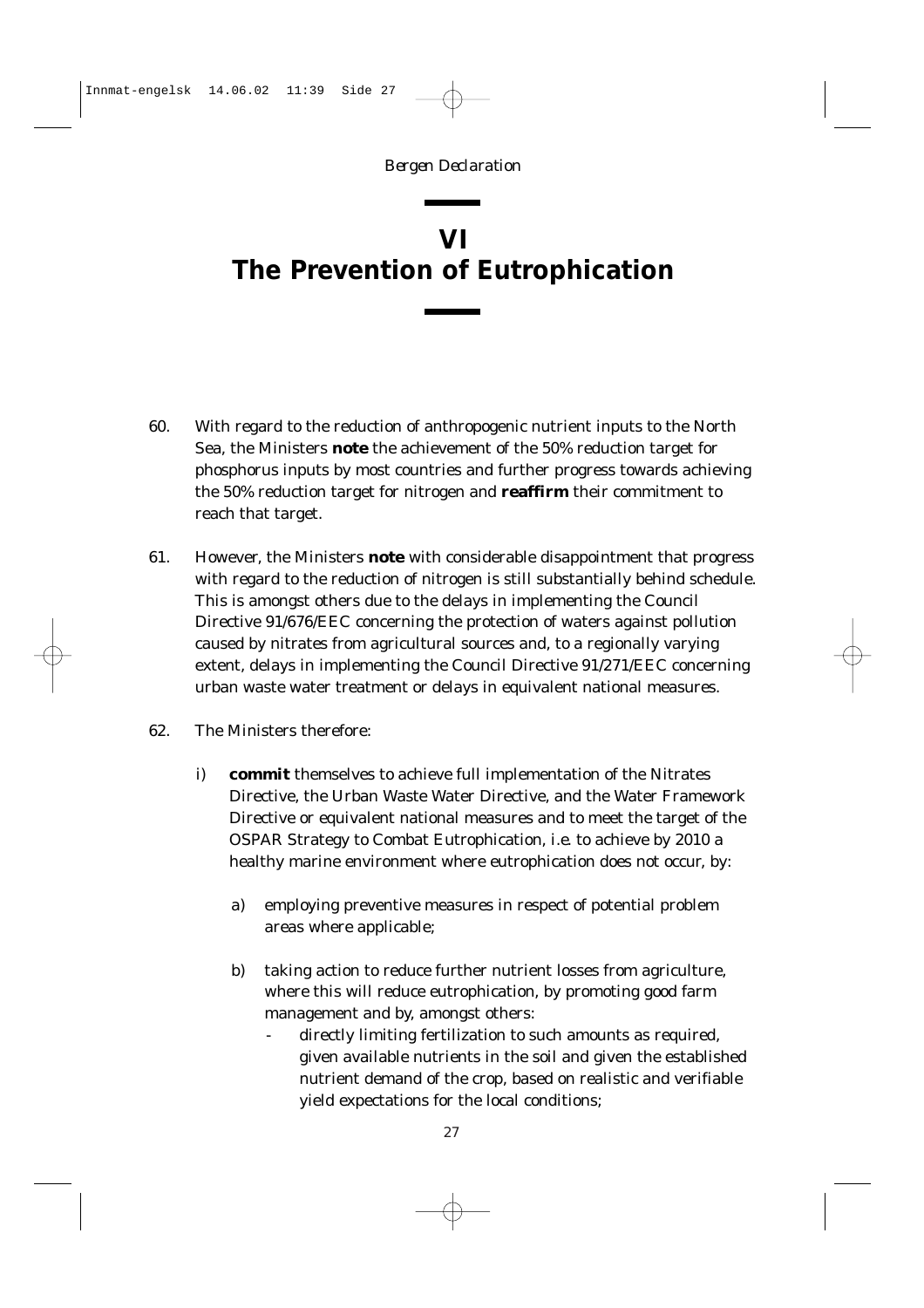- stimulating and promoting the implementation of this approach in practice, training, education and advisory programmes and in research;
- making every endeavour to reduce nutrients surpluses where coastal and marine waters are found to be eutrophic, or may become eutrophic, or where groundwater contains or could contain more than 50 mg  $l<sup>-1</sup> NO<sub>3</sub>$  or, where at lower concentrations there is a significant and sustained upward trend;
- promoting, where it embraces the above-mentioned management practices, organic farming and other strategies towards sustainable agriculture; and
- significantly reducing the use of fertilizer based on a broader and deeper application of agri-environment measures according to Council Regulation (EC) 1257/1999 on support for rural development from the European Agricultural Guidance and Guarantee Fund (EAGGF), or equivalent national measures;
- c) making use of strengthened 2nd nitrates action programmes or equivalent national monitoring programmes;
- d) urging the competent authorities to make extensive use of the measures under the EU Agenda 2000 and further supporting an increased commitment to environmental measures in the future review of the Common Agricultural Policy. The Ministers will also strengthen the integration of environmental objectives for the marine environment in the further development of the national agricultural policies; and
- e) providing relevant agglomerations with appropriate treatment facilities (to remove nutrients) taking into account the catchment areas of eutrophic water bodies and water bodies which may become eutrophic if protective action is not taken. In doing so, special attention will be given to fulfilling the requirements on nitrogen removal;
- ii) **note** the relevant efforts of the European Commission to enforce the full implementation of these two nutrients related directives; and
- iii) **call upon** OSPAR to complete the initial application in 2002 of the Common Procedure to identify problem areas, potential problem areas and non-problem areas with respect to eutrophication in the North Sea.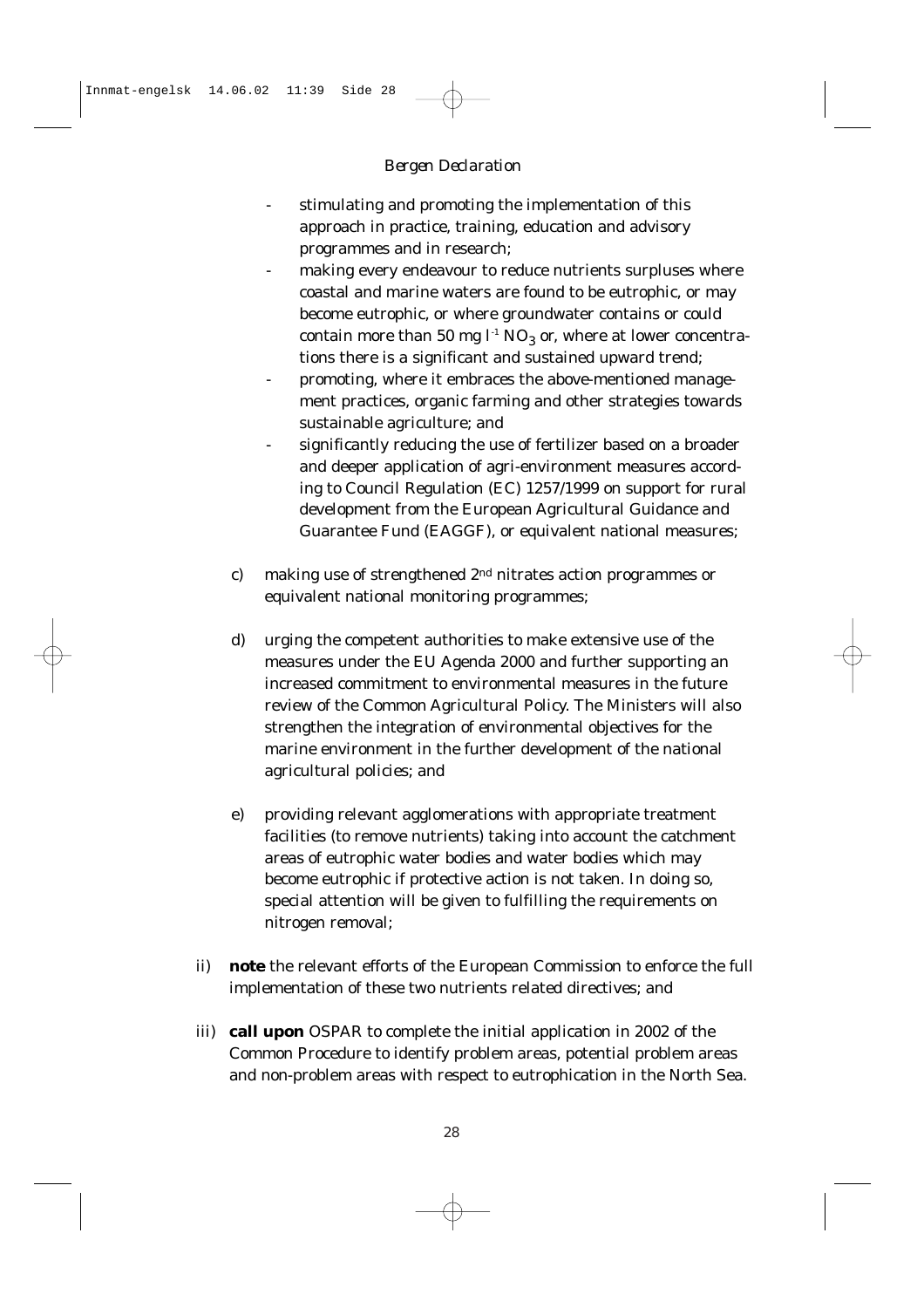### <span id="page-28-0"></span>**VII The Prevention of Pollution from Offshore Installations**

- 63. The Ministers **note** that considerable progress has been made within OSPAR in relation to the prevention of pollution from offshore installations. The Ministers **note** in addition that some combustion and waste incineration plants on offshore installations are covered by Council Directive 96/61/EC concerning Integrated Pollution Prevention and Control. These plants are required by 2007 at the latest to take preventive measures against pollution, apply best available techniques (BAT) and use energy efficiently.
- 64. The Ministers **realize** that further work is necessary to prevent pollution caused by discharges and emissions from offshore installations. The Ministers therefore **invite** OSPAR to pursue the implementation of the measures already adopted and:
	- i) to investigate further the extent and effects of pollution caused by the hazardous, natural components of produced water (such as aromatic hydrocarbons, including PAH, endocrine disruptive substances, and heavy metals), and to develop appropriate descriptions of BAT and best environmental practice (BEP) for the minimization of pollution from those components by 2006;
	- ii) to review techniques for the reduction of the volume of produced water discharged into the sea (*e.g.* injection, downhole separation or water shut-off) and/or a reduction of concentrations of oil and other harmful substances in produced water, and to adopt appropriate measures;
	- iii) to study the effects of energy emission on the marine environment (such as noise on cetaceans) and, if appropriate, to adopt measures on abatement techniques;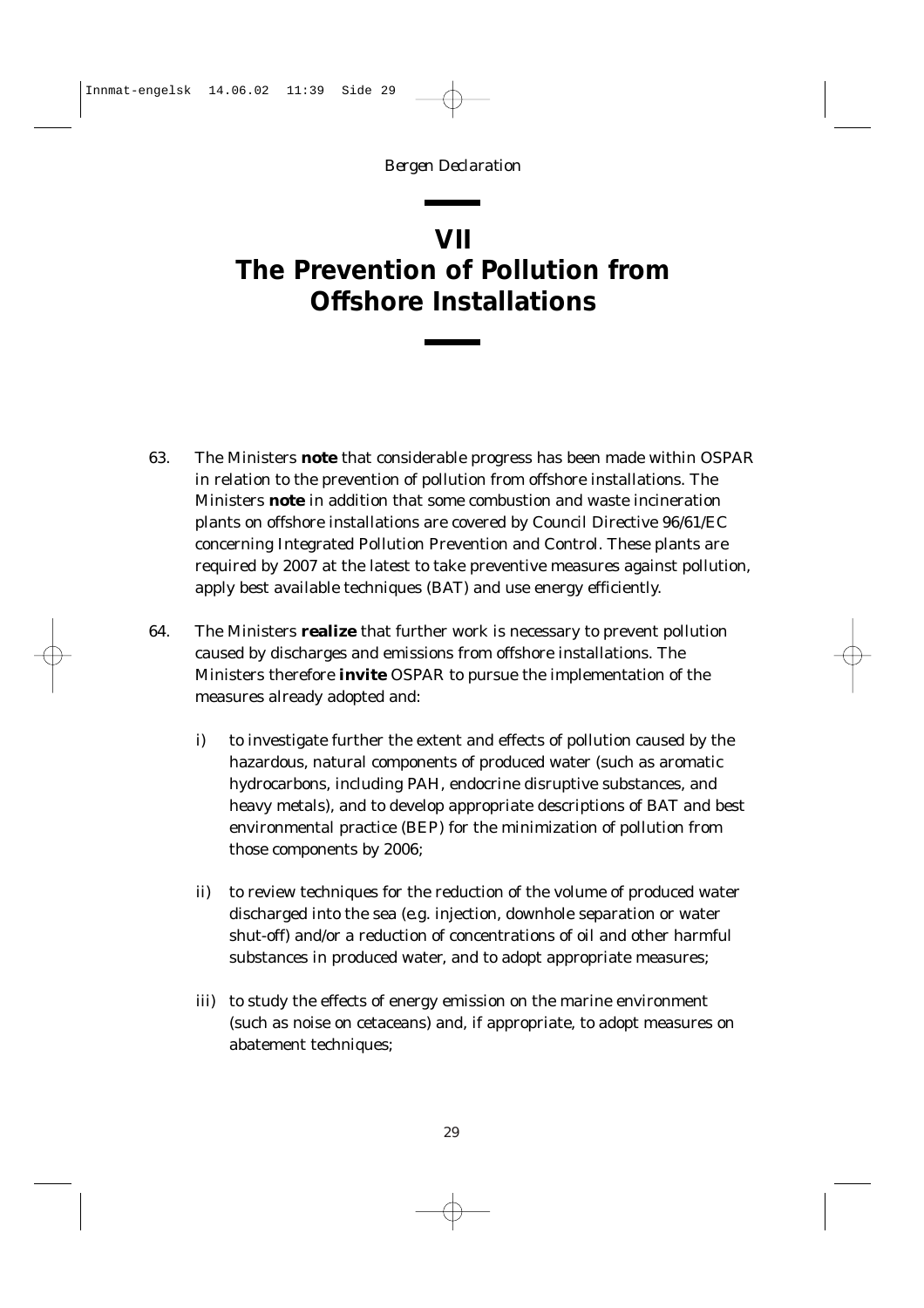- iv) to continue to promote the use of management mechanisms to achieve environmental goals, including reporting on their effectiveness;
- v) to encourage stakeholder involvement in, and transparency in reporting on, the environmental aspects of offshore activities;
- vi) to promote where practicable the use of vapour recovery equipment during the offshore ship-loading of crude oil;
- vii) to further improve reporting requirements and request harmonized reporting of discharges of chemicals to the maritime area; and
- viii) to study the long term effects of discharges in the vicinity of offshore installations on the species and habitats of the North Sea.

The Ministers also **realize** that further work is necessary to assess the long term effects of discharges on the species and habitats of the North Sea and **urge** the states to cooperate in this field.

- 65. The Ministers **invite** the oil and gas industry to consider the market potential for renewable energy, in particular offshore wind, within the North Sea and to further the existing cooperation with the offshore renewable energy industry with respect to the sharing of information, technology and infrastructure.
- 66. The Ministers **urge** the competent authorities to ensure that the oil and gas industry as part of the decommissioning process, take appropriate action to remove from the site any lost equipment or other debris. The Ministers **note** the research undertaken by the oil and gas industry to identify the best options for dealing with drill cutting accumulations, which is currently under consideration by OSPAR.

The Ministers further **urge** the competent authorities to ensure that appropriate action is taken with regard to disused sub-marine cables and pipelines, so that they will not hamper or endanger other legitimate uses of the sea, that appropriate measures are taken for monitoring any cables and pipelines left in place, and that the person responsible for such cables or pipelines is identified.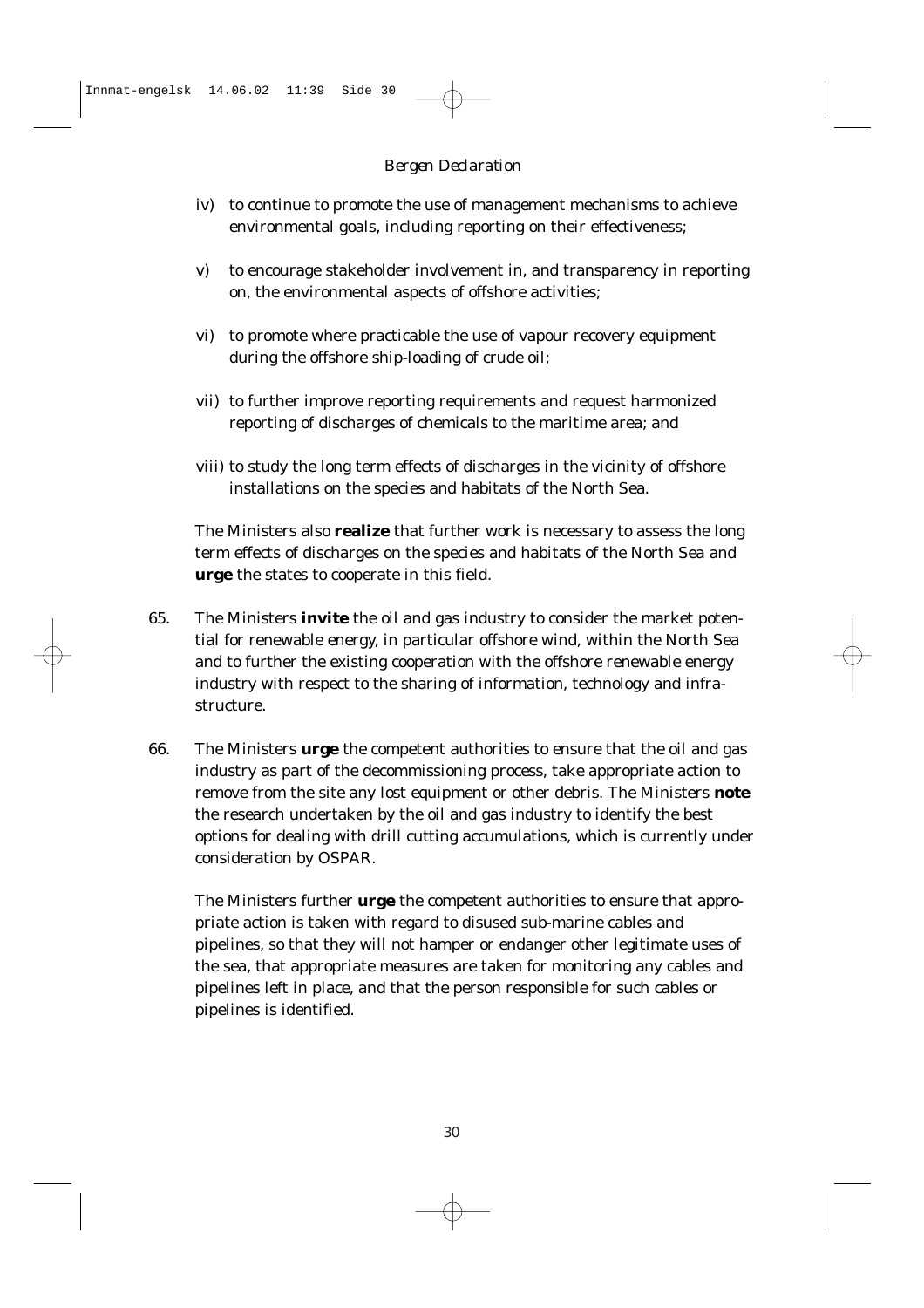### <span id="page-30-0"></span>**VIII The Prevention of Pollution by Radioactive Substances**

- 67. **Recognizing** the concern about a potential accident during the transport of radioactive material by sea, the need to protect the environment and human health, and the socio-economic importance of the North Sea, and **noting with satisfaction** that the International Atomic Energy Agency General Conference in 2001 called for further efforts to examine and improve measures and international regulations relevant to the international maritime transport of radioactive materials, and **welcoming** the publication by the International Atomic Energy Agency of a technical document (IAEA TECDOC 1231) which concludes that the risks of maritime transport in type B packages of highly radioactive material are very small, **stressing** the importance of having effective liability mechanisms in place and the work done with the revision of the Paris Convention on Third Party Liability in the field of nuclear energy, which is aimed at providing for a better system of indemnification in the event of a nuclear accident, the Ministers:
	- i) **urge** North Sea States shipping radioactive materials and spent fuel, consistent with the International Atomic Energy Agency's Resolution GC(45)/RES/10, to provide, as appropriate, assurances to potentially affected states, that their national regulations accord with the International Atomic Energy Agency's Regulations for the Safe Transport of Radioactive Material and **welcome** the practice of some states and operators of undertaking timely consultations<sup>7</sup> with relevant coastal states in advance of shipments and invites others to do so, ensuring that the information provided is not contradictory to the measures of physical security and safety;
	- ii) **urge** states and operators shipping radioactive materials to minimize pollution risks;

 $^7$  The United Kingdom already provides timely information and will continue to do so.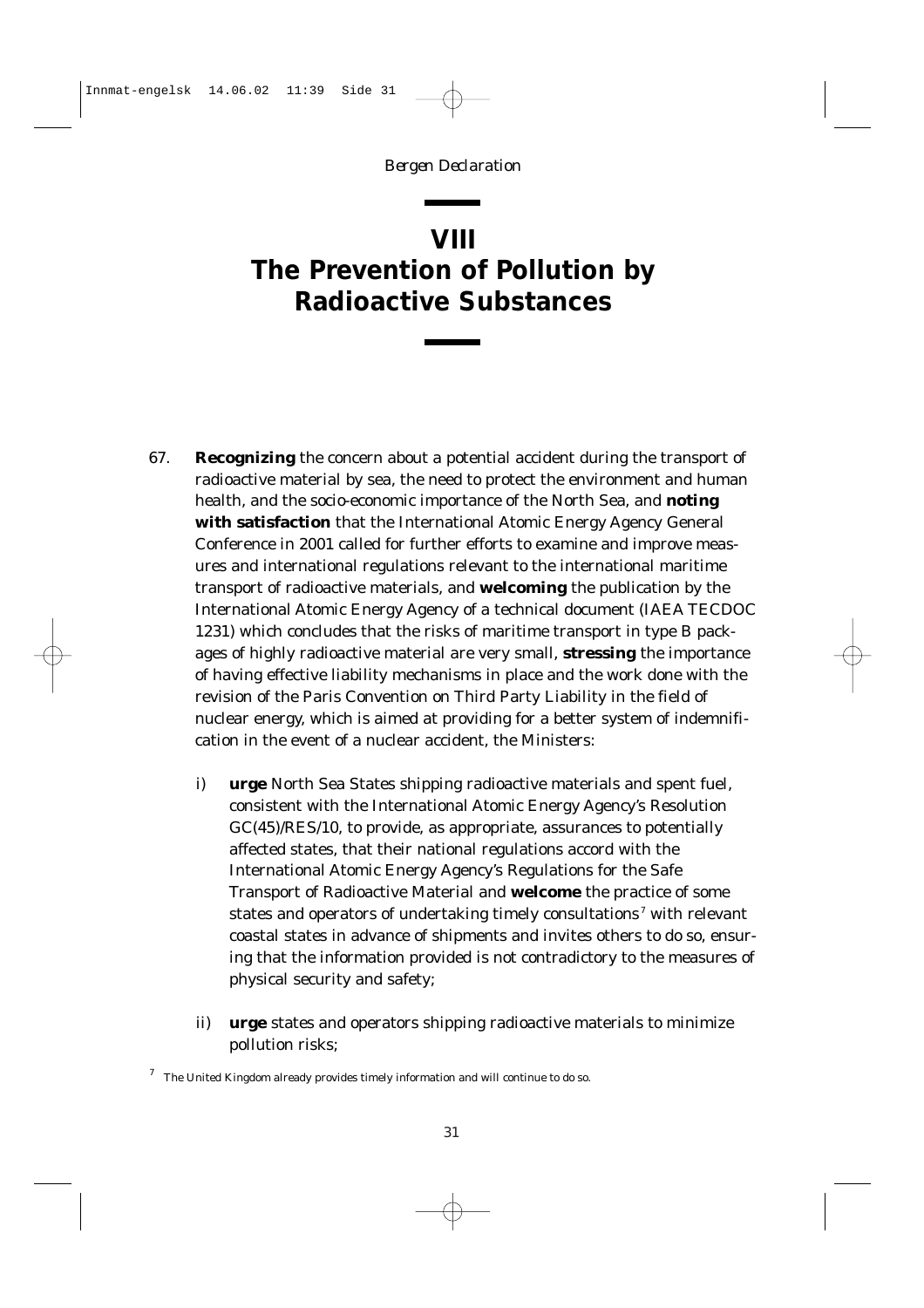- iii) **call** for further efforts, at the international, regional, sub-regional and bilateral levels, to examine and further improve measures and international regulations relevant to the international maritime transport of radioactive materials consistent with international law recalling maritime rights and freedoms as provided for in the United Nations Convention on the Law of the Sea (UNCLOS); and
- iv) **agree** to consider the issue of maritime transport of radioactive material at the ministerial meeting on the environmental impacts of shipping to be held in Sweden in 2006 at the latest.
- 68. **Recognizing** the need to address ongoing releases of radioactive substances to the marine environment, of which discharges from reprocessing facilities represent the main part, **noting** the concerns expressed by a number of North Sea States about technetium discharges from Sellafield and their view that these discharges should cease, and **further noting** that such concerns will be addressed by the United Kingdom in its forthcoming decision concerning the future regulation of technetium discharges from Sellafield, the Ministers **welcome** the adoption of the OSPAR Strategy with regard to Radioactive Substances, which provides for progressive and substantial reductions of discharges, emissions and losses of radioactive substances, and the programme for a more detailed implementation of the strategy, and
	- i) **agree** that the progressive reduction of discharges from nuclear facilities is necessary for the effective implementation of this strategy;
	- ii) **urge** that national plans are implemented with a view to organize a progressive decline in discharges;
	- iii) **encourage** relevant North Sea States to continue their efforts to strengthen measures to minimize the risk of releases of radioactive substances from nuclear facilities resulting from any kind of accidents;
	- iv) **encourage** relevant North Sea States to evaluate the options for spent fuel management after current reprocessing contracts have come to an end<sup>8</sup>; and
	- v) **request** OSPAR to evaluate further the progress made in achieving progressive and substantial reductions in discharges at its ministerial meeting in 2003.

<sup>8</sup> France attaches great importance to evaluation, which is an integral part of its own national strategy in the field of energy policy but cannot endorse the paragraph 68 iv), considering that the North Sea Conference is not the appropriate forum to address this issue.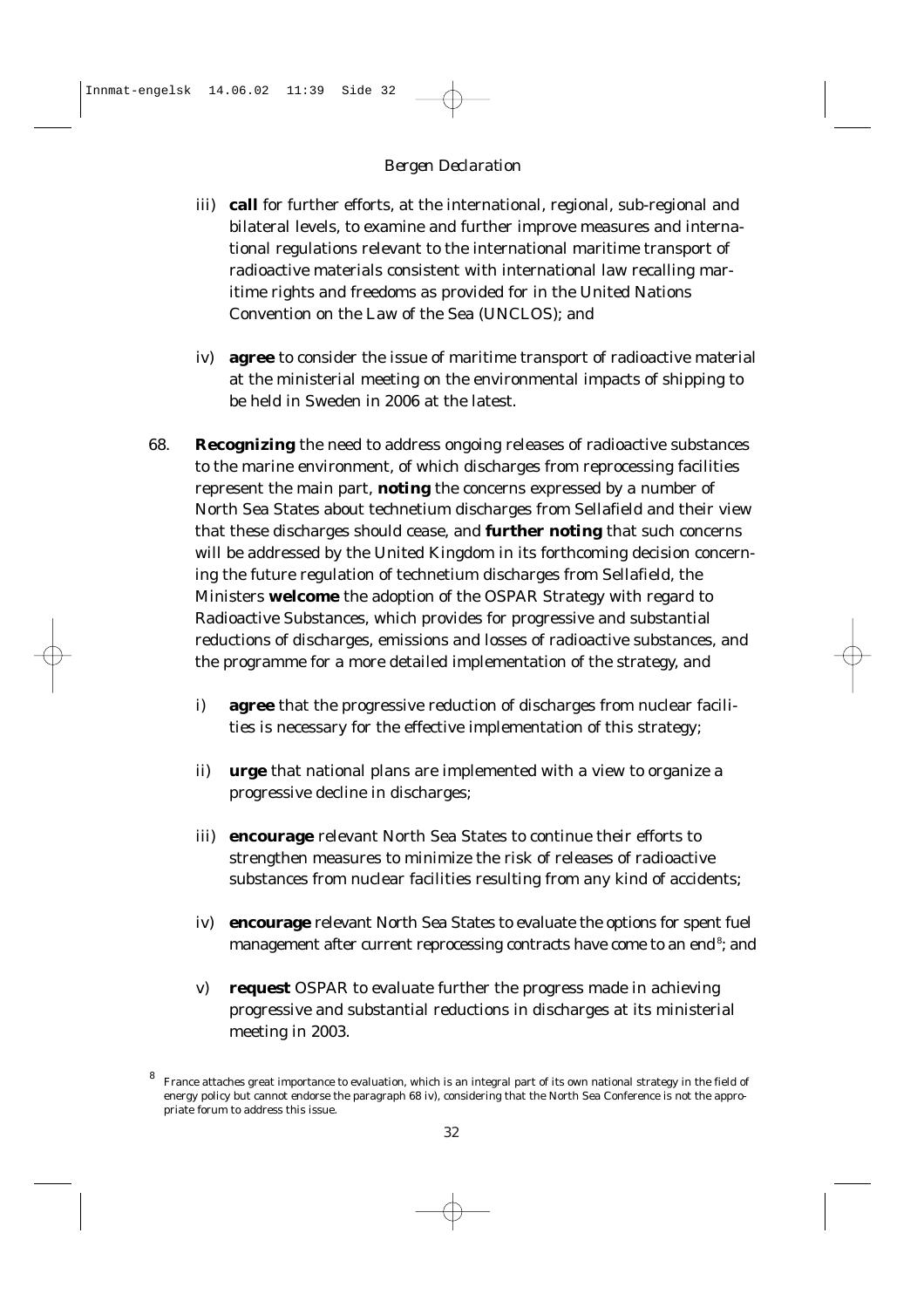## <span id="page-32-0"></span>**IX Promotion of Renewable Energy**

- 69. The Ministers **welcome** the development of renewable energy technology, *inter alia*, offshore wind energy, that has the potential to make a significant contribution to tackling the problems of climate change. They **agree** to take action in order to exploit this potential fully and safely, taking into account the global and European commitments linked to the Kyoto protocol. Other technologies, such as wave power, may have a role in the future.
- 70. The Ministers from the EU Member States **affirm** their commitment to implement Directive 2001/77/EC on renewable energy as part of their commitment in the Kyoto protocol on climate change.
- 71. In order to ensure a consistent and coherent approach to future developments of offshore wind energy, which, *inter alia*, takes account of environmental, and nature-conservation issues, the Ministers:
	- i) **encourage** the competent authorities to develop indicative guidance on areas suitable for offshore wind energy developments, taking account of local wind conditions, ecological importance, shipping, the possibility of connections to national electricity grids and other users of the North Sea;
	- ii) **agree** that offshore wind energy parks should be developed taking account of environmental impact data and monitoring information as it emerges and taking account of exchange of information and experience provided through the spatial planning processes;
	- iii) **note** that the stage of development of offshore wind energy gives the opportunity to apply the precautionary principle from the outset; and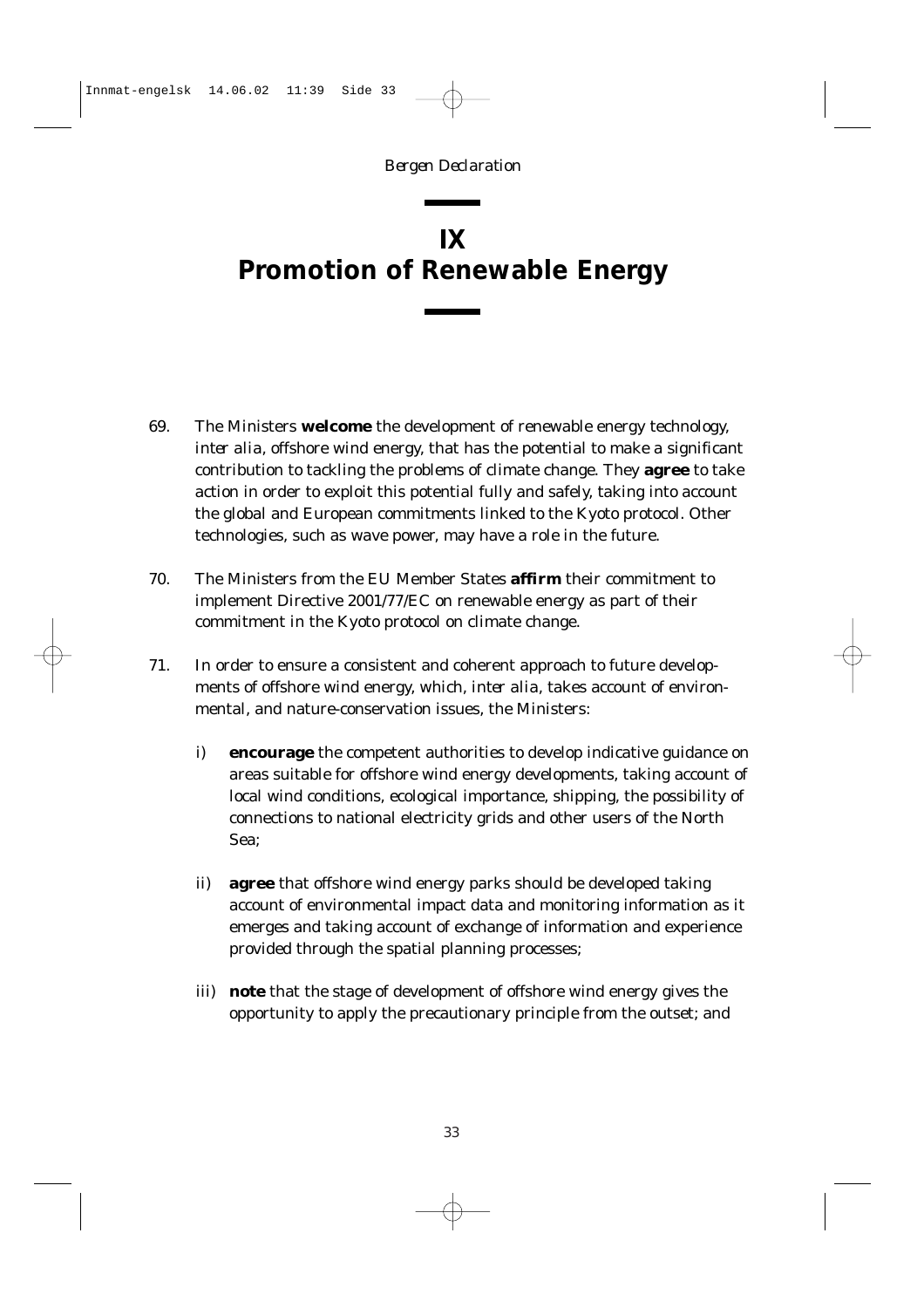- iv) **stress** that in particular strategic environmental assessments provide the opportunity to evaluate both the potential for cumulative impacts on the marine environment from offshore wind development and the potential positive benefits of renewable energy in combating global climate change.
- 72. The Ministers further **invite** OSPAR in cooperation with the European Union:
	- i) to develop a comprehensive set of criteria to assist competent authorities when deciding on applications for the development of offshore wind energy installations; and
	- ii) to develop a description of best available techniques for the location, construction, operation and removal of offshore wind energy parks with a view to facilitating their development and to protect the marine environment.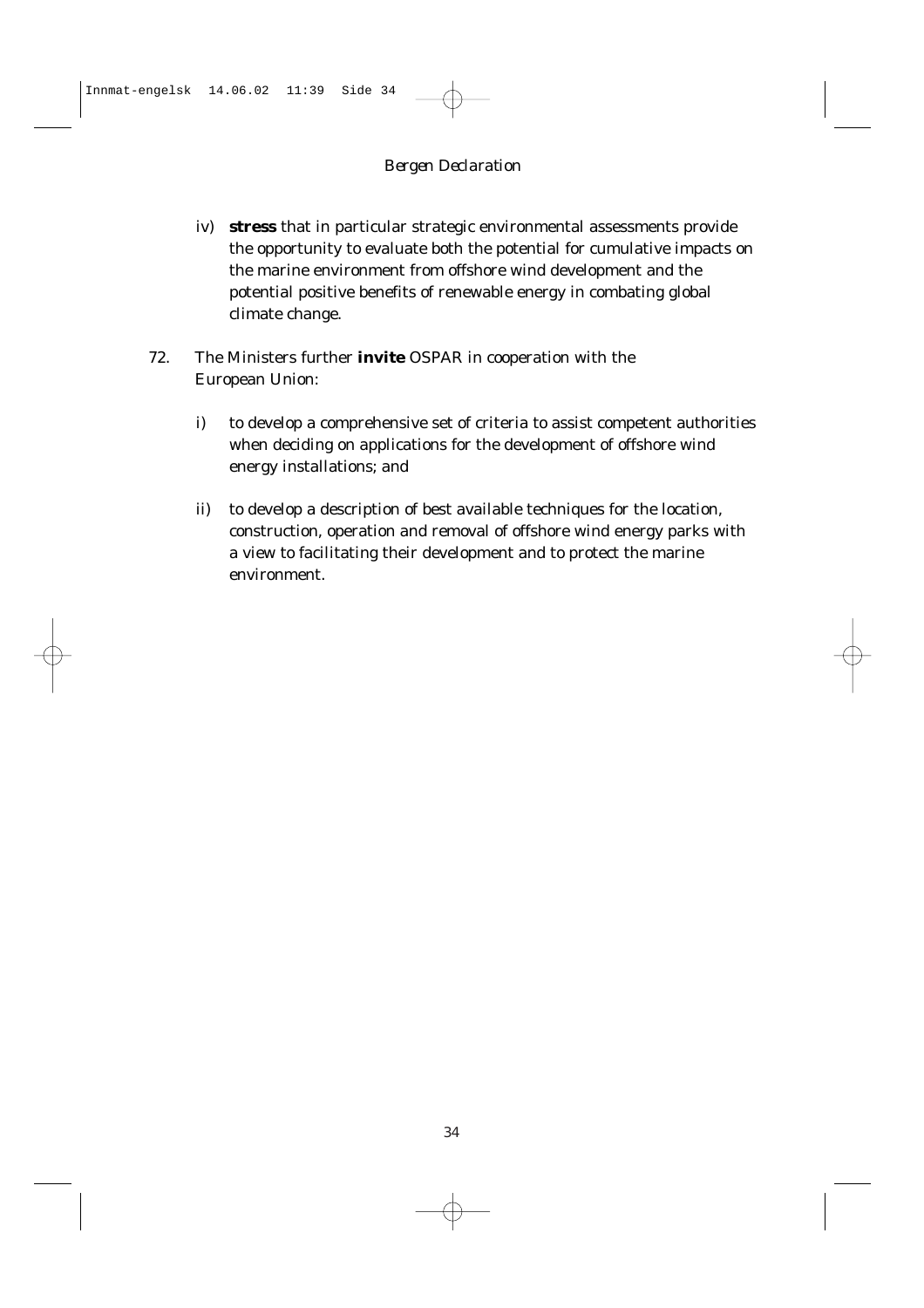# <span id="page-34-0"></span>**X Marine Litter and Waste Management**

- 73. The Ministers **express** their concern about the fact that, despite the wide range of measures taken in recent years, marine litter is still causing environmental, safety and economic problems to marine and coastal environments, as well as to coastal communities in the North Sea States.
- 74. The Ministers **agree** that litter can only be addressed by efforts from all sectors of society. The Ministers therefore:
	- i) **emphasize** the importance of the role of the voluntary sector, particularly in mounting clean-up campaigns, information activities and educational projects (such as Beachwatch, Coastwatch and Adopt-a-beach), and **welcome** their contribution;
	- ii) in relation to litter from land-based sources, such as tourism/recreation, sewage, and waste landfills, **invite** organizations concerned with promoting tourism, managing waste disposal and encouraging the public not to create litter to review their programmes to see if there are further projects which could be developed to reduce marine litter by changing public attitudes;
	- iii) **note** with interest the project conducted in cooperation between a number of Dutch fishermen and Dutch authorities under which litter caught in trawls is brought back to port where it can be unloaded free of charge for safe disposal, and **draw** the attention of the relevant authorities in other North Sea States to this fruitful cooperation as a possible model for wider cooperation in this field;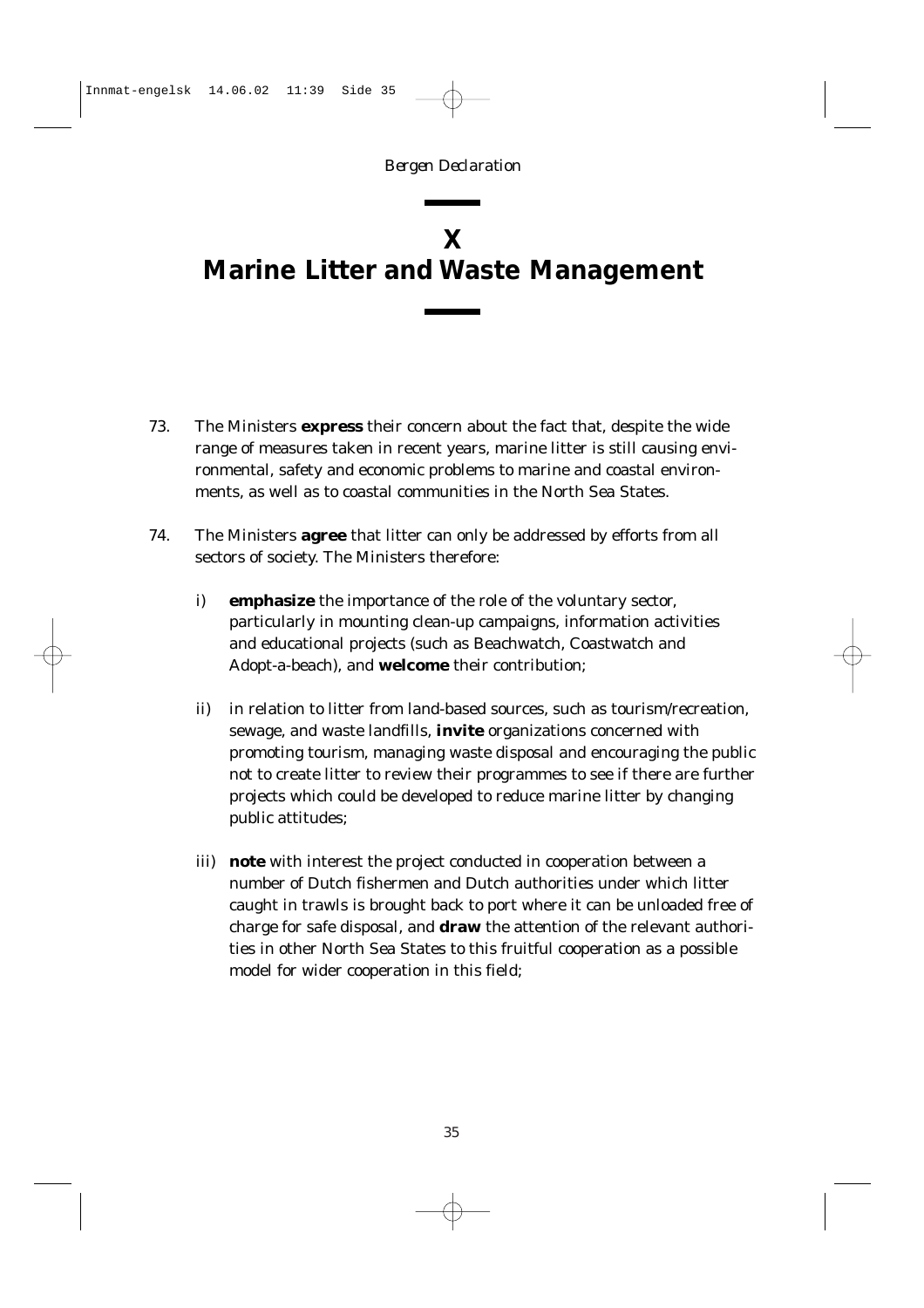- iv) **commit** themselves to giving priority, within their national programmes to combat litter, to projects that effectively address the problems of marine litter (such as the Save the North Sea Project) and, where appropriate, to supporting them within the framework of the EU INTERREG IIIB North Sea initiative; and
- v) in relation to litter from the maritime transport sector and offshore installations, **invite** the operators to review the provisions of their environmental management systems to see how they can better control litter.
- 75. The Ministers **commit** themselves to implement Directive 2000/59/EC on port reception facilities, and strive for a coordinated approach in the future. They **agree** to evaluate the different approaches in the meanwhile taking into account experience of the Baltic Sea States ('No Special Fee System' – '100%') and experience of other North Sea States. They **agree** to set up mechanisms that work as an incentive to deliver all ship-generated waste ashore, and to exchange information on the adequacy and use of such facilities, through a harmonized system of reporting. The Ministers **invite** the Helsinki Commission with participation of the North Sea States to initiate the evaluation and deliver a report in time for the next meeting in Sweden.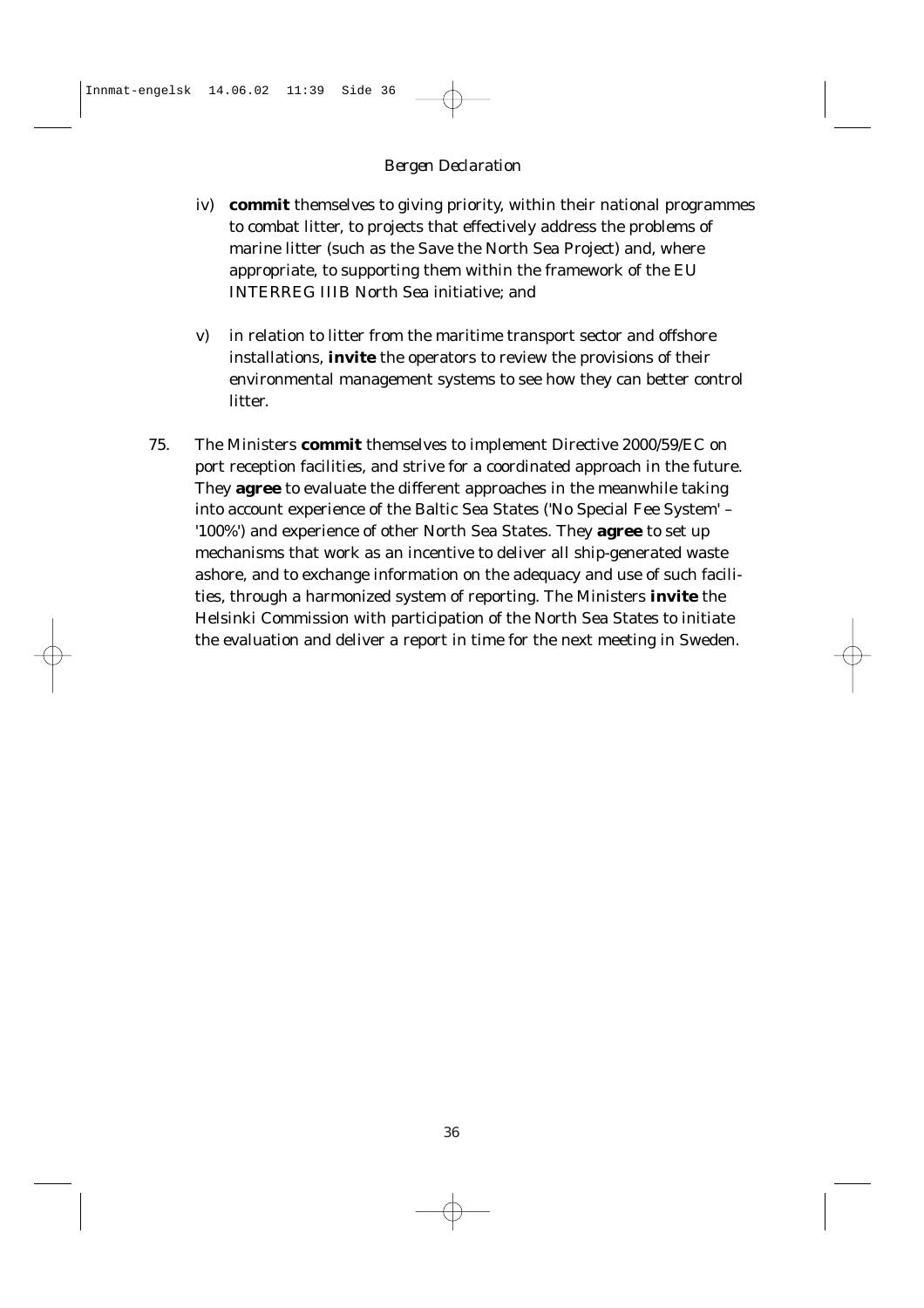### **XI**

# <span id="page-36-0"></span>**Cooperation in the Process of Spatial Planning in the North Sea**

76. The Ministers **are aware** of the potential conflicts between the requirements for conservation and restoration of the marine environment and the different human activities in the North Sea. The cumulative effects of the uses of the sea and seabed on the ecosystems and their biodiversity are of increasing concern to the North Sea States, in particular in relation to the conservation of the Natura 2000 network and other areas of ecological significance.

In order to prevent and resolve the potential problems created by such conflicts, the Ministers **agree** that the strengthening of cooperation in the spatial planning processes of the North Sea States related to the marine environment will be required.

- 77. The Ministers therefore **invite** OSPAR within the framework of its biodiversity strategy:
	- i) to establish the current state of the uses of the North Sea and to improve arrangements for the exchange of information and national experiences in the spatial planning processes of the North Sea States and to make use of INTERREG IIIB North Sea Programmes;
	- ii) to investigate the possibilities for further international cooperation in planning and managing marine activities through spatial planning of the North Sea States taking into account cumulative and transboundary effects; and
	- iii) to consider the possibilities for improving environmental assessment of human activities in the marine environment, taking into account existing legal requirements.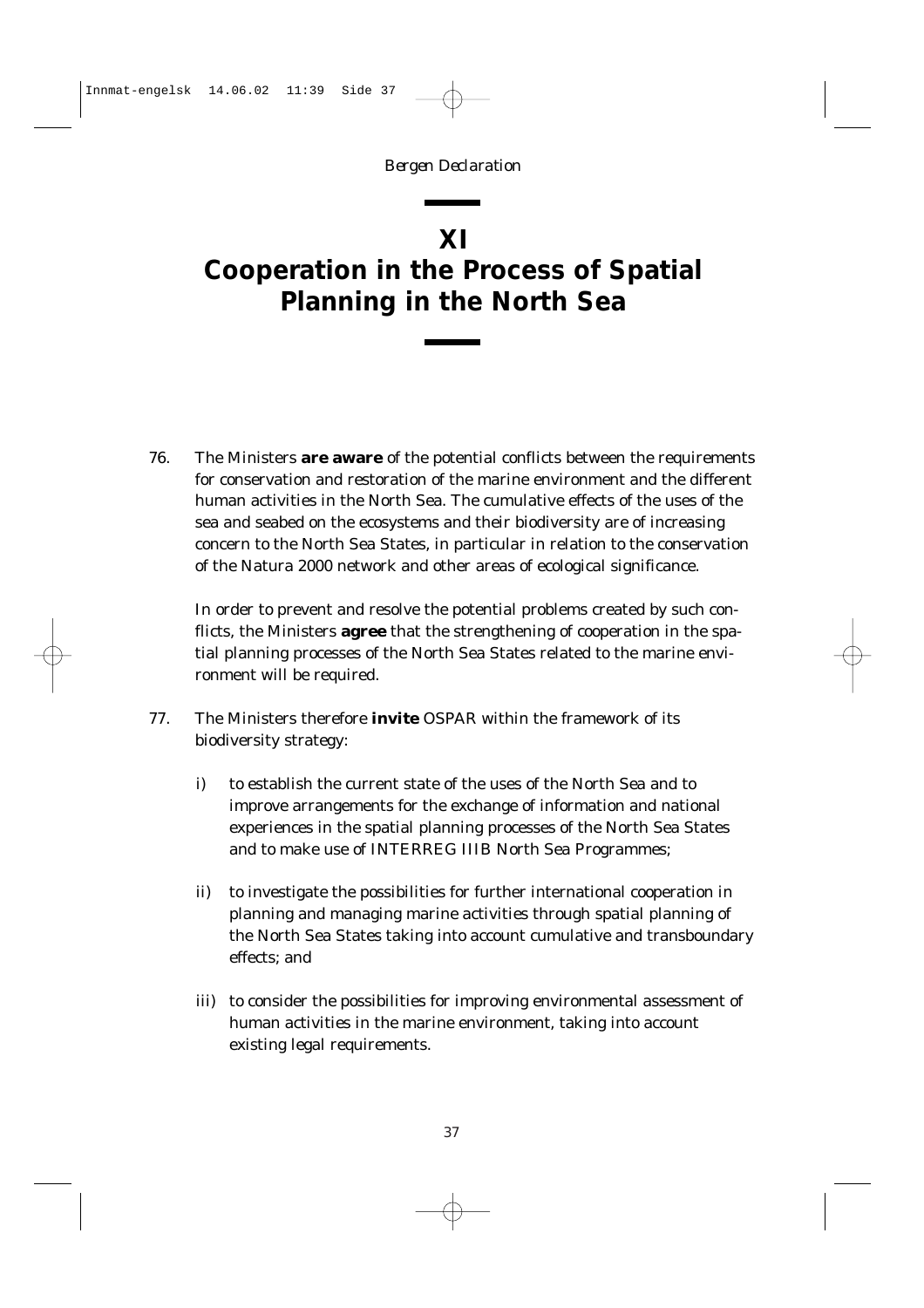- 78. The Ministers **agree** that, given the important role of regional governments and local authorities in this field, future arrangements should ensure their close cooperation in an appropriate manner, as well as the involvement of other stakeholders.
- 79. The Ministers **agree** to facilitate research on the direct and indirect effects of infrastructural activities on both the North Sea ecosystem and on other users of, and activities in, the North Sea.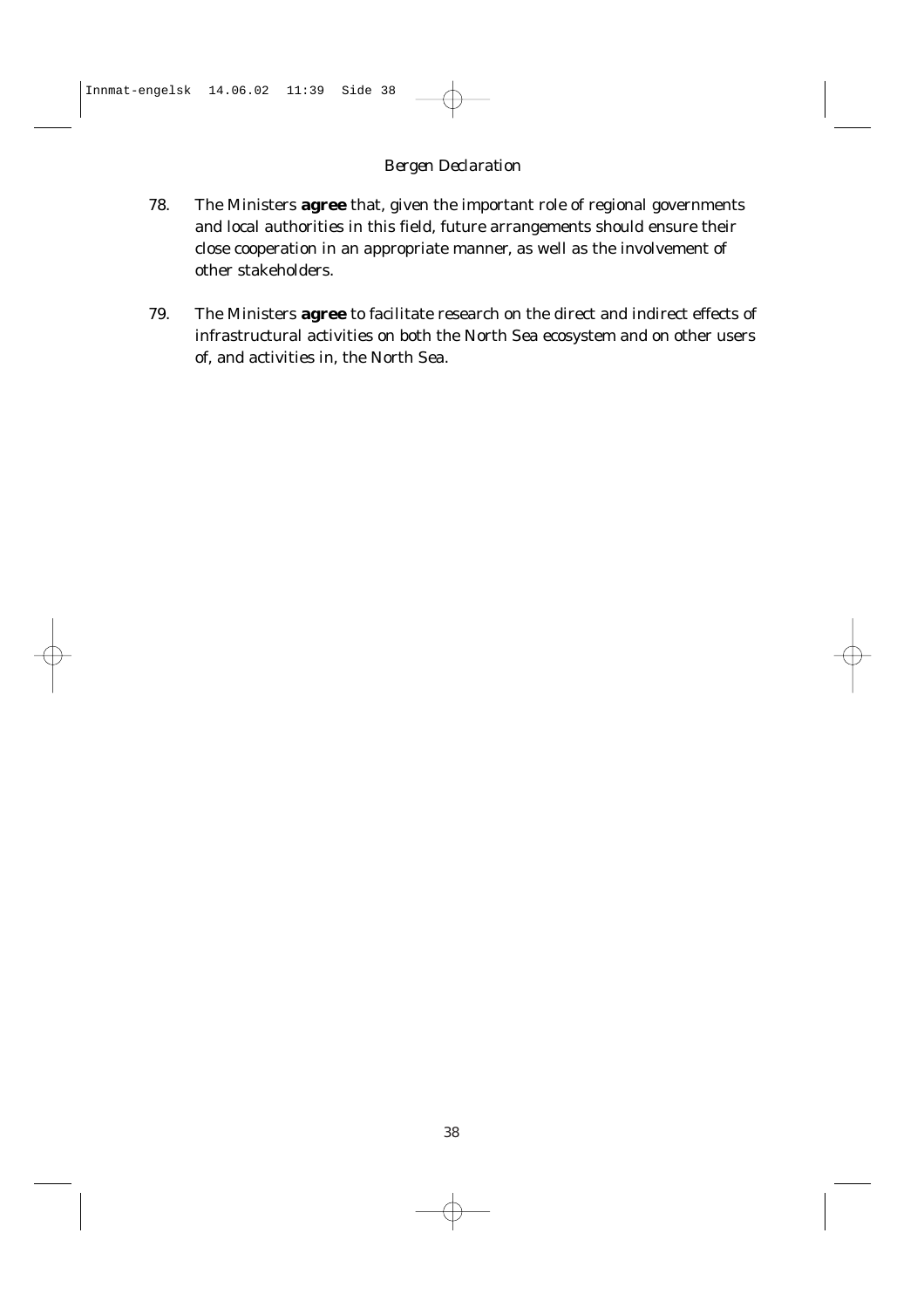### <span id="page-38-0"></span>**XII Future Cooperation**

- 80. In the spirit of the initiatives launched in Bremen, London, the Hague, and Esbjerg, the Ministers **are resolved** to identify and follow up issues in need of political commitment. The Ministers **affirm** that the flexibility and openness, in combination with the political impetus triggered by the legacy of the North Sea Conference, have resulted in considerable progress.
- 81. In doing so, the Ministers **acknowledge** that for some issues the North Sea process can efficiently be continued in an equally fruitful way but on a much broader geographical scale in other fora such as OSPAR, and the EU's thematic strategy on the protection and conservation of the marine environment of European seas. Therefore the Ministers **ask** for the exploration of this issue.
- 82. The Ministers **consider** that only a limited number of overarching thematic issues may require a specific geographical focus on the North Sea and that such issues include, for example, issues such as the environmental impact of shipping and, in the long run, questions of spatial planning.
- 83. The Ministers **welcome** the offer from Sweden to host a ministerial meeting by 2006 at the latest. This meeting will focus on the environmental impacts of shipping and environmental consequences of fisheries. In this context the Ministers:
	- i) **agree** that it is valuable to continue the cooperation of the North Sea States to adjust to overarching social and political changes, as well as influencing organizations and other institutions, like OSPAR and the IMO;
	- ii) **agree** that the Committee of North Sea Senior Officials (CONSSO) should serve as a contact network and facilitate the preparations for the ministerial meetings; and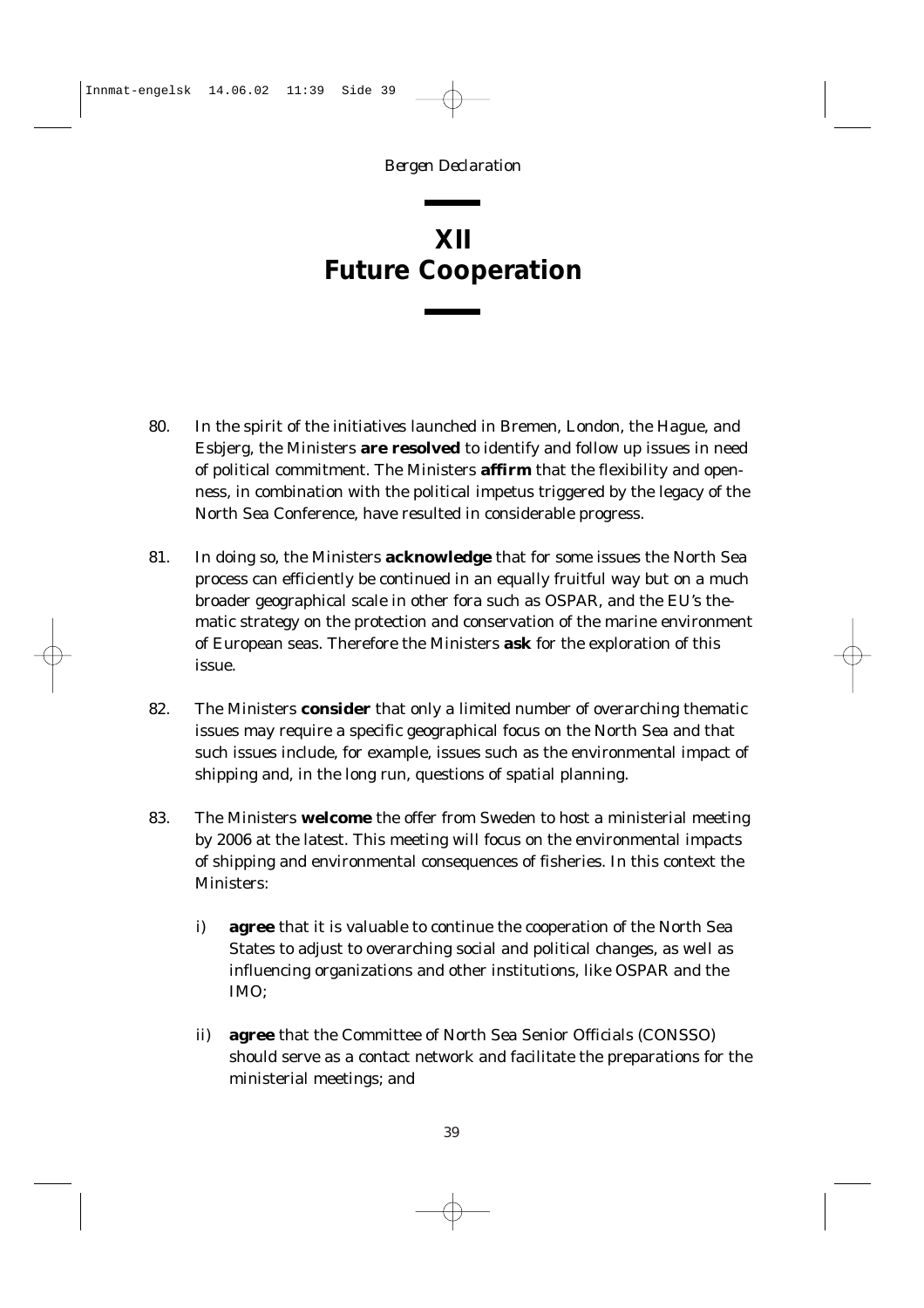- iii) **note** that Sweden will arrange for a secretariat to prepare and support the meetings that are deemed necessary and actively contribute to furthering the North Sea process.
- 84. The Ministers **conclude** that:
	- i) it is desirable to develop new methods which stimulate flexible and open dialogue between government representatives, industry, environmental non-governmental organizations and other parts of civil society, including local and regional government in order to facilitate the protection of the marine environment in the North Sea at as many levels as possible;
	- ii) cooperation applying a bottom-up approach should be explored so as to enable the active participation of local and regional stakeholders. The stakeholder proposals on objectives, measures and strategies would consequently be fed into the political process, bringing about ministerial declarations that engender automatic local and regional support; and
	- iii) there is a need to develop a platform for the instigation of such an approach. The cooperation between North Sea States would be suitable to provide this platform. The Ministers **emphasize** that such a process requires committed participation, involvement and support from stakeholders as well as organizations such as OSPAR and others. The Ministers **call upon** observers to share the lead responsibilities for the preparation of the specific topics of shipping that will be addressed at the ministerial meeting.
- 85. The Ministers **agree** to create a network of prosecutors and investigators to improve the enforcement of internationally-agreed rules and standards for the prevention, reduction and control of pollution from vessels (see paragraph 41 i). The Ministers therefore:
	- i) **welcome** Sweden's offer to convene by the end of 2002 an initial meeting of North Sea prosecutors and investigators involved in this work and to host any subsequent such meetings;
	- ii) **invite** Sweden to nominate a chairman for these meetings;
	- iii) **recommend** that such meetings should collaborate with similar processes within the framework of the Helsinki Convention; and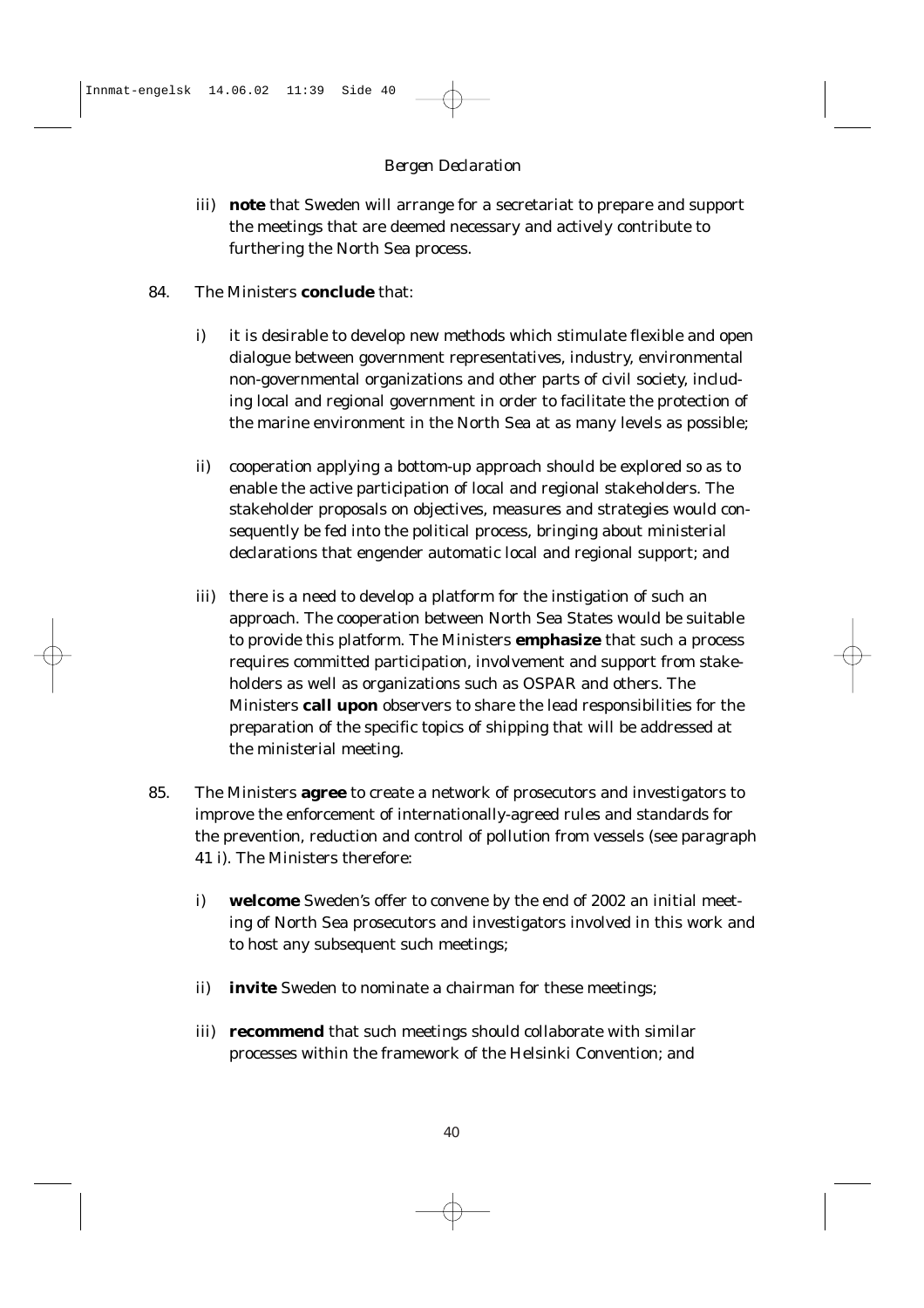- iv) **agree** to support the provision by the OSPAR Secretariat of support services for such meetings.
- 86. With a view to safeguard the fulfilment of the commitments agreed in the North Sea Conference declarations, the Ministers **invite** OSPAR in cooperation with the EU to facilitate a periodic follow-up to this effect involving all interested stakeholders and following the arrangements already established in CONSSO.
- 87. The Ministers **agree** to continue to explore ways of working with other countries to achieve levels of protection for the marine environment comparable with those established for the North Sea, and in particular they reiterate the support for the Global Programme of Action for the Protection of the Marine Environment from Land-based Activities that they expressed in November 2001 in Montreal.
- 88. The Ministers further **agree** to invite Norway to take forward the results of this conference to the preparations of the World Summit on Sustainable Development to take place in Johannesburg in August/September 2002 and to the 6<sup>th</sup> Conference of the Parties to the Convention on Biological Diversity.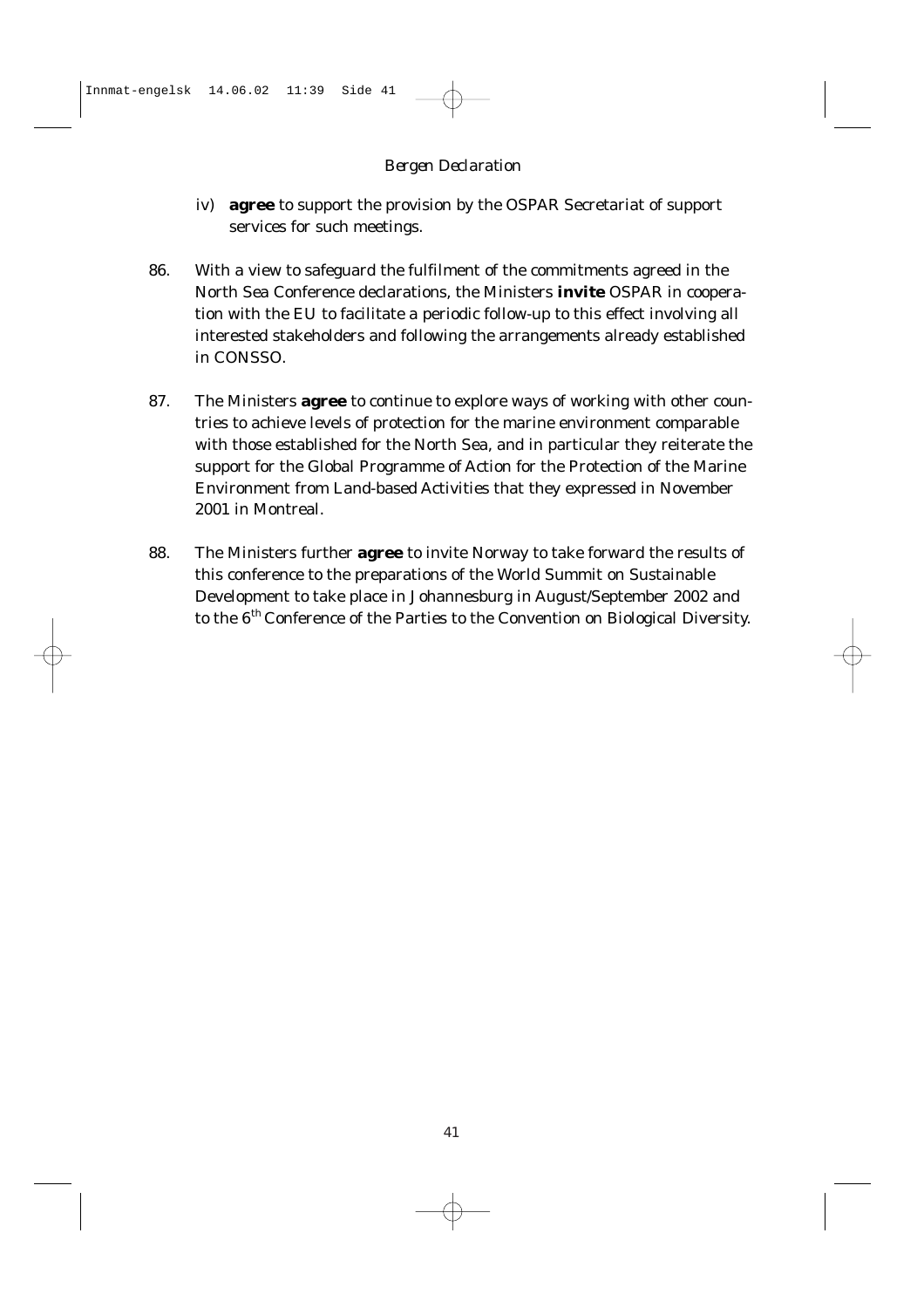### **ANNEX 1**

### **THE MAIN INTERNATIONAL AND EUROPEAN UNION INITIATIVES IN PROTECTING THE NORTH SEA 1995–2001**

#### **PROGRESS GENERALLY**

- The Global Programme of Action on the Protection of the Marine Environment from Land-based Activities;
- The development of a thematic strategy for the protection and conservation of the marine environment in the framework of the European Union's 6th Environment Action Programme and the proposal for a European Union Strategy for Sustainable Development;
- The Directive 2000/60/EC establishing a framework for Community action in the field of water policy;
- The OSPAR Quality Status Report 2000, and the supporting Regional Quality Status Report on the Greater North Sea;
- The Commission proposal for a European Parliament and Council recommendation concerning the implementation of integrated coastal zone management in Europe (COM(2000) 545).

#### **PROGRESS ON THE PROTECTION OF SPECIES AND HABITATS IN COASTAL AND OFFSHORE AREAS**

- Annex V to the OSPAR Convention on the Protection and Conservation of the Ecosystems and Biological Diversity of the Maritime Area;
- The OSPAR Strategy on the Protection and Conservation of the Ecosystems and Biological Diversity of the Maritime Area;
- The European Community Biodiversity Strategy (COM(1998) 42);
- The Guidelines adopted by the Convention for the Conservation of Salmon in the North Atlantic Ocean in 1997, and reaffirmed in June 2001, with respect to genetically modified salmon.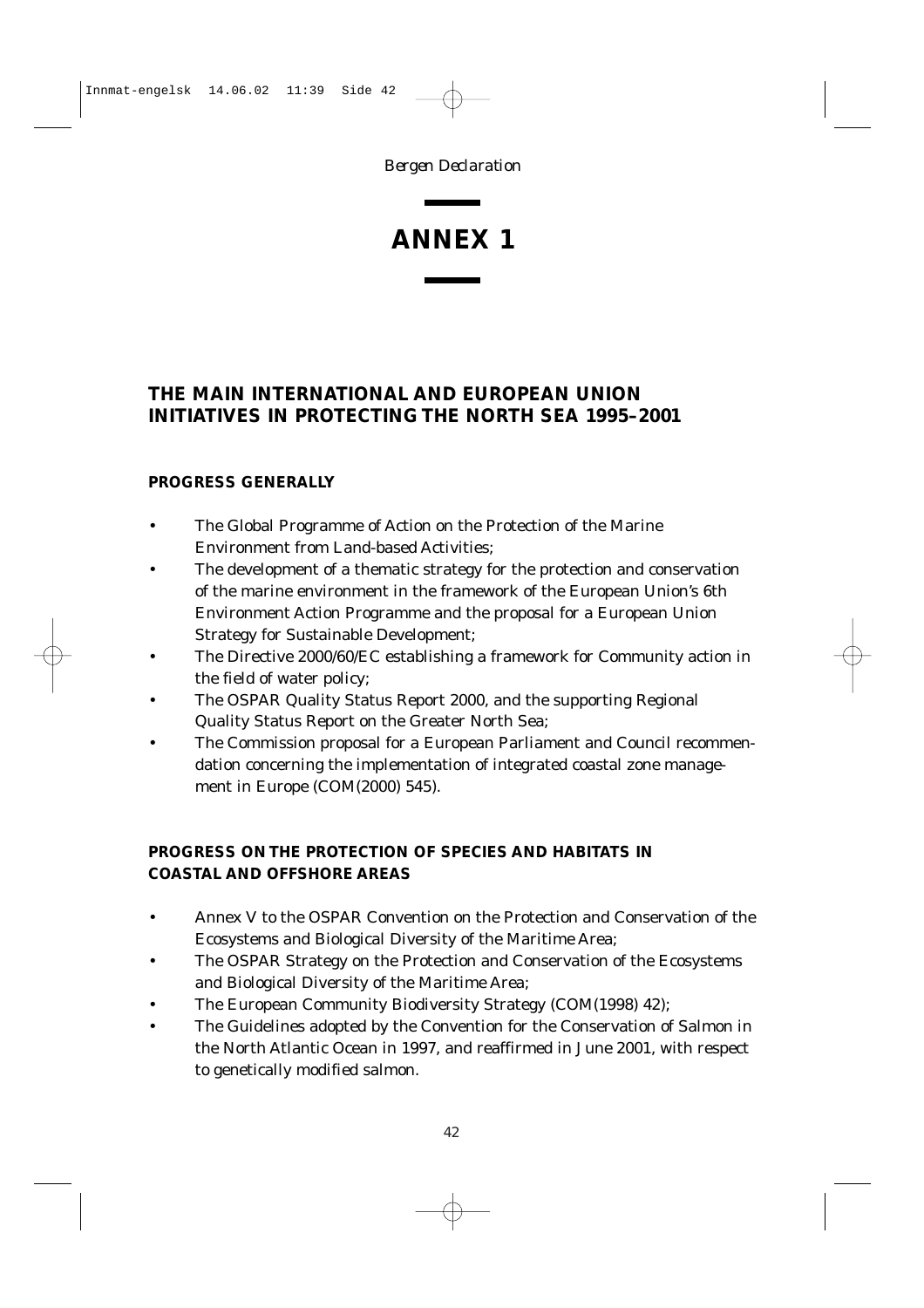#### **PROGRESS ON FISHERIES**

- The Statement of Conclusions from the Intermediate Ministerial Meeting on the Integration of Fisheries and Environmental Issues, Bergen 1997;
- The communications from the European Commission to the European Parliament and the Council of Ministers of the European Union:
	- Nature Conservation and Fisheries Management (COM(1999) 363);
	- The application of the precautionary principle and multi-annual TACs (COM(2000) 803);
	- Elements of a Strategy for the Integration of Environmental Protection Requirements into the Common Fisheries Policy (COM(2001) 143);
	- The Green Paper on the Future of the Common Fisheries Policy (COM(2001) 135);
	- EU Biodiversity Action Plan for Fisheries (COM(2001) 162);
- The conclusions of the Council of Ministers of the European Union:
	- on the precautionary principle and multi-annual TACs (25 April 2001);
	- on the Biodiversity Action Plan for Fisheries (18 June 2001);
	- on the integration of environmental concerns and sustainable development into the Common Fisheries Policy (25 April 2001);
- The entry into force of the UN Fish Stocks Agreement on 11 December 2001;
- Resolution no. 3 on Incidental Take of Small Cetaceans adopted by ASCOBANS in 2000;
- Agreement between the European Community and Norway on the North Sea Cod crisis (24 January 2001);
- Agreement between the European Community and Norway on Improvement of Exploitation Pattern in the North Sea, in the context of Recovery Measures for Cod;
- The Environmental Action Plan, for the period 2000 to 2004, issued by the Norwegian Ministry of Fisheries;
- The Norwegian White Paper on biodiversity (2001);
- Report No. 43 to the Storting (1998–99) Conservation and sustainable use of the coastal zone – the relationship between conservation needs and fisheries;
- Minister of Fisheries Aquaculture Policy Statement to the Storting (2001);
- Report No. 51 to the Storting (1997–98) Perspectives on the development of the Norwegian Fishing Industry.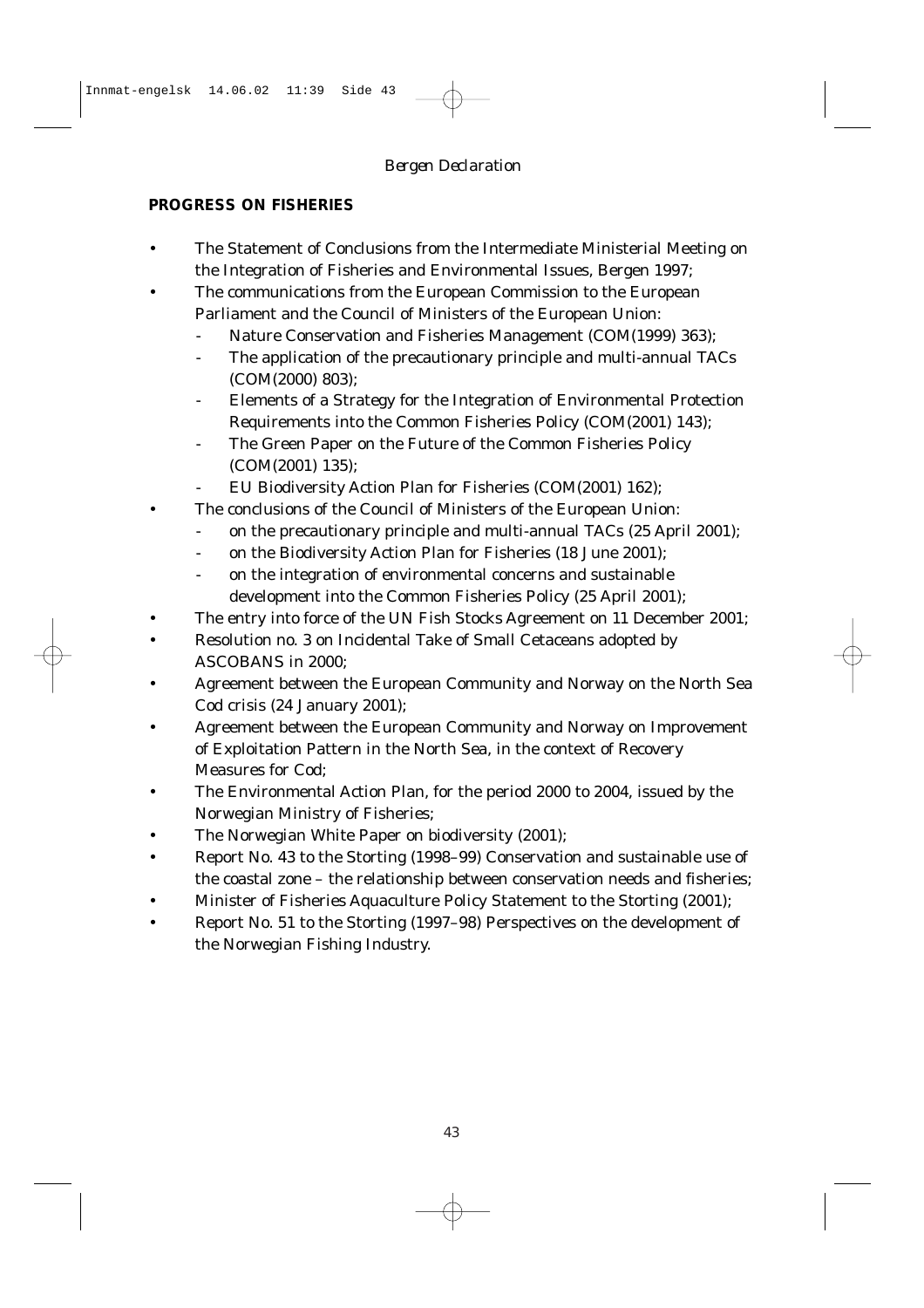#### **PROGRESS ON THE PREVENTION OF POLLUTION FROM SHIPS**

- The designation of North West European waters (including the North Sea and its approaches) as a Special Area for the purpose of MARPOL 73/78 Annex I;
- The adoption of a new Annex VI (air pollution) to MARPOL;
- The International Convention on Liability and Compensation for Damage in Connection with the Carriage by Sea of Hazardous and Noxious Substances 1996 (the HNS Convention);
- The International Convention on Civil Liability for Pollution Damage Caused by Bunker Oil 2001 (the Bunkers Convention);
- The adoption in October 2001 of the IMO Convention on the Control of Harmful Antifouling Systems on Ships;
- The initiatives regarding shipping safety agreed at the Ninth Trilateral Governmental Conference on the Protection of the Wadden Sea in 2001;
- Council Directive 95/21/EC concerning the enforcement, in respect of shipping using Community ports and sailing in the waters under the jurisdiction of the Member States of international standards for ship safety, pollution prevention and shipboard living and working conditions (port State control);
- Directive 2000/59/EC of the European Parliament and of the Council on port reception facilities for ship generated waste and cargo residues;
- Protocol on Preparedness, Response and Cooperation to Pollution Incidents by Hazardous and Noxious Substances, 2000 (OPRC HNS Protocol);
- Revision of Regulation 13 G of Annex I to MARPOL 73/78 (accelerated phasing in of double hull tankers);
- European Union ERIKA I package:
	- Directive 2001/105/EC of the European Parliament and of the Council amending Council Directive 94/57/EC on common rules and standards for ship inspection and survey organization and for the relevant activities of maritime administrations.
	- Directive 2001/106/EC amending Council Directive 95/21/EC concerning port State control.
	- Regulation (EC) No 417/2002 on accelerated phasing-in of double hull or equivalent design requirements for single hull oil tankers and repealing Council Regulation (EC) No 2978/94.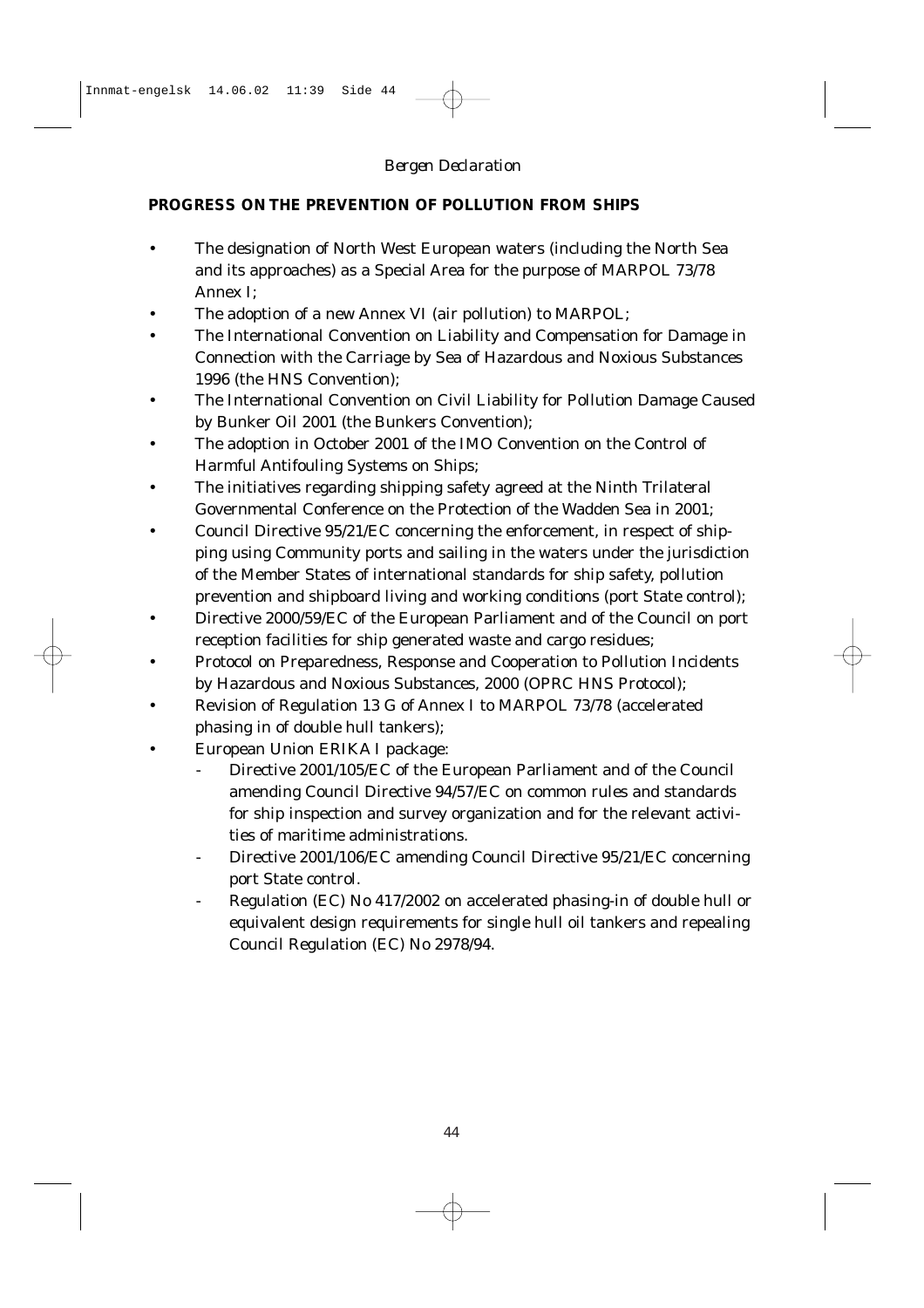#### **PROGRESS ON THE PREVENTION OF POLLUTION BY HAZARDOUS SUBSTANCES**

- The adoption of the Council Directive 96/61/EC concerning integrated pollution prevention and control;
- The agreement in June 2001 of the Stockholm Convention on Persistent Organic Pollutants (POPs);
- The conclusions of the Council of Ministers of the European Union on an EC Strategy for a Future Chemicals Policy;
- The OSPAR Strategy with regard to Hazardous Substances;
- The progress made by OSPAR and the European Union towards cessation of discharges, emissions and losses of hazardous substances within 2020, particularly the work to establish lists of hazardous substances to be covered by this target:
	- The revised OSPAR List of Chemicals for Priority Action;
	- Adoption in 2001 by the European Parliament and the European Council of the list of priority substances identified for action under the Water Framework Directive;
- Adoption by the European Council of further restrictions on the marketing and use of hazardous substances in the framework of Council Directive 76/769/EEC;
- Adoption by the European Parliament and the Council of Directive 98/8/EC concerning the placing of biocidal products on the market;
- The development of Harmonised Quantification and Reporting Procedures for Hazardous Substances (HARP-HAZ Prototype).

#### **PROGRESS ON THE REDUCTION OF NUTRIENT INPUTS TO THE NORTH SEA**

- The OSPAR Strategy to Combat Eutrophication;
- The development of Harmonised Quantification and Reporting Procedures for Nutrients (HARP).

#### **PROGRESS ON THE PREVENTION OF POLLUTION FROM OFFSHORE INSTALLATIONS**

- The OSPAR Decision on the Disposal of Disused Offshore Installations;
- The OSPAR Strategy on Environmental Goals and Management Mechanisms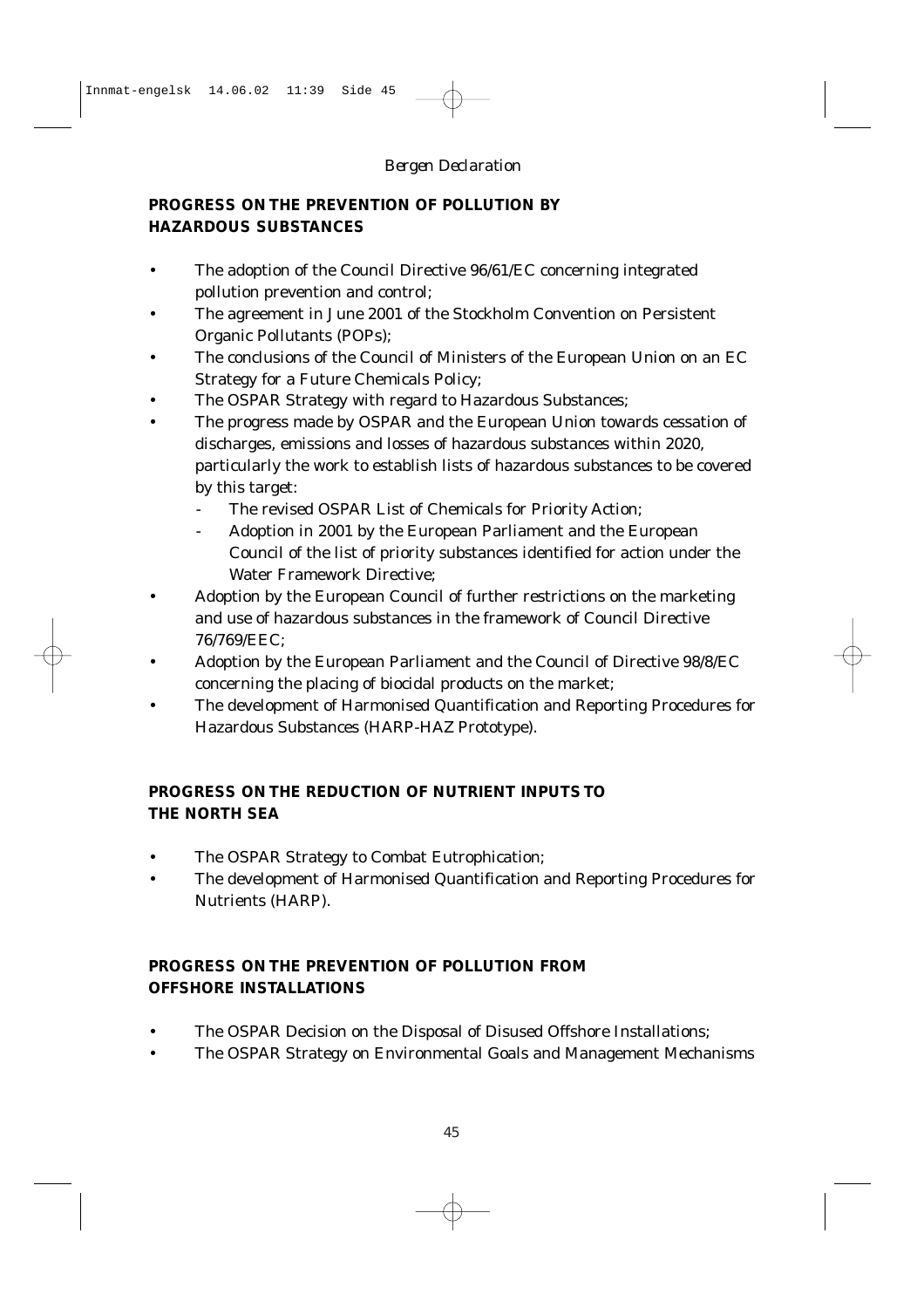for Offshore Activities;

- The OSPAR Decision on a Harmonised Mandatory Control System for the Use and Reduction of the Discharge of Offshore Chemicals;
- The OSPAR Recommendation on a Harmonised Pre-screening Scheme for Offshore Chemicals;
- The OSPAR Recommendation on a Harmonised Offshore Chemical Notification Format;
- The OSPAR Decision on the Use of Organic-phase Drilling Fluids (OPF) and the Discharge of OPF-Contaminated Cuttings;
- The OSPAR Recommendation on the Management of Produced Water from Offshore Installations.

#### **PROGRESS ON THE MANAGEMENT OF RADIOACTIVE SUBSTANCES, INCLUDING WASTE**

- The OSPAR Strategy with regard to Radioactive Substances;
- The Programme for the More Detailed Implementation of the OSPAR Strategy with regard to Radioactive Substances.

### **PROGRESS ON PROMOTION OF RENEWABLE ENERGY**

Directive 2001/77/EC of the European Parliament and of the Council on the promotion of electricity produced from renewable energy sources in the internal electricity market.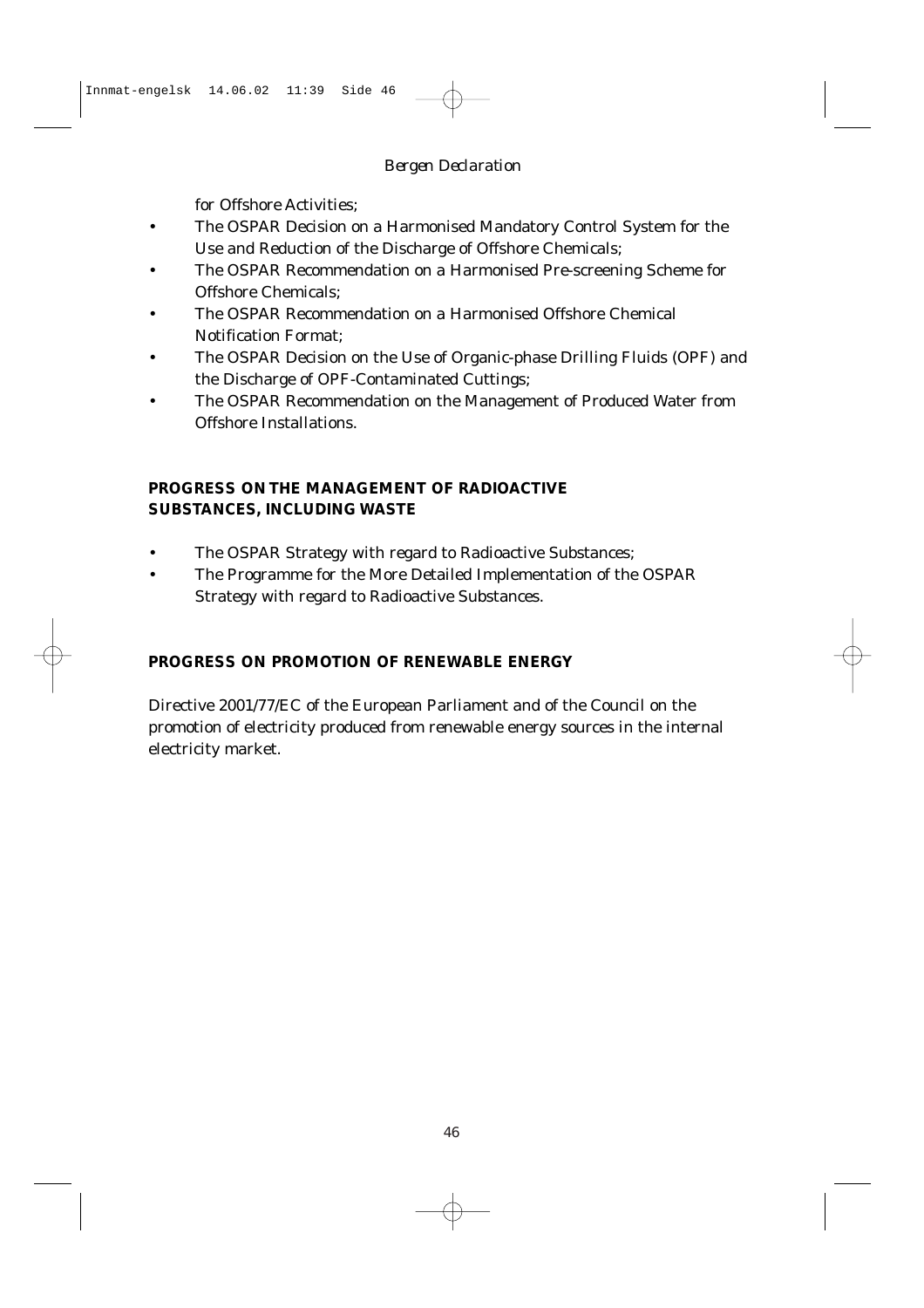### **ANNEX 2**

A conceptual framework for an Ecosystem Approach<sup>9</sup> to the management, protection and restoration of the North Sea. Stakeholders, along with scientists, managers and politicians, should be involved at different stages of the decision process to promote openness, transparency and responsibility



<sup>9</sup> ICES working definition of Ecosystem Approach: Integrated management of human activities based on knowledge of ecosystem dynamics to achieve sustainable use of ecosystem goods and services, and maintenance of ecosystem integrity.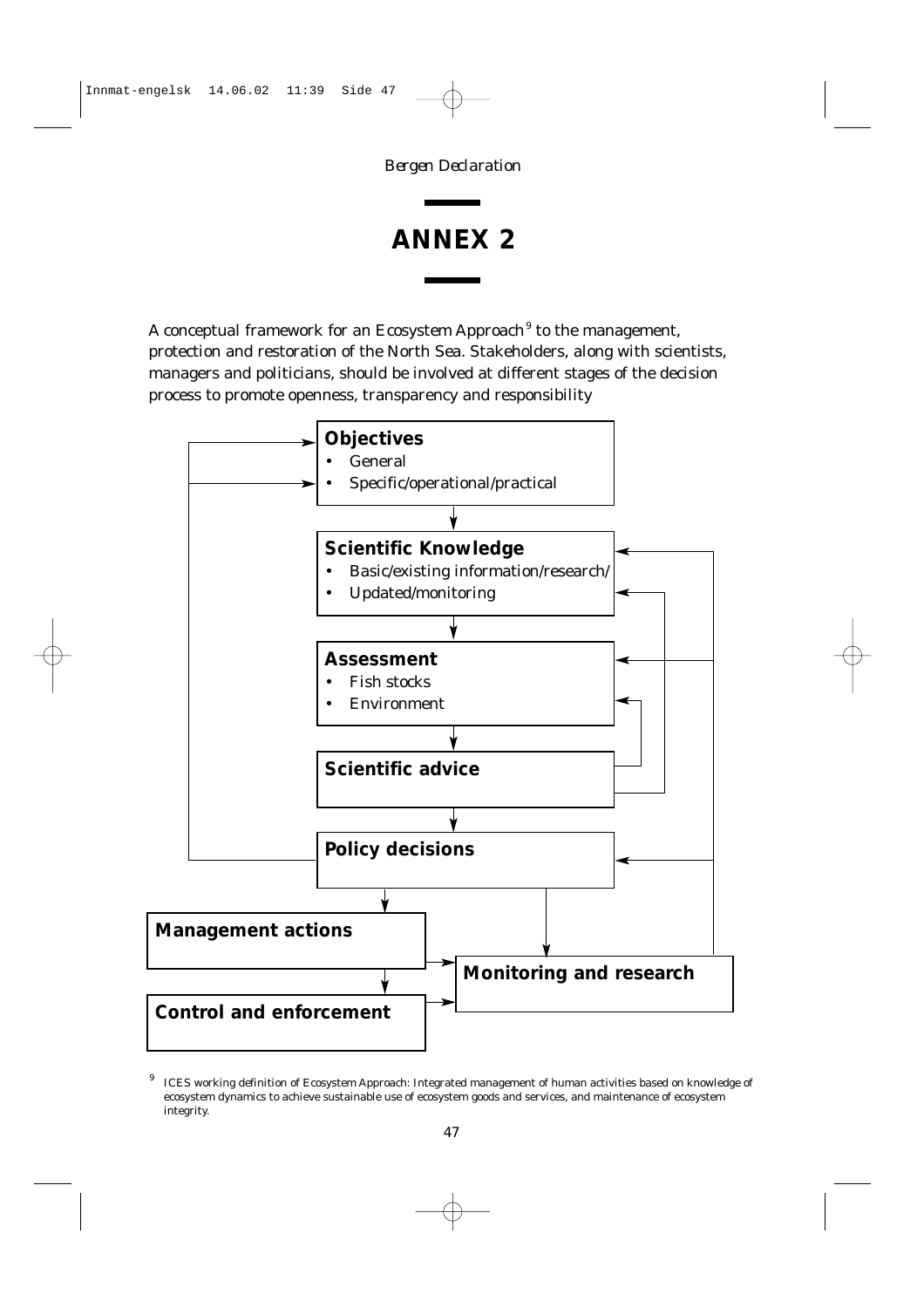### **ANNEX 3**

**Ecological Quality (EcoQ)** is defined as *'An overall expression of the structure and function of the marine ecosystem taking into account the biological community and natural physiographic, geographic and climatic factors as well as physical and chemical conditions including those resulting from human activities.'*

**Ecological Quality Elements** *are the individual aspects of overall Ecological Quality.*

*An* **Ecological Quality Objective (EcoQO)** *is the desired level of an ecological quality (EcoQ). Such a level may be set in relation to a reference level.*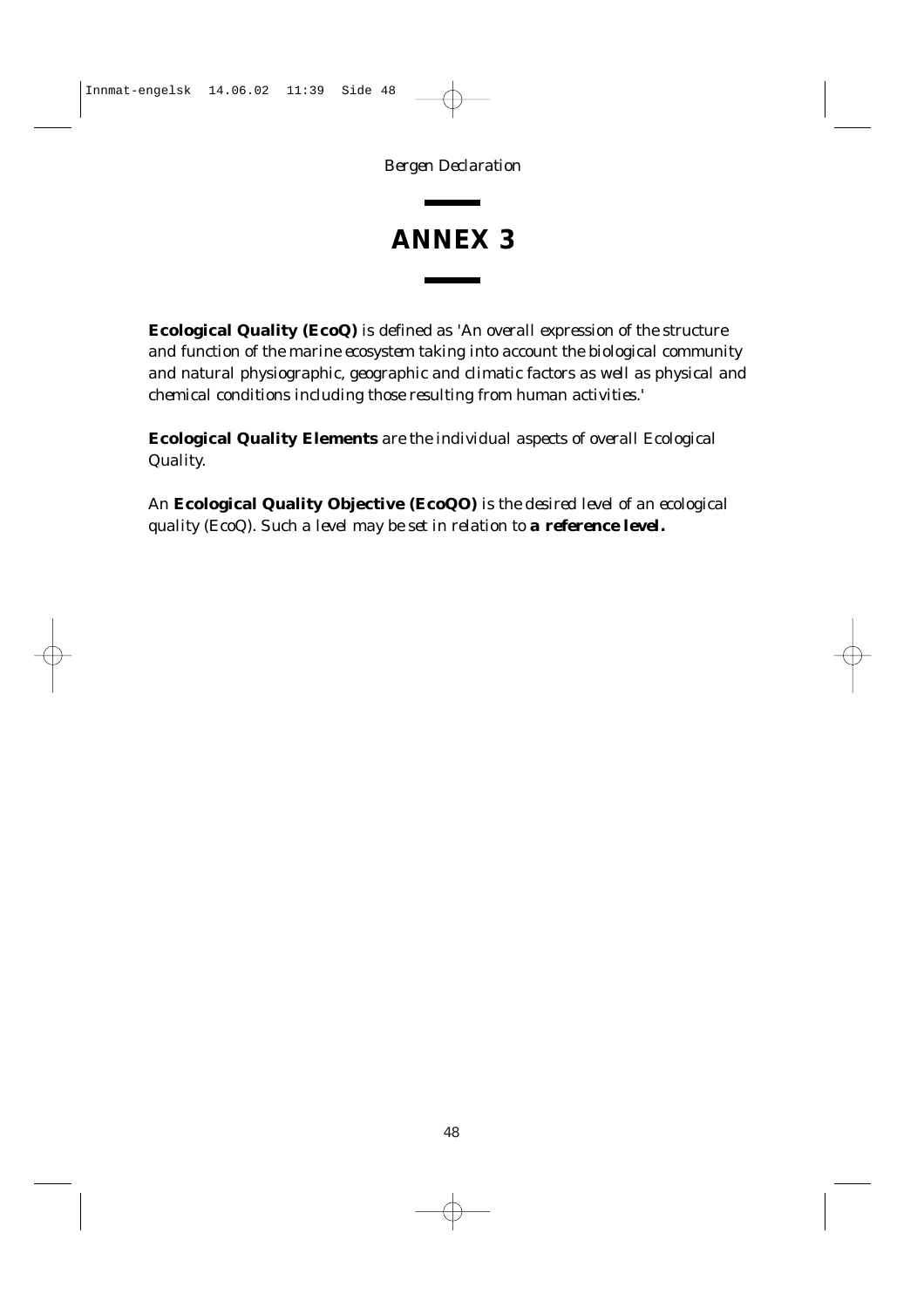### **TABLE A**

| <b>Issue</b> |                                     | <b>Ecological quality element</b>                                                                                                                         |  |
|--------------|-------------------------------------|-----------------------------------------------------------------------------------------------------------------------------------------------------------|--|
| 1.           | <b>Commercial fish species</b>      | (a) Spawning stock biomass of<br>commercial fish species                                                                                                  |  |
| 2.           | Threatened and<br>declining species | (b) Presence and extent of threatened and<br>declining species in the North Sea                                                                           |  |
| 3.           | Sea mammals                         | (c) Seal population trends in the North Sea<br>(d) Utilization of seal breeding sites in<br>the North Sea<br>By-catch of harbour porpoises<br>(e)         |  |
| 4.           | <b>Seabirds</b>                     | (f)<br>Proportion of oiled Common Guillemots<br>among those found dead or dying on beaches<br>(g) Mercury concentrations in seabird eggs                  |  |
|              |                                     | and feathers<br>(h) Organochlorine concentrations in<br>seabird eggs                                                                                      |  |
|              |                                     | Plastic particles in stomachs of seabirds<br>(i)                                                                                                          |  |
|              |                                     | (i)<br>Local sand-eel availability to black-legged<br><b>Kittiwakes</b>                                                                                   |  |
|              |                                     | (k) Seabird populations trends as an index of<br>seabird community health                                                                                 |  |
| 5.           | <b>Fish communities</b>             | Changes in the proportion of large fish and<br>$\left( \mathbf{l}\right)$<br>hence the average weight and average<br>maximum length of the fish community |  |
| 6.           | <b>Benthic communities</b>          | (m) Changes/kills in zoobenthos in relation<br>to eutrophication                                                                                          |  |
|              |                                     | (n) Imposex in dog whelk (Nucella lapillus)                                                                                                               |  |
|              |                                     | Density of sensitive (e.g. fragile) species<br>(0)                                                                                                        |  |
|              |                                     | Density of opportunistic species<br>(p)                                                                                                                   |  |
| 7.           | <b>Plankton communities</b>         | Phytoplankton chlorophyll a<br>(q)                                                                                                                        |  |
|              |                                     | Phytoplankton indicator species for<br>(r)<br>eutrophication                                                                                              |  |
| 8.           | <b>Habitats</b>                     | Restore and/or maintain habitat quality<br>(s)                                                                                                            |  |
| 9.           | Nutrient budgets and<br>production  | Winter nutrient (DIN and DIP)<br>(t)<br>concentrations                                                                                                    |  |
|              | 10. Oxygen consumption              | (u) Oxygen                                                                                                                                                |  |